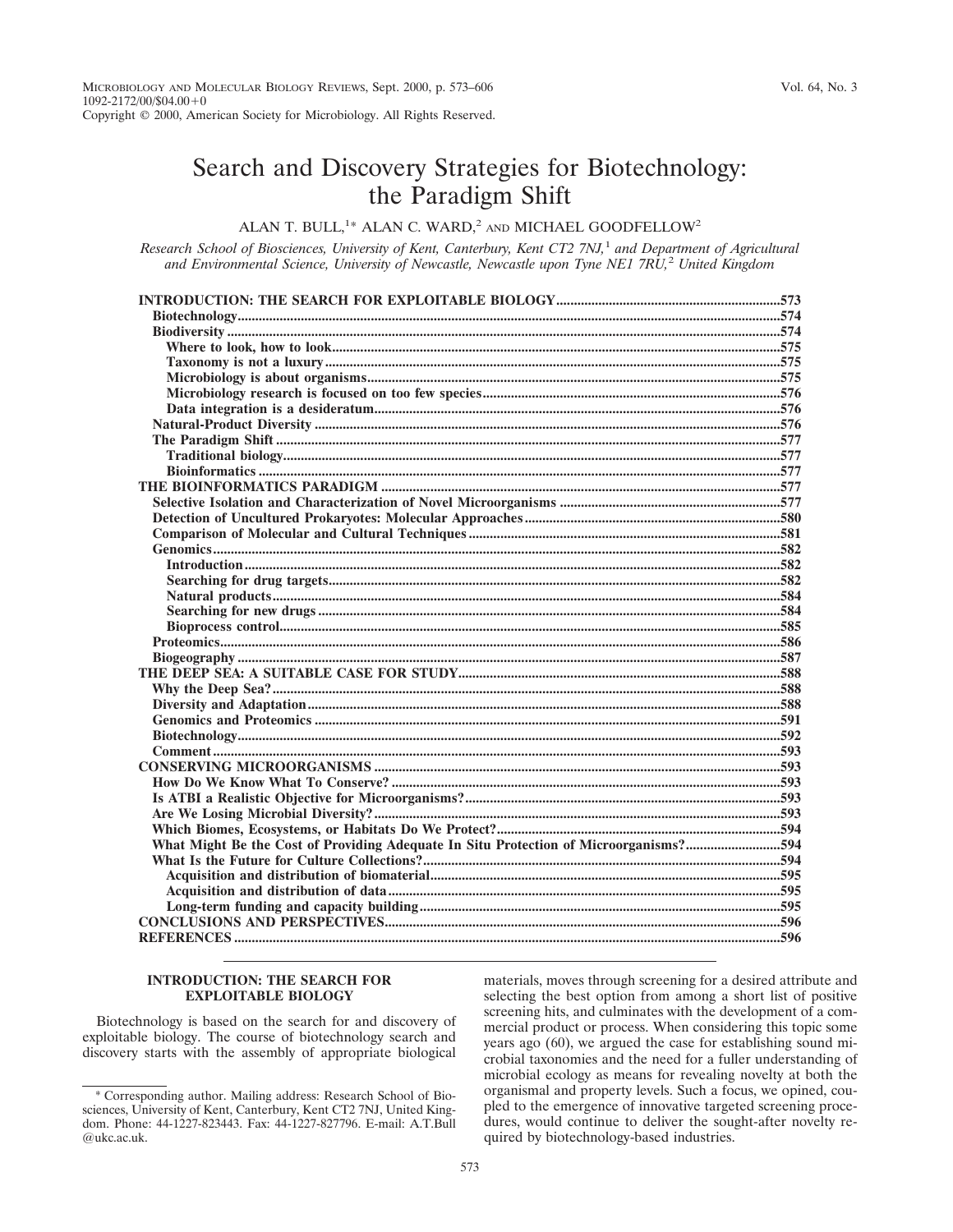TABLE 1. World-wide market share of biotechnology for selected sectors*<sup>a</sup>*

|                                | Market share $(\% )$ |               |  |  |
|--------------------------------|----------------------|---------------|--|--|
| Sector                         | 1996                 | Forecast 2005 |  |  |
| Chemical products              | $<$ 1                | $<$ 1         |  |  |
| Pharmaceuticals/fine chemicals | $5 - 11$             | $10 - 22$     |  |  |
| Pulp and paper                 |                      | 35            |  |  |
| Food                           | $1 - 2$              | $2 - 4$       |  |  |
| <b>Textiles</b>                | $<$ 1                | $\leq$ 1      |  |  |
| Leather                        | $<$ 1                | <1            |  |  |
| Energy                         | $<$ 1                | $<$ 1         |  |  |

*<sup>a</sup>* Data from reference 61.

The concept of exploitable biology outlined above remains valid and continues to be the paradigm for industrial practice overall. However, the scientific and technological advances of the past decade are revolutionizing the approaches to exploitable biology such that the process is undergoing a major reevaluation and in many cases is being supplanted by new strategies. The intention of this review is to appraise the paradigm shift that is happening in search and discovery as a consequence of the bioinformatics revolution and to consider some of the opportunities and challenges that it presents for biotechnology. As a prelude to this appraisal, it is timely to take stock briefly of the current position of biotechnology and more comprehensively of biodiversity and of the resource provided by natural products.

## **Biotechnology**

The take-up of modern biotechnology over the past 25 years has been typical of any new technology: a slow initial phase followed by a period of rapid growth (selectively in biotechnology, where it has occurred predominantly in the health care sector) and entry into a mature phase of consolidation and penetration. Thus, biotechnology currently can be defined as a robust, reliable, and relatively low risk technology (current debates on genetically modified organisms notwithstanding) and capable of being implemented on a large scale and across the full range of industrial sectors. Recent estimates of biotechnology markets, expressed as the shares of worldwide biotechnology-related sales, and forecasts for 2005 are shown in Table 1 for seven major industrial sectors. The impact of biotechnology to date has been most pronounced in the pharmaceuticals sector, but it is clear that enormous potential exists in all of the other sectors for biotechnology penetration even though short-term forecasts show no change in those sectors in which the market share is very low.

The principal drivers of biotechnology are economic demand, led by industry; national and international policies, often prompted by public pressure; and advances in science and technology. Together they catalyze the development of biotechnology as a means of generating new markets, resolving long-standing and emerging problems, and gaining cost and efficiency improvements in industrial processing. Biotechnology is a prime example of a radical innovation in the sense that it provides completely new technology with which to reinvigorate extant industries and generate new ones. Its versatility is so great that industries that have not previously used biological systems in their operations are now exploring such options. Biotechnology is recognized universally as one of the key enabling technologies for the 21st century, and confidence in this view stems from its position as a radical innovation, the impact that it has had and will have on major global problems (disease, malnutrition, and environmental pollution), the promise it

holds for achieving industrial sustainability (optimal use of renewable resources, amelioration of global warming, and introduction of clean or cleaner products and processes), and the increasing realization that it has become a mature technology capable of achieving economic competitiveness, generating new markets, and having wide industrial applicability (61, 438, 439).

#### **Biodiversity**

With the exception of large animals and plants, knowledge of biological diversity in terms of species richness, local and global distribution, and ecosystem function remains very incomplete. During the decade spanning the publication of *Biodiversity* (491) and *Biodiversity II* (384), the number of described species has risen by 34% to 1.87 million, of which approximately 78% are terrestrial organisms (383) and approximately 8% are microorganisms. The accuracy of these figures varies for different taxonomic groups. However, much greater uncertainty accompanies attempts to estimate the numbers of undescribed species. Arguably the best estimates remain those of Hammond (196, 197), who provides a "working figure" total of around 12.5 million species and approximately 1.9 million microorganisms. Hammond comments: "The figures provided for viruses, bacteria and algae are frankly speculative, whereas those for fungi, protozoans... also remain very insecurely based." The speculative nature of such estimates also extends to faunal diversity (for example, nematodes [284] and microarthropods [12]), a matter of some significance in estimating microbial diversity in view of the probable symbiotic associations in which they are involved.

Our comprehension of microbial diversity has changed radically as a result of analyzing the DNA present in ecosystems. The most dramatic insight into the scale of this diversity came from Vigdis Torsvik and her colleagues in Bergen, who deployed DNA reassociation kinetics to measure genetic diversity. In two seminal papers published in 1990, Torsvik reported that about 4,000 completely different bacterial genomes could be detected in a beech forest soil, a value some 200 times greater than the corresponding diversity of strains isolated (444, 445). The identity of this newly revealed diversity has largely been achieved by small-subunit (ss) ribosomal DNA (rDNA) sequencing, which can be determined from DNA isolated directly from the environment and which has allowed evolutionary relationships to be inferred. The original circumscription of the domain *Bacteria* based on rDNA sequences (498) identified 11 divisions ("a lineage consisting of two or more 16S rRNA sequences that are reproducibly monophyletic and unaffiliated with all other division-level related groups [223]). The pace of discovery has been so extraordinary that in just over a decade the number of recognized and putative divisions of bacteria has risen to 36 (223). An illustration of this explosive discovery is the division *Acidobacterium*; in the two years following its designation as a division, 250 rDNA sequences have been reported that define at least eight major subdivisions. It has been claimed that the presumptive metabolic and genetic diversity of members of *Acidobacterium* and their widespread distribution make it as ecologically important as other divisions of bacteria such as the *Proteobacteria* (30). In a remarkable study of the Obsidian Pool hot spring in Yellowstone National Park, Pace and his colleagues (224) defined six new candidate divisions; sequences of one division (OP11) have also been recovered from soil, sediment, and deep subsurface ecosystems. Telling facts, however, are that more than a third of the 36 divisions of bacteria contain no organisms that have been cultured and only a third are represented in genome sequence projects (359).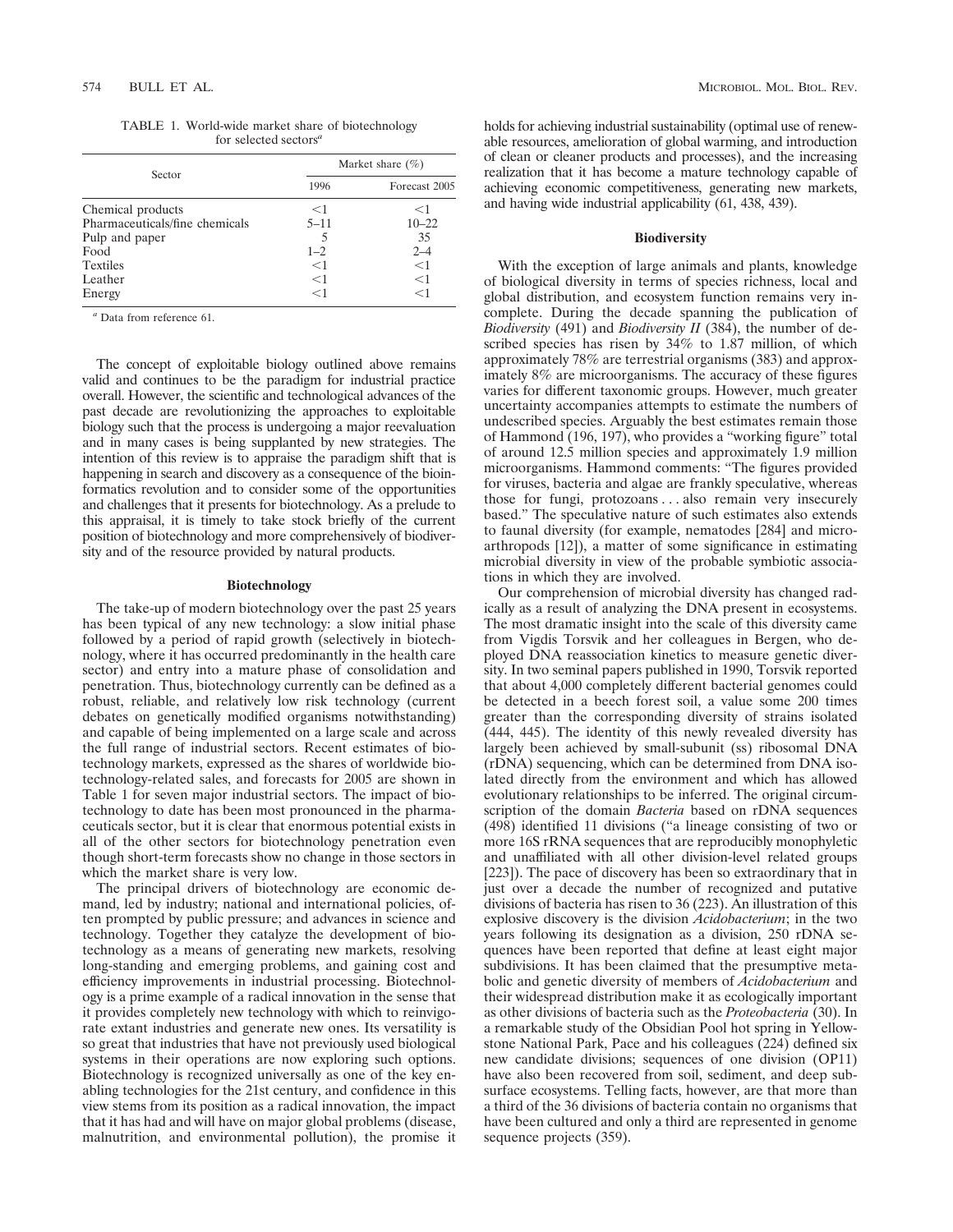Detection of major taxonomic diversity in the other prokaryotic domain, *Archaea*, has also been reported. The archaeal phylogenetic tree bifurcates into the principal divisions *Crenarchaeota* and *Euryarchaeota*, but recently a third, most deeply located division, the *Korarchaeota*, was proposed on the basis of rDNA sequence analysis of uncultured organisms also found at the Obsidian Pool site (28). At one time *Archaea* was thought to comprise mainly extremophilic organisms (hyperthermophiles, extreme halophiles, and strict anaerobes), but archaea are known now to be abundant in aerobic marine and fresh waters (100) and in tidal sediments (335).

It would be misleading to suggest that the discovery and predicted extent of novel microbial diversity are restricted to the prokaryotic domains. The currently accepted figure for the approximate numbers of described species of fungi is 72,000, but in the absence of a world checklist of accepted fungi, as many as 150,000 species may already have been described (202). The "working figure" of 1.5 million estimated species of fungi can be regarded as moderately accurate, i.e., within a factor of 5 (198). Likely major sources of undiscovered species richness are ectoparasitic ascomycetes of the order *Laboulbeniales* and nonmycorrhizal endophytic species. Of the former group, about 2,000 species are known that have a high level of host specificity. New species and genera continue to be reported from a wide geographic range and from additional families of arthropods. Based upon recent datasets obtained from Sulawesi and elsewhere, Weir and Hammond (476) estimate that the figure for *Laboulbeniales* species parasitizing coleopteran hosts is between 10,000 and 50,000, while a smaller number (less than half) may be found on other arthropod hosts. Endophytic fungi have been much less intensively researched than arthropod ectoparasites but are being found in the roots, stems, and leaves of a large diversity of plants, including grasses, orchids, shrubs, and trees (2, 33, 76, 331). Many of these fungi have not been identified, and evidence is appearing that, in turn, they may reduce the diversity of plant communities (77). That endophytes might be a source of novel compounds was given considerable credibility through the discovery of taxol synthesis by endophytic fungi and a variety of other antibacterial, antifungal, and anticancer metabolites (427). A recent report of thermophilic and thermotolerant fungi isolated from geothermal soils (386) suggests that such ecosystems may contain further eukaryotic novel microbes with exploitable biotechnology potential.

Algal and protozoal diversities are about 40,000 species in each case, but the working figure estimates of 400,000 and 200,000 species, respectively, are given a very poor accuracy rating, i.e., not within 10-fold (198). Confidence in predicting significantly more algal species than are recognized now is based upon the annual rate of new species descriptions, the large geographical areas that to date have been only poorly explored phycologically, and the morphological similarity that frequently masks genetic diversity, notably among coccoid picoplankton (373). The prokaryotic picoplankton has been researched extensively in terms of its genetic diversity and phylogeny (133, 366). In contrast, taxonomic assessment of the eukaryotic picoplankters is less advanced, and most of those described in the last 10 years represent novel species, genera, orders, and classes (e.g., Pelageophyceae [10] and Bolidophyceae [192]). The protozoa present similar uncertainties on species richness and of taxonomic effort, but about 360 new species are being described annually. Consideration of the Ciliophora (ciliates) illustrates the situation: the species richness is about 8,000 (86), of which at least 2,000 are soil ciliates (138), but of the latter only about 600 have been described.

Recent studies of African soil ciliates revealed over 500 species, of which 47% had not been described (140).

Even the most cursory glance at the literature illustrates the pace and range of new microorganism discovery: completely novel bacteria being found in such commonplace environments as activated sludge (7, 178, 347), caves (191), and the human gut (430); novel rickettsial endosymbionts in common soil and water amebae (145); and high bacterial and genetic diversity in deep-sea sediments (79, 80, 290, 382). However, this brief survey also raises several general issues of importance for the biotechnology search activity.

**Where to look, how to look.** Very often insufficient thought is given to the design of sampling strategies. Random sampling of ecosystems is preferable to "representative" sampling that is subject to investigator bias (441). Similarly, analysis of randomly selected samples is likely to yield a more complete picture of an ecosystem's microbiota than nested samples from the same environment. Careful observation of the ecosystem and direct examination of environmental samples usually pay dividends in terms of detecting the microbiota that is present. Unquestionably, molecular biological approaches based on sequence libraries from environmental DNA have opened up new vistas on microbial diversity, but it needs to be emphasized that such surveying does not always detect organisms shown to be present by selective isolation procedures (cf. the actinomycete diversity of Pacific Ocean deep-sea sediments revealed by selective isolation [80] with that from 16S rDNA clone libraries [290, 452]). The pitfalls of relying on PCR-based rRNA analysis as a measure of microbial diversity in environmental samples have been emphasized by von Wintzingerode et al. (462). And finally, can we judge how successful the recovery of organisms or ss-rDNA sequence libraries from particular samples or sites has been? One useful approach is to plot the cumulative number of operational taxonomic units (strains or rDNA clones) as a function of their appearance during the sampling of strains or clones, i.e., adopt the rarefaction analysis used by macroecologists. An elegant demonstration of this approach is reported by Polz et al. (372) in a study of epibiotic communities of bacteria on a marine nematode.

**Taxonomy is not a luxury.** In particular,  $\alpha$ -taxonomy (the earliest stage in the development of a classification) (227), which designates species richness (or  $\alpha$ -diversity) within an ecosystem, is not mere "stamp collecting": such inventorying determines what biodiversity is present and how it can be accessed and becomes an integral part of a database on the functionality of that ecosystem, all of which has a major bearing on the success or otherwise of search and discovery programs. Taxonomy exists in a dynamic state. Thus, classifications that have been based upon limited phenotypic, morphologic, and genetic criteria are changing, often radically, as new phylogenetic data become available. Such revisions are evident not only at lower taxonomic levels but also at division (e.g., pseudomonads [261]) and order (e.g., *Chlamydiales* [121, 398]) levels. Gene sequencing studies can also be used to resolve the phylogenetic position of so-called enigmatic organisms. In recent years the putative protozoan *Epulopiscium fishelsoni* has been proved to be an unusually large bacterium (13), the putative alga *Prototheca richardsi* has been demonstrated to be a member of a newly recognized clade near the animal-fungal divergence point (24), and microsporidia appear to be related to fungi rather than being early-diverging eukaryotes (213).

**Microbiology is about organisms.** Several authors have commented recently on the use—or misuse—of rDNA sequence data as the sole descriptor for establishing a taxon (336) or for suggesting that a single molecular marker can serve to reveal phylogenetic relationships of bacteria (162). The risks of gen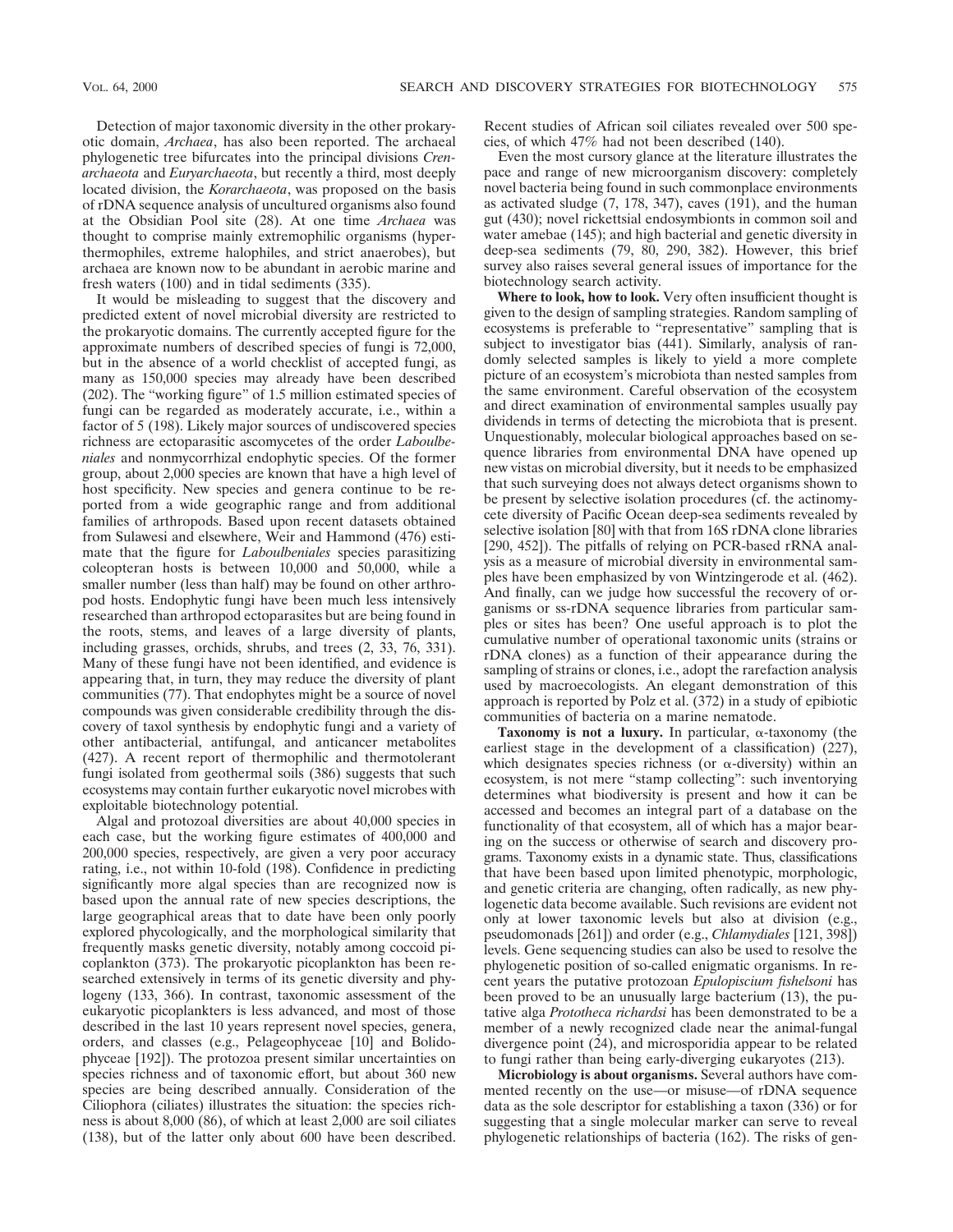erating artifacts when analyzing rDNA sequence data obtained from environmental samples have been highlighted (298). It is timely, therefore, to reaffirm the value of polyphasic taxonomies in which molecular biological data complement but do not supplant other (phenotypic) information (176, 454). It is debatable even whether genome sequencing projects will enable us to adduce organism behavior, physiology, or functions in an ecosystem or culture, which is just the sort of information required by the biotechnologist. Recall that over a third of the currently defined divisions of bacteria do not have representatives in laboratory culture.

**Microbiology research is focused on too few species.** In a recent survey of publication patterns, Galvez et al. (153) reported that little or nothing had been published on 17.5% of formally described bacteria between 1991 and 1997 and that the publication rate on another 56% was very low. It is a reasonable assumption that the position is even more extreme with regard to other groups of microorganisms. Clearly there are benefits to be gained from this very focused approach to microbiological research, but one adverse effect is the distorted picture it presents of microbial diversity. We reiterate that one serious effect of this selective activity is the marginal effort being put on the cultivation of representatives of the new candidate divisions of bacteria so that their physiologies can be determined with a view to exploiting them for biotechnological purposes.

**Data integration is a desideratum.** Although there are more than 200 microbiology-related databases (441), it is difficult if not impossible to find answers to questions that rely on the use of integrated information from even a few databases. The situation is made more unsatisfactory by the variable quality and completeness of certain data. An integrated microbial database (IMD) containing taxonomic, phylogenetic, sequence, metabolic, physiological, and ecological data would enable fundamental questions to be posed—interrogation of such an IMD should yield understanding (knowledge), not simply factual material (data). A prototype IMD project was launched by the Center for Microbial Ecology at Michigan State University in 1997 (286). An excellent exposition of data and information management is given by Olivieri et al. (354).

This synoptic view of microbial diversity, however selective and incomplete, does demonstrate emphatically that present knowledge is astoundingly poor and that the extent and importance of microbial diversity are only now starting to be appreciated by biotechnologists. Ironically, however, it reinforces the opinion which we and others hold that natural organisms continue to provide a treasure house of innovation for the biotechnology industries: we examine the basis for this optimism in the following section.

#### **Natural-Product Diversity**

The search for and exploitation of natural products and properties have been the mainstay of the biotechnology industries. Natural-product search and discovery, however, is not synonymous with drug discovery, albeit the latter holds pole position. All the available evidence points to natural-product discovery continuing strongly and accelerating as a consequence of new search strategies and innovative microbiology (75, 105, 349). In drug discovery, for example, novel naturalproduct chemotypes with interesting structures and biological activities continue to be reported. Without such discoveries "there would be a significant therapeutic deficit in several important clinical areas, such as neurodegenerative disease, cardiovascular disease, most solid tumors, and immune-inflammatory diseases" (349).

Newman and Laird (345) have analyzed the 10 top-selling

drugs of the world's top 14 companies for the latest available sales figures (1997) and categorized them as biologicals (isolated directly from source), natural products (chemically identical to the pure natural product), and derived natural products (chemically modified). Biologicals accounted for 5.8% (0 to 19.7% spread between companies) of sales, and natural plus derived natural products accounted for 28.2% (8.6 to 73.9% spread) of sales. Of the 25 top-selling drugs,  $42\%$  were natural and derived natural products. Antibiotics remain the largest market of naturally derived drugs (67% of sales). Significantly, however, the reported discovery of microbial metabolites with nonantibiotic activities has increased progressively over the past 30 years and now exceeds that of antibiotic compounds (212).

One prerequisite to natural-product discovery that remains paramount is the range and novelty of molecular diversity. This diversity surpasses that of combinatorial chemical libraries and consequently provides unique lead compounds for drug and other developments. Newly discovered bioactive products do not usually become drugs per se (345, 449) but may enter a chemical transformation program in which the bioactivity and pharmacodynamic properties are modified to suit particular therapeutic needs. Several reviews are available that detail important recent developments in this field (75, 212, 271).

Once a biotechnological target has been identified, two questions follow. First, what might be the best-producing organism or group of organisms to investigate? Second, what screening procedure should be used in order to elicit the desired activity or property? The following approaches are among those used for organism selection: (i) play the percentage game, e.g., actinomycetes for biopharmaceutins (35); (ii) make reference to taxon-chemistry and taxon-property databases (for example, bacteria-antibiotics [G. Garrity, personal communication] and polyunsaturated fatty acids-algae [460a]) and creativity indices, i.e., the ratio of known metabolites to species richness of a particular taxon (112); (iii) focus on novel and neglected taxa, examples of which are evident in the previous section of this review; (iv) highlight isolates from unusual or little-explored ecosystems, e.g., mycoparasites (485); and (v) match the target with members of previously unscreened but known taxa, e.g., the human immunodeficiency virus (HIV) inactivating protein cyanovirin-N as a result of screening cyanobacteria (49, 50).

This is not the place to discuss the extensive subject of screening other than in a superficial way. However, it can be noted that considerable effort has been and is being expended in the development of screening assays, particularly as a response to the need to evaluate large numbers of samples in high-throughput screens and the expectation that many new targets will be identified in the wake of genome sequencing projects (see below). High-throughput screening involves the robotic handling of very large numbers of candidate samples, the registering of appropriate signals from the assay system, and data management and interpretation. However, the advent of high-throughput screening, whereby lead discoveries may be identified in a matter of days from libraries of  $10^3$  to  $10^5$ compounds (416), may be limited by the provision of sufficient quantities of the assay components. The development of surrogate hosts provides one possible means of alleviating such bottlenecks. Hill et al. (212) recently reviewed the range of screens used in the search for biopharmaceutins and the success achieved with enzyme inhibition, receptor binding, and cell function assays.

There is a strong view that biopharmaceutin leads are more likely to be detected in cell function assays than in in vitro assays (210). In this context, construction of surrogate host cells for in vivo drug screening is an interesting development.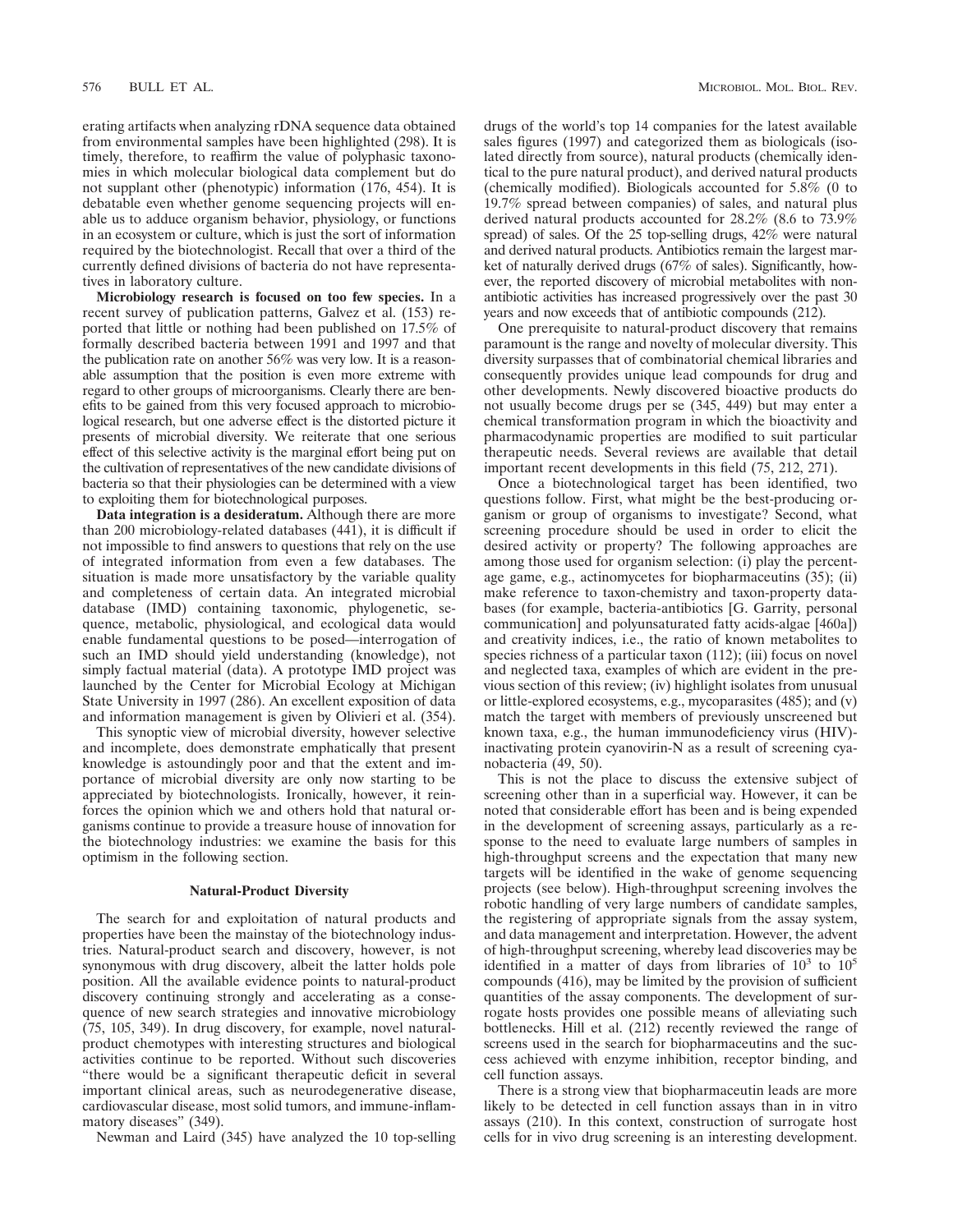For example, the ability of *Saccharomyces cerevisiae* to express heterologous proteins makes it an attractive option; its use in screens based on substitution assays, differential expression assays, and transactivation assays is proving to be an effective route to drug discovery. The procedures involved and the future for *S. cerevisiae* as a tool for targeted screening have been discussed recently by Munder and Hinnen (334).

As we have pointed out, exploitable biology goes well beyond drugs: novel crop protection agents, food and feed ingredients, biocatalysts, and biomaterials are among the many important industrial targets (61). Industrial biocatalysis, in particular, has developed as a major sector, with applications ranging from biotreatment of wastes and toxic chemicals, detergent additives, processing of materials such as pulp, paper, and leather, and the provision of a plethora of stereo- and regioselective transformations. Moreover, a decisive advantage of developing enzymes as industrial catalysts is their cleanliness compared to most chemical catalysts (59). The further penetration of biocatalysis into industry will depend on the discovery of novel natural enzymes and the modification or de novo design of catalysts from known activities (59, 306). Among the armamentarium of new biocatalysts are the so-called extremozymes, such as thermozymes. The latter have evolved in archaeal and bacterial thermophiles and hyperthermophiles and display high resistance to thermal and chemical denaturation; they can be expected to become the biocatalysts of choice in a variety of new bioprocesses and to be used in upgrading existing ones, such as sugar production from starch (88). The archaeal and bacterial extremophiles present an exciting biotechnological resource which, to a large extent, has been appreciated only during the past decade. The most recent account of extremophile taxonomy (276) records 23 genera and 56 species of hyperthermophilic archaea, 35 genera and 83 species of thermophilic bacteria, 12 genera and 35 species of extreme halophilic archaea, 44 genera and 68 species of halophilic bacteria, and 19 genera and 41 species of alkaliphilic bacteria.

It will be obvious from the foregoing discussions that definitive characterization of organisms is a crucial act in the search for natural products, and the ability to dereplicate strains avoids duplication of effort (see below) ("dereplication" is defined as the ability to prevent isolations of identical species or strains of microorganisms and the repeated recovery of identical natural products). Moreover, it is important to discriminate strains at the infraspecific level. The genetic diversity within a species frequently determines the capacity to produce secondary metabolites and enzymes, and hence it needs to be identified in collections of candidate organisms. Finally, of course, dereplication of natural products per se also is extremely important, and the discussion by VanMiddlesworth and Cannell (455) is a useful starting point for the interested reader.

#### **The Paradigm Shift**

Currently we are witnessing a major change in the way which we do search-and-discovery research in biotechnology. This change is so profound that it merits description as a paradigm shift. The term paradigm is used increasingly—and often indiscriminately—in a multiplicity of contexts. Thomas Kuhn's conception was of "an entire constellation of beliefs, values, techniques and so on shared by members of a given community" (277) that define an intellectual discipline which distinguishes it from all other disciplines. Over the succeeding years, the term paradigm has been assigned an additional meaning: "the set of axioms, assumptions, or fundamentals that enable us to create a 'meaningful' order. It is very much like a map of reality . . . not reality itself, but the directions we use to find our

way. Thus, the term indicates on the one hand the experiments, or set of procedures, that every member of the scientific discipline learns to appreciate as a necessary methodology to sustain the quality of scientific research; on the other hand, [it] has the broader meaning... associated with a fundamental belief system or map of reality: the lenses through which one sees everything" (322). In more practical terms, it can be defined as "a set of firm theoretical foundations, successful comparisons with past empirical observations [and] triumphal applications to solve important problems" (475). Thus, a paradigm shift demands a major reorientation of methodology so that old questions may be approached anew.

The paradigm in exploitable biology has shifted from what we refer to as traditional biology to bioinformatics.

**Traditional biology.** In traditional biology the search strategy is based upon specimen collection, system observation, and laboratory experimentation in order to organize knowledge in a systematic way and to formulate concepts. Outcomes of this approach might be illustrated by the serendipitous discovery of antibiosis or the later targeted development of enzyme inhibitor screens (450).

**Bioinformatics.** In bioinformatics the search strategy is based upon data collection and storage and the mining (retrieval and integration) of the databases in order to generate knowledge, i.e., generation of knowledge (the understanding of what is important about a situation) from information or data (the sum of everything we know about that situation) (23). Outcomes from this approach will include the identification of new drug targets via functional genomics.

The paradigm shift is being actuated by a number of key factors: (i) the phenomenal pace of technological advances, e.g., bioinformatics, combinatorial syntheses, high-throughput screening, and laboratories on a chip; (ii) the need for significant breakthrough discoveries; (iii) pressure to reduce costs; (iv) the requirement to reduce cycle times; and (v) biotechnology acquisitions and mergers, i.e., survival in global markets (283). Bioinformatics databases include DNA (genomes), RNA, and protein sequences, proteomes, macromolecular structures, chemical diversity, biotransformations, metabolic pathways (metabolomes), biodiversity, and systematics. Thus, innovative "experiments" can be made in silico rather than in vivo or in vitro, so that only essential experiments need be undertaken. Kuhn argued that "Paradigms gain their status because they are more successful than their competitors in solving... problems that the group of practitioners has come to recognize as acute" (277). A major objective of this review is to examine the bioinformatics paradigm with respect to its success in search and discovery, focusing on four components of the paradigm: systematics, genomics, proteomics, and ecology.

# **THE BIOINFORMATICS PARADIGM**

## **Selective Isolation and Characterization of Novel Microorganisms**

Analysis of DNA extracted from environmental samples has shown that molecular genetic diversity is much greater in natural habitats than was previously recognized (117, 118, 205, 355, 360, 468a, 471). Such studies show that there are many microbial taxa to be discovered and isolated in pure culture. Despite the inherent problems faced in selectively isolating and characterizing microbes from environmental samples, steady progress continues to be made, as exemplified by advances made in unravelling the systematics of extremophiles (169, 237, 276), lactic acid bacteria (21), legume nodule nitrogen-fixing bacteria (87), rhodococci (172), sphingomonads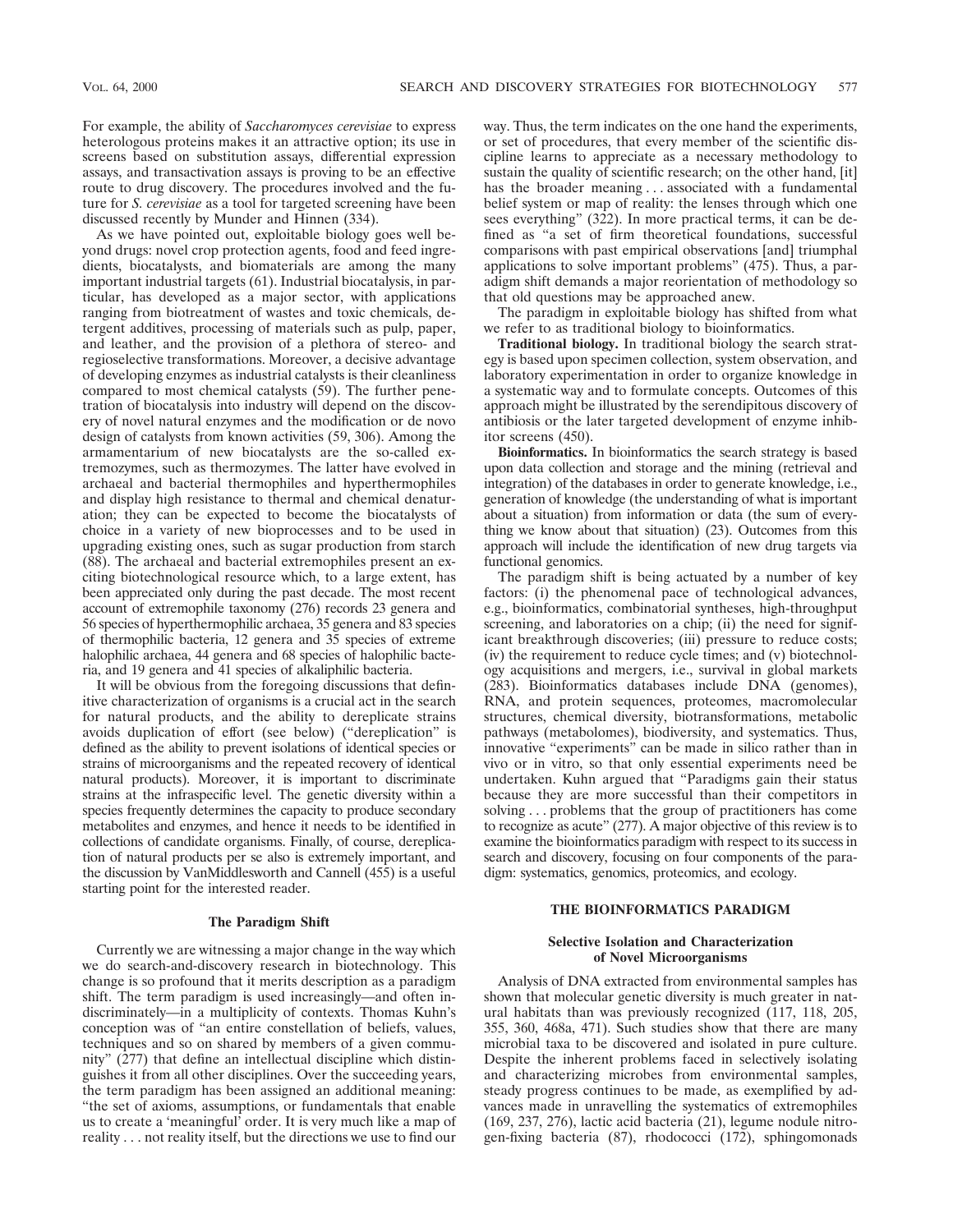(116), microbial pathogens of insects (225, 377), and protozoa (85). Nevertheless, substantial difficulties remain in sampling and characterizing representative members of the microbial populations found in natural habitats.

The spatial distribution of microorganisms in soil (200) and the need to overcome a range of microbe-soil interactions (426) are serious limitations to quantitatively and representatively sampling soil microorganisms (352). Procedures used to promote the dissociation of microorganisms from particulate matter include the use of buffered diluents (348), chelating agents (300), elutriation (219), mild ultrasonication (379), and repeated homogenization of soil in several buffers followed by separation of extract from residue (122); these procedures address the problems outlined above to varying degrees. Several of these physicochemical procedures were incorporated into a multistage dispersion and differential centrifugation procedure (220) that was shown to be effective for representative sampling of bacteria, including actinomycetes, from soils with different textures (220, 300).

The dispersion and differential centrifugation (DDC) method has been shown to be 3 to 12 times more effective in extracting actinomycete propagules from a range of soils than the standard procedure of shaking soil in diluent (17). There was also evidence that representatives of different streptomycete taxa were isolated at different stages of the extraction procedure and that certain organisms were only found on isolation media seeded with inocula obtained by using the DDC procedure. These observations suggest that persistent associations between soil particles and actinomycete propagules may be one of the major limitations to quantitative and representative sampling of actinomycete communities in soils and that the DDC method can be used to effectively break down such interactions.

The technique of extinction (or dilution) culture also warrants greater attention from microbiologists wishing to isolate microorganisms from, in particular, oligotrophic habitats. The theory and practical procedures of extinction culture were developed by Don Button and his colleagues (65) in attempts to recover numerically abundant but difficult to culture marine picobacteria. Cultures are produced by diluting the original environmental sample to near extinction of the ability to grow; sterilized seawater provided both the diluent and the culture medium in Button's experiments, but organic amendments may be added, or other appropriately dilute media may be used. The technique has two important advantages: it provides a means of studying organisms that may be abundant in a particular habitat but, because of their oligotrophic nature, are outcompeted by kinetically more versatile organisms in conventional enrichment methods, and dilution to extinction offers the prospect of isolating pure cultures of organisms. In the latter regard, extinction isolation culture is a valuable method for obtaining pure cultures of marine bacteria that frequently grow poorly on solid media and of oligotrophic microorganisms. For recovering marine oligobacteria, Button et al. (65) recommended the use of unamended sterilized seawater and monitoring the developing populations at least three times a week over a 9-week period. Growth should be evaluated with sensitive techniques such as epifluorescence microscopy and flow cytometry. Examples of the successful use of extinction culture are few, but the work of Schut et al. (408) on the marine ultramicrobacterium *Sphingomonas* sp. strain RB2256 and Button et al. (64) on *Cycloclasticus oligotrophus* (see later section) are model investigations of this type.

Another constraint on quantitative and representative sampling of microorganisms from natural habitats is the lack of suitable selective isolation procedures. The selectivity of isolation media is influenced by nutrient composition, pH, and the presence of selective inhibitors, as well as by other incubation conditions. Innumerable medium formulations have been recommended for the selective isolation of microorganisms, but the ingredients have been chosen empirically, and hence the basis of selectivity is not clear (281, 489). It is now possible, using computer-assisted procedures, to objectively formulate and evaluate selective isolation media (60). Indeed, numerical taxonomic databases, which contain extensive information on the nutritional, physiological, and inhibitory sensitivity profiles of the constituent taxa, are ideal resources for the formulation of new selective media designed to isolate rare and novel organisms of biotechnological importance.

The streptomycete database generated by Williams et al. (488) has been used to formulate isolation media designed either to favor the growth of members of uncommon *Streptomyces* species known to be promising sources of new bioactive compounds or to inhibit the growth of the ubiquitous *Streptomyces albidoflavus*, which tends to predominate on standard media used for the selective isolation of streptomycetes (460, 490). It was apparent from these studies that a medium based on raffinose and histidine as the major carbon and nitrogen source, respectively, led to the predictable reduction in the numbers of *S. albidoflavus* strains on isolation plates, thereby facilitating the growth of rare and novel streptomycetes. In a continuation of these studies, large numbers of two putatively novel streptomycete species were isolated from hay meadow plots at Cockle Park Experimental Farm, Northumberland, United Kingdom (17).

Another way of optimizing the search and discovery of new bioactive compounds is to ensure that organisms growing on selective isolation plates represent novel or previously uninvestigated centers of taxonomic variation (177). The choice of organisms for pharmacological screening programs, especially those with a low throughput, is primarily a problem of distinguishing among known organisms and recognizing new ones. It is now relatively easy to detect rare and novel microorganisms due to the increasing availability of sound classifications based on the integrated use of genotypic and phenotypic data (85, 176, 239, 454). This approach, which is known as polyphasic taxonomy, was introduced by Colwell (82) to signify successive or simultaneous studies on groups of organisms using a combination of taxonomic methods designed to yield good-quality genotypic and phenotypic data. A range of powerful methods are available for the acquisition of taxonomic data (Table 2).

The polyphasic approach to the detection of rare and novel taxa of biotechnological importance only became practicable with the availability of rapid data acquisition procedures, improved data handling systems, and associated microbiological databases (66, 67). The application of polyphasic taxonomy has led to profound changes in bacterial systematics, especially with respect to industrially significant groups, such as the actinomycetes, for which traditional taxonomies based on form and function made it impossible to select a balanced set of strains for industrial screens (172a, 175). The reclassification of several actinomycete taxa, notably the genera *Microtetraspora* (508), *Mycobacterium* (472), *Nocardia* (175), *Rhodococcus* (172a), and *Streptomyces* (262), and the delineation of new actinomycete genera, such as *Beutenbergia* (191), *Ornithinicoccus* (190), *Tessaracoccus* (312), and *Williamsia* (246), are all products of the polyphasic approach. Similarly, a host of new actinomycete species, for instance, *Amycolatopsis thermoflava* (74), *Gordonia desulphuricans* (264), *Nocardioides nitrophenolicus* (506), and *Streptomyces thermocoprophilus* (262), have been described using a combination of genotypic and phenotypic data. Corresponding integrated approaches are increasingly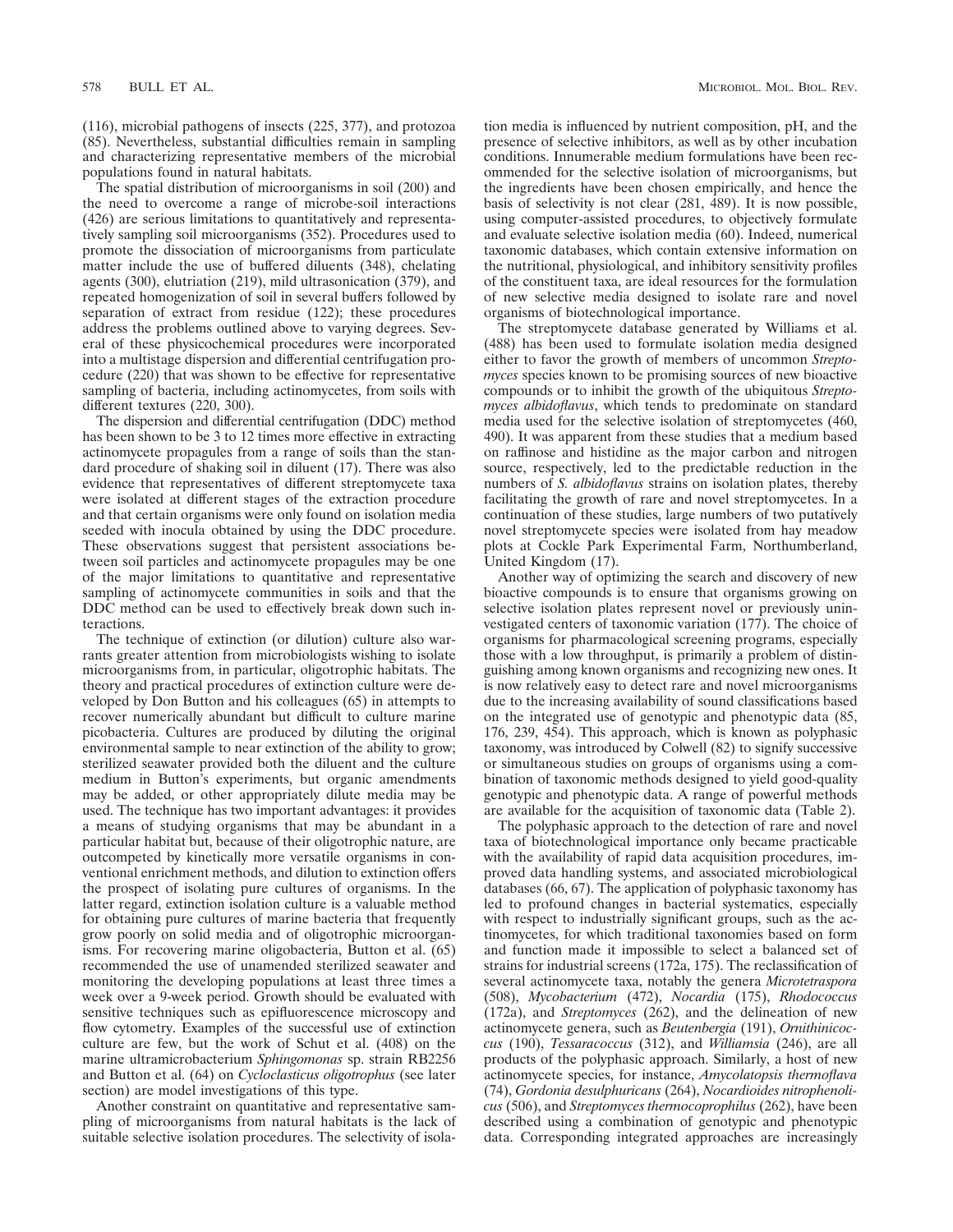|                                        |                                                     | Use for taxonomic rank: |         |                        |
|----------------------------------------|-----------------------------------------------------|-------------------------|---------|------------------------|
| Source of information                  | Method <sup>a</sup>                                 | Genus<br>or above       | Species | Subspecies<br>or below |
| Genotypic data                         |                                                     |                         |         |                        |
| Chromosomal DNA                        | Base composition (mol% $G+C$ )                      | √                       |         |                        |
|                                        | DNA-DNA hybridization                               |                         |         |                        |
|                                        | Restriction patterns (PFGE, RFLP, AFLP)             |                         |         |                        |
|                                        | Whole-genome sequences                              |                         |         |                        |
| DNA segments                           | DNA probes                                          |                         |         |                        |
|                                        | DNA sequencing (e.g., gyrB and recA genes, MLST)    |                         |         |                        |
|                                        | PCR-based DNA fingerprinting (e.g., PCR-RFLP, RAPD, |                         |         |                        |
|                                        | REP-PCR)                                            |                         |         |                        |
| Ribosomal RNA                          | DNA-rRNA hybridization                              |                         |         |                        |
|                                        | Nucleotide sequences                                |                         |         |                        |
|                                        | Ribotyping, ARDRA                                   |                         |         |                        |
| Phenotypic data                        |                                                     |                         |         |                        |
| Proteins                               | Amino acid sequences                                |                         |         |                        |
|                                        | Electrophoretic patterns                            |                         |         |                        |
|                                        | Multilocus enzyme electrophoresis                   |                         |         |                        |
|                                        | Serological comparisons                             |                         |         |                        |
| Chemical markers                       | Fatty acids                                         |                         |         |                        |
|                                        | Isoprenoid quinones                                 |                         |         |                        |
|                                        | Lipoglycans                                         |                         |         |                        |
|                                        | Mycolic acids                                       |                         |         |                        |
|                                        | Peptidoglycan                                       |                         |         |                        |
|                                        | Polar lipids                                        |                         |         |                        |
|                                        | Polyamines                                          |                         |         |                        |
|                                        | Polysaccharides                                     |                         |         |                        |
|                                        | Teichoic acids                                      |                         |         |                        |
| Whole-organism chemical fingerprinting | Dispersive Raman spectroscopy                       |                         |         |                        |
|                                        | FT-IR                                               |                         |         |                        |
|                                        | <b>PyMS</b>                                         |                         |         |                        |
| Whole-organism expressed features      | Morphology                                          |                         |         |                        |
|                                        | Physiology                                          |                         |         |                        |
|                                        | Rapid enzyme tests                                  |                         |         |                        |
|                                        |                                                     |                         |         |                        |

TABLE 2. Sources of taxonomic information and its value at different levels in the taxonomic hierarchy

*<sup>a</sup>* Abbreviations: PFGE, pulsed-field gel electrophoresis; RAPD, randomly amplified polymorphic DNA fingerprints; REP-PCR, repetitive DNA PCR; MLST, multilocus sequence typing; RFLP, restriction fragment length polymorphism; ARDRA, amplified rDNA restriction analysis; AFLP, amplified fragment length polymorphisms.

being used to circumscribe protozoal (139) and fungal (53, 239, 326), taxa, notably yeasts (393, 435).

Polyphasic taxonomy is now well established, though little attempt has been made to recommend which methods are the most appropriate for generating consensus classifications. At present, polyphasic taxonomic studies tend to reflect the interests of the individual research groups and the equipment and procedures they have at their disposal. It is not possible to be too prescriptive about the methods which should be used, as those selected need to reflect the taxonomic ranks under consideration (Table 2). However, it is clear that small-subunit rRNA is a powerful tool for highlighting new centers of taxonomic variation (56, 85, 195, 498), though the technique does not always allow the separation of members of closely related species. In contrast, DNA-DNA relatedness, molecular fingerprinting, and phenotypic studies provide valuable data for the detection of groups at and below the species level (418, 473).

The polyphasic approach to circumscribing microbial taxa can be expected to meet several of the primary challenges facing microbial systematists, notably the need to generate well-defined taxa, a stable nomenclature, and improved identification procedures. However, most of the methods used in such studies are demanding in terms of time, labor, and materials and hence fail to meet the requirements for the rapid and unambiguous characterization of large numbers of isolates. These requirements are crucial steps in screening for natural products or biocatalytic activities of industrial interest.

In this context, the ability to exclude previously screened organisms and to recognize microbial colonies on primary isolation plates that have developed from identical environmental propagules (dereplication) (60) greatly assist the selection of biological material for large commercial screening operations.

It is also important for screening programs to discriminate between microorganisms at the infraspecies level, that is, to examine the genetic diversity within a defined species, as it is well known that the capacity to produce primary and secondary metabolites is frequently a property expressed by members of infraspecific taxa rather than species per se (60). Some widely used molecular techniques, such as small-subunit rRNA gene sequencing, lack the power to distinguish between strains below the species level or between members of recently diverged species (79, 141), while others that have this resolving power (amplified and restriction fragment length polymorphisms and single-strand conformation polymorphism) are laborious and time-consuming.

Given the objectives and constraints outlined above, the ideal procedure for microbial characterization should be universally applicable, require small, easily prepared samples, provide rapid and highly reproducible data, be capable of automation, and handle high throughputs. All of these requirements are provided by physicochemical whole-organism fingerprinting methods (173, 303), the most widely employed being Curie point pyrolysis mass spectrometry (PyMS). Other methods of this type are Fourier-transform infrared spectroscopy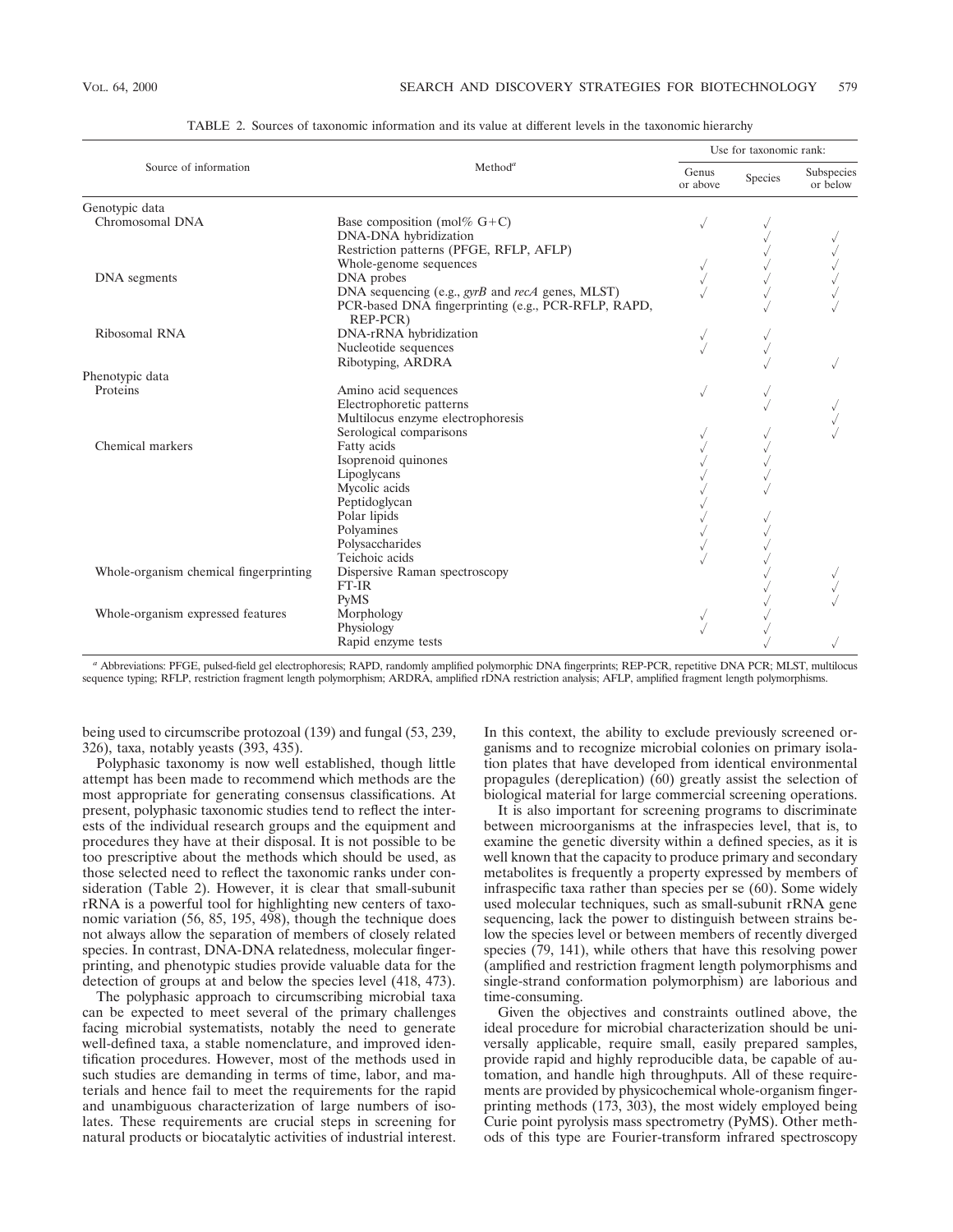(FT-IR) and dispersive Raman spectroscopy; the three procedures have been compared recently for the phenotypic discrimination of urinary tract pathogens (172).

Curie point PyMS has been shown to be of value in rapidly grouping microorganisms isolated from environmental samples (92), for defining pyrogroups (clusters) of commercially significant actinomycetes (132, 399), and for recognizing subtle phenotypic differences between strains of the same species (171). Good congruence has been found between numerical phenetic, molecular fingerprinting, and PyMS data, as exemplified by a polyphasic study on clinically significant actinomadurae (446). Similarly, it has been shown that the taxonomic integrity of three putatively novel species of *Streptomyces* highlighted in a polyphasic study was supported by PyMS data (17). These observations make it possible to develop an objective strategy to determine the species richness of cultivable streptomycetes isolated from natural habitats. Thus, putatively novel streptomycetes can be grouped together on the basis of their easily determined pigmentation characteristics, and the taxonomic status of the resultant color groups can then be determined by characterizing selected strains by PyMS and comparing the pyrogroups with the original color groups. If required, more exacting taxonomic studies can be carried out on representative strains using more sophisticated procedures, notably small-subunit rRNA sequencing.

A strategy similar to the one outlined above was used to circumscribe novel, industrially significant rhodococci selectively isolated from deep-sea sediments in the northern Pacific Ocean close to Japan (79, 80). Subsequently, excellent congruence was found in double-blind numerical phenetic and PyMS analyses of representative rhodococcal isolates, indicating that the delineated pyrogroups were directly ascribable to the observed phenotypic variation and, in consequence, of real value in screening programs (81). The results of this study affirmed the value of PyMS in characterizing microorganisms, discriminating organisms at the infraspecies level, and enabling rapid and effective dereplication of strains prior to screening. This approach can be applied directly to target strains growing on isolation plates, thereby obviating the requirement for time-consuming laboratory testing to distinguish duplicate colonies and permitting the rational collection of colonies from such plates for subsequent screening. These attributes, coupled with the speed of analysis (approximately 2 min per sample), the very small sample size required (50 to 100  $\mu$ g), the high reproducibility, and the high automated throughput, commend PyMS as a method of choice for industrial screening programs based on microorganisms.

## **Detection of Uncultured Prokaryotes: Molecular Approaches**

Traditionally, members of established and novel microbial taxa isolated from natural habitats were recognized using phenetic methods which drew upon available genotypic and phenotypic data. An alternative approach to the estimation of prokaryotic diversity in natural habitats was initiated by the application of molecular methods (355, 360), most of which allowed the recognition of uncultured organisms based on the use of 16S rRNA sequences. It was apparent even from the initial studies that spectacular patterns of prokaryotic diversity had gone undetected using standard cultural and characterization procedures. The molecular approaches also confirmed observations from direct microscopy that the number of prokaryotes which can be readily cultivated from environmental samples is only a small and skewed fraction of the diversity present (471). The inability to cultivate even the most numerous microorganisms from natural habitats has been referred to as the "great plate count anomaly" (423).

Several procedures have been used to estimate prokaryotic diversity based on the examination of DNA extracted from environmental samples (118, 205, 352). Environmental DNA samples have been analyzed using reassociation kinetics to estimate community complexity and the number of constituent genomes (444, 445), but the procedure lacks the precision to identify individual genomes or to place them within a hierarchical taxonomic framework. In contrast, analyses of 16S rRNA sequences can be applied to specific uncultured prokaryotes and the position of the resultant phylotypes can be interpreted in terms of inferred common ancestry.

In the bulk DNA cloning approach (360, 406), total DNA extracted from environmental samples is partially digested using a restriction enzyme and cloned with a lambda vector. Genomic libraries generated in this way supposedly do not impose any selective bias on the recovery of rRNA genes from members of different taxa. The major practical disadvantage of this approach is that most clones in the DNA library will not contain rRNA genes; the predicted value is 0.5% (406).

A quicker and more effective way of unravelling the composition of prokaryotic communities is based upon PCR-mediated amplification of 16S rRNA genes or gene fragments (using either rRNA or rDNA isolated from environmental samples) with 16S rRNA gene-specific primers followed by segregation of individual gene copies by cloning into *Escherichia coli* (165). This procedure generates a library of community 16S rRNA genes, the composition of which can be estimated by sampling clones and comparing their sequences by restriction endonuclease digestion, their reaction to specific probes, or by full or partial sequencing (468a). The resultant information can be analyzed to infer abundance and representation in the library. Unique clones can be completely sequenced and their relationship to corresponding sequences from cultured taxa in a taxonomic hierarchy based on 16S rRNA can be determined. As with other molecular approaches, the success of this procedure depends on the quality of the extracted DNA and whether it is representative of natural prokaryotic diversity in the environmental sample.

A number of potential sources of bias exist in DNA-based analyses of natural microbial communities. These have been extensively reviewed elsewhere (184, 205, 352, 464, 468a) and include preferential amplification of specific templates due to PCR primer choice (432), differential cell lysis (147, 327), the GC content of DNA sequences (387), the formation of chimeric PCR products (293, 467), genome size and rRNA gene copy number (123), and the presence of free DNA or DNA in spores (447). It is because of factors such as these that studies based on PCR amplification of small-subunit rDNA genes should be compared with the results derived from the application of contemporary selective isolation and characterization methods. However, it is very encouraging that in comparable analyses of soil-derived 16S rRNA sequences (42, 279, 289, 293, 419) the same groups of prokaryotes were detected despite the use of different DNA extraction, cloning, and PCR techniques.

The analysis of uncultured prokaryotic communities in natural habitats based on 16S rRNA sequences has been extensively reviewed (8, 118, 119, 205, 358, 468a). A number of general conclusions can be drawn from surveys of uncultured prokaryotic communities in marine sediments (107, 149, 184, 254, 382, 392, 452, 459), seawater (34, 166, 381, 495), Yellowstone hot springs  $(28, 29, 223, 224)$ , rhizosphere  $(301)$  and nonrhizosphere (279, 292, 314a, 351, 419) soil, termite guts (367), the rumen (484), and the human gut (430), notably the enormous wealth of microbial diversity, the fact that many of the novel sequences are only distantly related to those known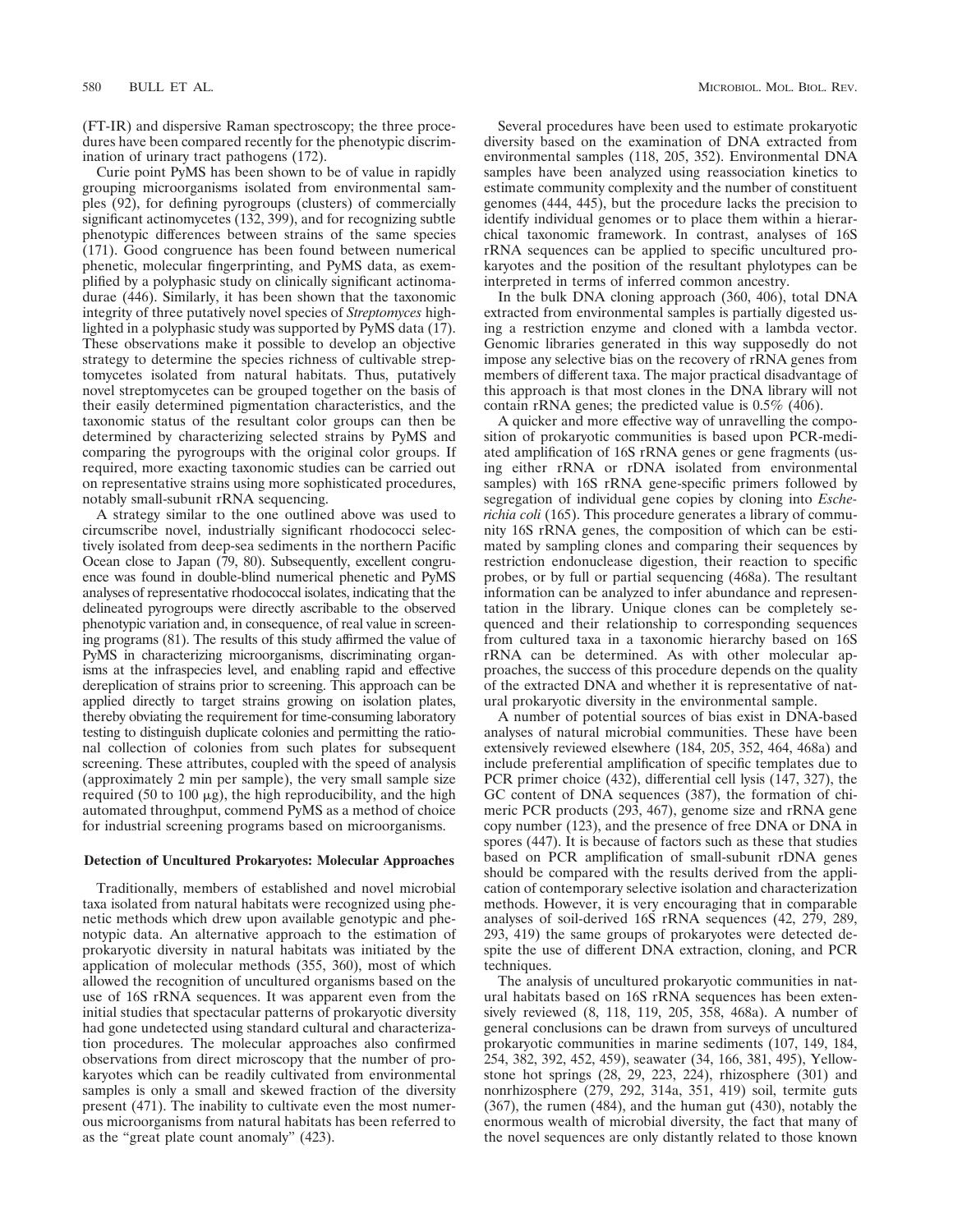for cultivable species, and the limitations of traditional cultural techniques in retrieving this diversity. It is possible that some of the new phylotypes may be artifacts of the PCR procedure, but most appear to be genuine; for example, Barnes et al. (29) reported that 4 of 98 clones were chimeras, whereas Choi et al. (73) found 7 chimeras out of 81 clones analyzed.

rDNA sequence analyses of uncultured prokaryotic communities are also casting light on the geographical distribution of specific phylotypes. There is evidence that samples taken from the oceans tend to contain sequences of monophyletic groups, for example, archaeal groups I and II and SAR 7 and SAR 11 bacterial clusters (104, 318, 333). Similarly, sequence-based studies from different geographical locations show considerable overlap of sequence types (42, 279, 289, 292, 419). In addition, the perceived ecological boundaries between archaeal habitats (extreme environments such as hot springs and hypersaline waters) and bacterial habitats (temperate soils and waters) are becoming increasingly blurred. Members of the *Archaea* previously considered to be restricted to high temperatures (division *Crenarchaeota*) are now known to be abundant in many temperate environments (40, 104, 209), whereas members of the *Bacteria* appear to play an important role in extreme environments, such as hot springs, commonly considered the province of *Archaea* (224).

The relative abundance of a sequence in an environmental sample can be estimated by using oligonucleotide probes to analyze total rRNA extracts (104, 165, 382). This approach has some limitations, not least being the fact that different prokaryotes may contain different numbers of ribosomes and hence variable amounts of probe target (468a). A more direct measure of cell abundance can be obtained using fluorescent probes to identify microorganisms in situ (103). This approach can be used to link sequences with morphotypes and to highlight samples that contain cells from which a sequence of particular taxonomic interest originates, thereby providing a tool for use in isolation strategies (222).

Easier and much faster alternatives to the cloning procedures involve the examination of complex microbial populations by either denaturing gradient gel electrophoresis (DGGE) (340) or temperature gradient gel electrophoresis (TGGE) (394) of PCR-amplified genes coding for 16S rRNA. These methods have been used to analyze 16S rRNA genes from environmental samples (129, 134, 340, 341) and allow the separation of PCR-amplified genes on polyacrylamide gels. Separation is based on the decreased electrophoretic mobility of partially melted double-stranded DNA molecules in polyacrylamide gels containing a linear gradient of DNA denaturants (a mixture of urea and formamide) or a linear temperature gradient. Individual bands may be excised, reamplified, and sequenced (134, 339) or challenged with a battery of oligonucleotide probes (340) to give an indication of the composition and diversity of the microbial community.

DGGE and TGGE are relatively easy to perform and allow many samples to be run simultaneously. They are particularly well suited for examining time series and population dynamics. Once the identity of an organism associated with a particular band has been determined, fluctuations of individual components of microbial communities due to seasonal variations or environmental perturbations can be assessed. Heuer et al. (212) used DGGE and TGGE to determine the genetic diversity of actinomycetes in different soils and to monitor shifts in their abundance in the potato rhizosphere. Sequencing of the individual DGGE bands demonstrated the presence of organisms closely related to members of the genera *Clostridium*, *Frankia*, and *Halomonas*. A comprehensive account of the theoretical basis, strengths, and weaknesses of the two methods is given by Muyzer and Smalla (338). The successful application of DGGE has revived interest in genetic fingerprinting of microbial communities. Lee et al. (288) described the use of single-strand conformation polymorphism (357) of PCR-amplified 16S rRNA genes for examining the diversity of natural bacterial communities. Amplified rDNA restriction analysis (ARDRA) has been used to determine the genetic diversity of mixed microbial populations (310, 311) and to monitor community shifts after environmental perturbation, such as copper contamination (413).

## **Comparison of Molecular and Cultural Techniques**

Culture-independent molecular approaches are tending to replace culture-based methods for comparing the composition, diversity, and structure of microbial communities. Investigations based on these approaches have led to the conclusion that traditional methods of culturing natural populations have seriously underestimated archaeal and bacterial diversity. Samples of DNA extracted from seawater, soil, and cyanobacterial mats of hot springs appear to represent predominant populations in these ecosystems, while the species that grow on culture plates are numerically unimportant in intact natural communities. These findings are not surprising, since the vast majority of organisms counted microscopically in samples from these environments have not been grown. One reason for this inadequacy is that cultivation conditions used to isolate organisms do not reflect the natural conditions in the environment examined and thereby select fast-growing prokaryotes that are best adapted to the growth medium (189, 291, 469, 470). However, greater success in bacterial isolation can be achieved by using culture conditions that more closely approximate natural environments (407) or by using novel tools, such as optical tweezers, to physically isolate bacterial propagules (222). There is also molecular evidence that some readily cultivable bacteria are abundant in the environment from which they are isolated (388). These trends suggest that innovative isolation procedures combined with the identification of phylotypes provide a powerful means of addressing the great plate count anomally.

Relatively few studies have involved a twin-track approach whereby both cultivation and direct recovery of bacterial 16S rRNA gene sequences have been used to gain insight into the microbial diversity of natural bacterial communities (114, 207, 430). Comparative studies such as these are needed not least because both plating and 16S rDNA cloning (147) suffer from biases that can distort community composition, richness, and structure. The molecular approaches provide a new perspective on the diversity of prokaryotes in nature but do not yield the organisms themselves. This means that potentially valuable biotechnological traits can, at best, only be inferred from phylogenetic affinities (8, 102, 207). The need to cultivate representatives of phyletic lines of uncultivable prokaryotes for biotechnological purposes poses a major challenge for microbiologists.

A somewhat mixed picture emerges from comparative studies of natural microbial ecosystems. Chandler et al. (70) found close correlation at the genus level between the cultivable portion of aerobic, heterotrophic bacteria and data derived from the 16S rDNA approach when examining deep subsurface sediment. However, these correlations were detected after aerobic treatment of sediment samples at the in situ temperature but not with the untreated sediment core. It is possible that the treatments caused a selective shift towards enrichment of specific bacterial groups in the samples analyzed compared with the original sediment core. Studies of hot spring microbial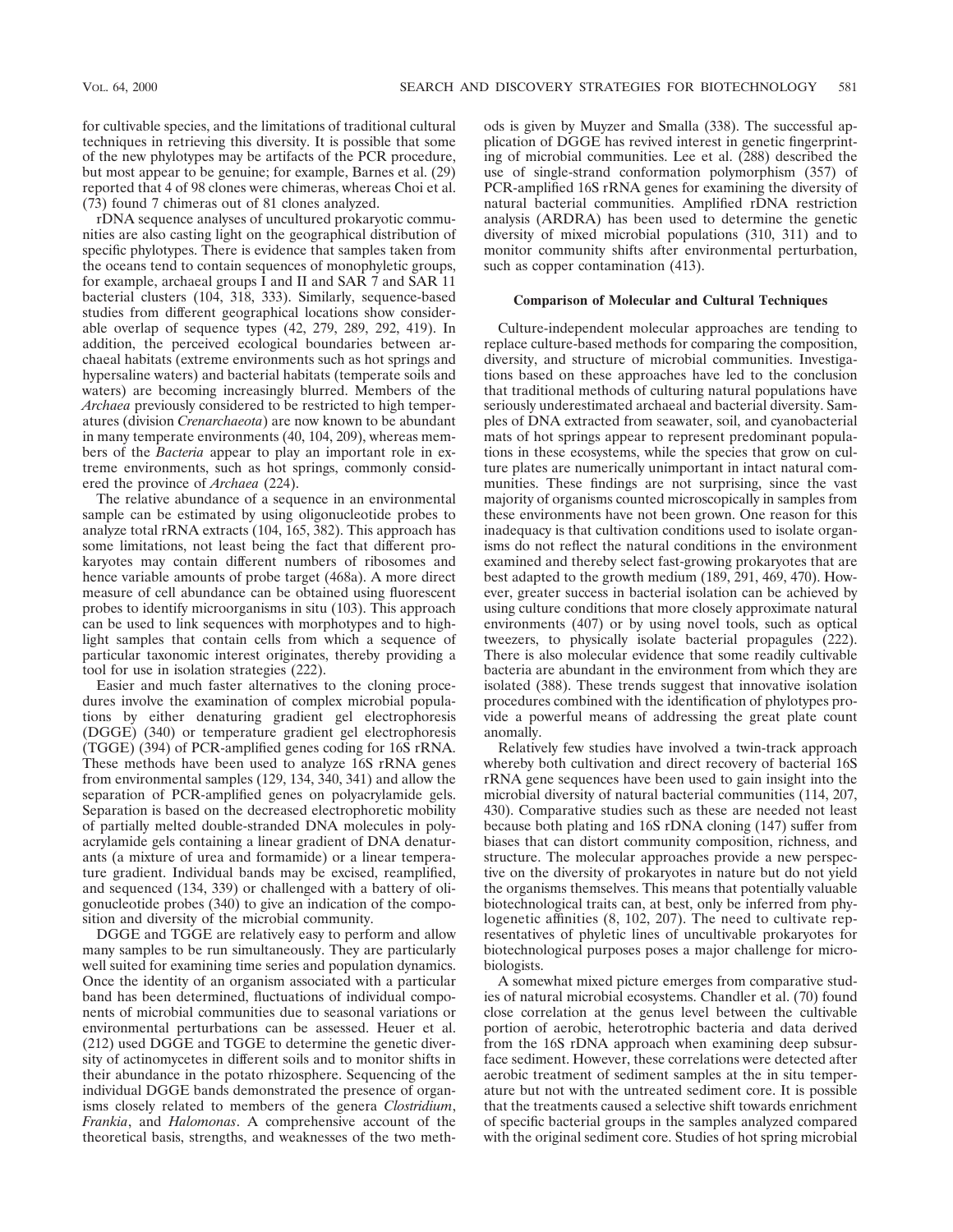mats highlighted several close matches between the 16S rDNA of organisms obtained by culture methods and directly recovered 16S rDNA, but only after several liquid dilutions of the inoculum were used for cultivation instead of direct enrichment based on undiluted inoculum (469, 470). Two major conclusions were drawn from these studies. (i) For the most part, direct enrichment techniques select for populations which are more fit under the chosen enrichment conditions and may not be numerically significant, and (ii) the growth of numerically dominant populations may be favored by using an inoculum diluted to extinction, especially in growth medium which reflects the conditions in the habitat under study. The conclusions drawn by Ward and his colleagues are consistent with the results of a comparative analysis in which bacterial isolates and environmental 16S rDNA clones were recovered from the same sediment sample (433). The corresponding data sets showed little overlap, possibly due to direct plating of the undiluted inoculum onto solidified medium with the subsequent isolation of community members that were not numerically significant. In contrast, a close correlation was found between most-probable-number estimates of isolates and environmental 16S rDNA clones taken from the bacterial community of rice paddy soil (207). In a comparative study of the bacterial community diversity of four arid soils, similar relationships were found between 16S rDNA results and cultivation, though significant differences were also observed (114).

The human intestinal tract microbiota presents a somewhat different situation, as extensive past investigations have characterized this ecosystem in more detail than most other natural communities (134, 215, 324). This means that optimal cultural methods are available for comparative studies of the complex microbial communities that reside in the human gut. Wilson and Blitchington (492) analyzed the composition of the microbiota of human fecal samples and concluded that the bacterial species detected by nonselective culture, when anaerobic bacteriological methods were of high quality, gave a good representation of the bacterial types present relative to that revealed by 16S rDNA sequence analyses. The main discrepancy between the two methods was in the detection of gram-positive groups. In a similar study, 95% of rDNA amplicons generated directly from a single human fecal sample were assigned to three major phylogenetic lineages, namely the *Bacteroides*, *Clostridium coccoides*, and *Clostridium leptum* groups (430). However, an in-depth phylogenetic analysis showed that the great majority of the observed rDNA diversity was attributable to unknown dominant microorganisms within the human gut.

It can be concluded that both innovative cultural procedures and culture-independent methods have a role to play in unravelling the full extent of prokaryotic diversity in natural habitats, especially since there are a number of instances where taxa have only been detected using cultural methods (430, 492). Although the two approaches sometimes provide different assessments of relative community diversity, the discrepancies may be attributed to sampling different subsets of the microbial community and to limitations inherent in each of the two approaches. In addition, highlighting consistent relationships between environments based on the dual approach may be highly habitat dependent due to the limited ability of a single cultural method to survey the full extent of the bacterial communities and the influence of bacterial physiology in situ on the success of cultivation in the laboratory.

# **Genomics**

Genomics is the activity of sequencing genomes and leads to the derivation of theoretical information from the analysis of such sequences with computational tools. In contrast, functional genomics defines the transcriptome and proteome status of a cell, tissue, or organism under a proscribed set of conditions. The term transcriptome describes the transcription (mRNA) profile, whereas proteome describes the translation (protein) complement derived from a genome, including posttranslational modifications of proteins, and provides information on the distribution of proteins within a cell or organism in time, space, and response to the environment. Together, genomics and functional genomics provide a precise molecular blueprint of a cell or organism, and in this and the following section we examine how they can reveal novel targets for search-and-discovery developments.

**Introduction.** Improvements in sequencing technology have enabled large-scale whole-genome sequencing (136). The general strategy is to fragment the whole chromosomal DNA into large clones, e.g., bacterial, plasmid, and yeast artificial chromosomes, cosmids,  $\lambda$  phage clones, or long-range PCR products (414), followed by a selection strategy from a large, highly redundant library, usually using a mix of random and directed selection (11, 142). For well-studied bacteria, such as *Bacillus subtilis* and *Streptomyces coelicolor*, ordered yeast artificial chromosomes (22), ordered overlapping cosmids (385), and physical and genetic maps may enable directed selection. However, for many whole-genome sequencing projects, highthroughput random shotgun sequencing produces new sequence data most efficiently, at least initially, though the accumulation of new data decreases exponentially with the number of clones sequenced (285). Selection strategies such as seeding or parking (275, 411), followed by walking, gap closing, and finishing (180) are used to fill in the gaps. The choice of initial strategies has consequences for the costs involved in these later stages (391), but the costs of selection strategies themselves are also significant. Nevertheless, sequencing at rates of 23 Mb per month in the human genome project (391) indicate the capacity to overwhelm some of these efficiency considerations by brute-force sequencing and computational power. This latter strategy, advocated by Venter (458), has been used in successively larger projects, *Haemophilus influenzae* (136), *Drosophila melanogaster* (397), and proposed and implemented for the human genome (187, 458, 474). In the case of bacteria, 22 complete genomes have been published and 87 are in progress (of which 12 were complete as of 11 May 2000) (TIGR Microbial Database, www.tigr.org/tdb/mdb/mdb.html), thereby demonstrating the rapid deployment of sequencing technology. Using a combination of sequencing technology and strategy, whole-genome sequencing can even be a single-laboratory exercise, as in the sequencing of *Lactococcus lactis* (41), though at a coverage of only two it would barely be considered draft quality in the human genome project. The numbers of prokaryotic whole-genome sequences can be expected to rise rapidly as funding for additional genome sequencing (e.g., http:// www.beowulf.ac.uk/) increases.

**Searching for drug targets.** Clearly the Human Genome Project (115) will have a major impact on the identification of potential drug targets, and these targets will influence the design of specific screens for therapeutic drugs. Potential therapeutic targets such as Alzheimer's disease, angiogenesis, asthma, stroke, and cystic fibrosis, which are human genome specific, multifactorial, and often involve complex signal cascades, may continue to dominate technology development. Specific and sensitive molecular screens are readily derived using the same molecular biology technologies that are driving the genome programs and using the sequence data from those studies to give high-throughput robotic screening. Initial success in the rational design for targets such as HIV-1 protease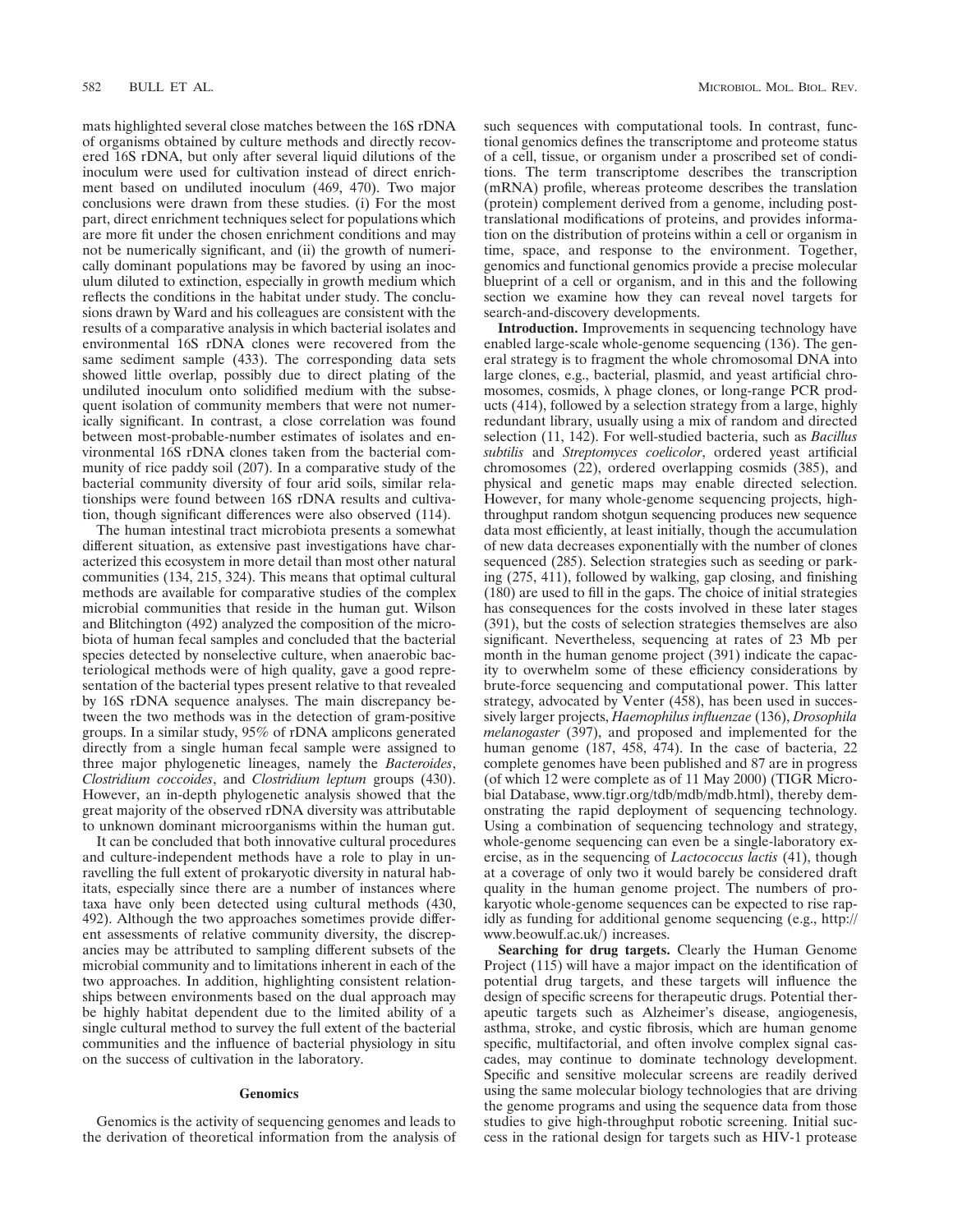(243, 461, 482, 496, 497) leads to strategies for rational design involving gene identification (78, 280), metabolic pathway analysis (252), or determination of protein-protein interactions using affinity methods such as the yeast two-hybrid system, phage display (363), or fluorescent-protein biosensors (167), structure prediction (CASP http://PredictionCenter.llnl.gov/) (161, 242, 305, 503, 507), and modelling (63).

Rational design strategies have not been as rapidly successful as predicted, but other current strategies that involve semirational design and high-throughput screening of massive libraries (26) owe much to rational design strategies. Recently, the move has been away from combinatorial chemical libraries to biological libraries, such as those based on peptides and antibodies, again directed by the role of such molecules in human disease processes. Leads identified by direct selection from initial libraries, by high throughput screening or biopanning, are usually not optimal for the selected properties and hence are subject to further rounds of modification or mutation to generate derivative libraries. Even then the rational selection of, for example, peptides which bind at the highest affinity to thrombopoietin receptors, which are readily selectable, may not guarantee the highest biological activity, which is the required property (91, 296). Also, many human diseases of interest to the pharmaceutical industry involve multiple gene pathways, environmental interactions, and genetic predisposition rather than simply direct causal effects (269). These factors also mediate adverse drug reactions and dictate the effectiveness of drug treatments. These considerations are resulting in extensive comparative genome studies of ethnic populations and human disease states (269) and expectations of personal genetic profiles. "By 2035 we will have the ability to sequence the genome of every individual on the planet . . ." (classified advertisement for SmithKline Beecham published in *Nature* in 1999).

Whole-genome sequencing provides data for such rational strategies (108, 152, 403) and has become the chosen approach of many large pharmaceutical companies. The annotation of genes and their functional identification provide a list of all potential targets (78). These targets need to be essential for some vital function in the microbial pathogen, conserved across a clinically relevant range of organisms, and significantly different or absent in humans (5). The combination of wholegenome sequences and tools for bioinformatics allow rapid searches for specific genes with these characteristics. Potential targets can be identified even for functions not previously identified in specific pathogens, on the basis of DNA and protein sequence identification of gene function, and the required essential nature of genes or their products can be established through gene knockouts (294) or gene expression studies in host-pathogen interactions (72, 304). With whole-genome sequencing making possible DNA microarrays of (i) wholegenome ORFmers (complete arrays of DNA oligonucleotides representing all the open reading frames [ORFs] identified in the whole genome) (380, 404, 493) or (ii) specific signature oligomers, and their controls, for whole classes of genes (295, 297), the generation of expression data from such studies (98, 135) is likely to be on a scale to compete with and overtake sequencing. Genomics has contributed to this rational search for drug targets by providing a large set of almost complete catalogues of genes, across a wide range of organisms, which can be compared at many levels. Conservation of genes across a wide range of organisms may prove to be a good indication of an essential function (15), and a minimal set of essential genes for life can be identified (337). Transposon mutagenesis and PCR can be used to directly screen for essential genes (3), and signature-tagged mutagenesis can be used to analyze multiple pools of mutants for loss of function (208). Identification of probable targets in silico allows these experimental molecular techniques to be used to search a smaller set of target genes, making them more directed.

These search strategies can be applied to characterized or uncharacterized genes (14), and the chance of identifying a novel target may well be higher for uncharacterized genes. Uncharacterized gene targets may be identified in databases such as COG (274) and PROSITE (214) as those that are conserved across groups such as microbial pathogens. Such targets still need to be identified as nonessential or absent from humans, and since the human genome sequencing is not yet complete, that involves an extensive search through other, surrogate, eukaryotic genomes (e.g., *Saccharomyces cerevisiae* and *Caenorhabditis elegans*) and human-expressed sequence tags. The alternative approach is to characterize the target after its identification as a novel target. Undecaprenyl pyrophosphate synthetase (14), for example, was identified first as an unknown potential drug target and then characterized and identified as part of a specifically bacterial pathway.

Characterized gene targets can be sought using strategies to identify taxon-specific genes employing subtractive techniques, most directly between a specific pathogen and the human genome; however, until the complete human genome is available, this is likely to be a complex and incomplete strategy. However, other criteria can be used to define subsets of genes to search using subtractive techniques. In concordance analysis, the sequences present in one set of genomes and absent from others are determined, for example, bacterial genomes compared to eukaryotic genomes (57). Similarly, in differential genome analysis (229), a different algorithm has been used to compare the genomes of pathogens and their free-living relatives in order to identify the genes present only in the pathogen. In a comparison of *Haemophilus influenzae* with *Escherichia coli* (229), 40 potential drug targets were identified. Similarly, in a comparison of *Helicobacter pylori* with *E. coli* and *H. influenzae*, 594 genes were found specifically in *H. pylori*; only 196 of these were of known function, and 123 of these were responsible for known host-pathogen interactions, leaving 73 potential novel targets (228).

The combination of past knowledge of the biochemistry and physiology of microorganisms and new insights into biological function derived from genome and functional genomic studies can guide more specific search strategies. Metabolic databases such as EcoCyc (252) and KEGG (http://www.genome.ad.jp /kegg/kegg2.html) may enable the identification of pathways specific for microbial pathogens; the genes contributing to these pathways can then be used as potential drug targets (251). As well as these taxon-specific pathways, different phylogenetic lineages may contain nonhomologous enzymes catalyzing common reactions (272, 273). Typically differences are found between prokaryotes and eukaryotes, though specific enzymic variants are found in more specific lineages, e.g., the *ure* locus in mycobacteria (4) and targets in *Chlamydia* (245, 424). These nonhomologous enzymes provide attractive potential targets, as they can encode essential functions catalyzed by different mechanisms that can be inhibited without the risk of inhibiting analogous functions in humans. Missing genes from known pathways can be indicative of such targets, while the presence of genes of unknown function in gene clusters can help identify these nonhomologous counterparts. Other strategies can direct specific searches in areas of expected drug targets such as virulence genes (315), membrane transporters (500), or homologues of known drug targets in other organisms (111).

Genome studies both confirm the concept of pathogenecity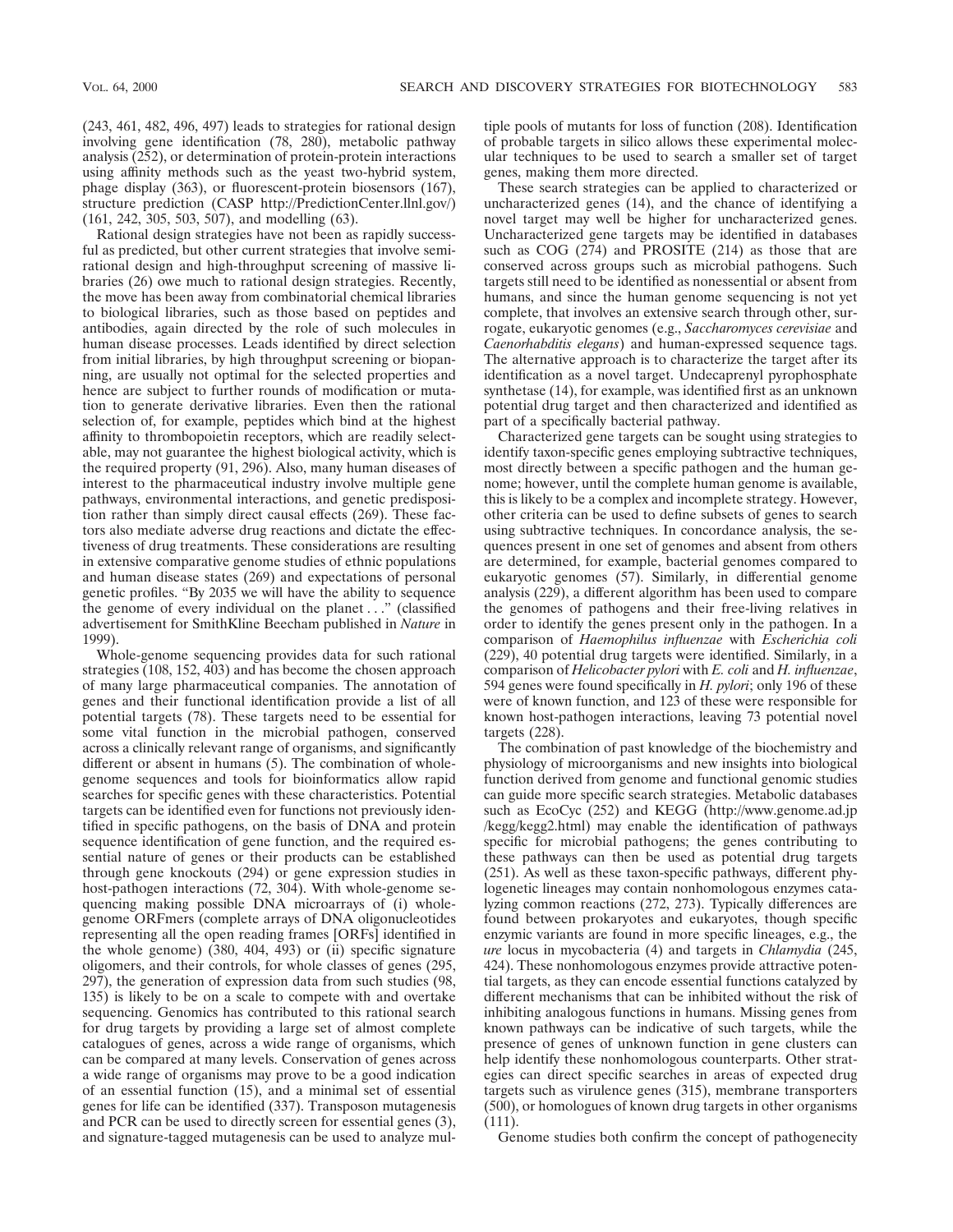islands (193) and reveal the rapid divergence of these genes in the evolution of pathogens (369), making them attractive but difficult targets. Similarly, an essential function of pathogens is evasion of the host response defense mechanisms: pathogens such as *Haemophilus influenzae*, *Helicobacter pylori*, *Escherichia coli*, and *Plasmodium falciparum* (99, 465) all show extreme variation in the targets of the immune system. The presence of simple repeats in prokaryotic DNA sequences has been associated (217, 218) with the concept of contingency genes linked to phase variation of gene expression in pathogens (328). Strategies which combine search algorithms for detecting such repeats with the ability to display genome annotation, and specifically locating them relative to ORFs of known function, can identify targets that are critical to virulence (403).

*Plasmodium falciparum* is an example of a major human pathogen for which new insights and strategies for drug development are emerging. The full genome sequence of 30 Mb in 14 chromosomes, of *P. falciparum* (http://www.sanger.ac.uk /Projects/P\_falciparum/who&what.shtml) is being completed (48, 155). Searching DNA sequence databases for targets homologous to known drug targets in other organisms has revealed an aspartic protease (93), cyclophilin (38), and calcineurin (111), explaining the antimalarial activity of cyclosporin A. The full genome can be expected to provide many more potential targets (479).

*Treponema pallidum*, the causative agent of syphilis, is difficult to culture, and little is known of the molecular biology of its virulence mechanisms. Its complete genome has been sequenced (143) and analyzed for virulence factors, revealing several classes of predicted protein-coding sequences that are potential virulence factors (478). Whole-genome studies are resulting in significant progress in understanding these and other infectious agents.

**Natural products.** Nevertheless, it is unlikely that some of the most successful drugs could have been discovered by any process of rational or semirational design. The mode of action of the immunosuppressants cyclosporin A, FK506, and rapamycin, which bind to *cis-trans* prolyl isomerase and FKBP12 but then inhibit further steps in critical signal transduction cascades (69, 206), e.g., through calcineurin in the case of cyclosporin A and FK506, would be too complex to design. Not only is the mode of action indirect, but these molecules are complex. The drug targets may have been identified by comparative genomics, since they are conserved from unicellular eukaryotes to humans, but the drugs themselves have required the massive library generation and screening activity of natural selection to evolve. Similarly, two of the most successful antimalarial drugs, quinine and chloroquinine, exert their effect by inhibiting host-encoded functions (389) rather than activities encoded by *P. falciparum* itself. Chloroquine resistance in *P. falciparum* resides in a 36-kDa nucleotide sequence which contains genes which are all of unknown function (429), along with 40% of the *P. falciparum* genome (155).

However, in the search for new classes of antibiotics over the last 20 years, traditional approaches have also failed to deliver new drugs fast enough to keep up with the loss of effectiveness of existing drugs against increasingly resistant pathogens (95% of *Staphylococcus aureus* are penicillin resistant and 60% are methicillin resistant, and there are cases in China, Japan, Europe, and the United States of vancomycin resistance [http:// www.promedmail.org]). The development of resistance may be followed by compensatory mechanisms to adjust for reduced fitness, which may then lock in the resistance mechanism (96). Although there are 150 antibiotics approved in the United States and 27 in clinical development (http://www.phrma.org/), only 1 antibiotic was approved in 1993, none in 1994, and only a few since (51, 428). Thus, random-screening search strategies are being abandoned in favor of rational, target-based approaches.

Molecular biology, robotics, miniaturization, massively parallel preparation and detection systems, and automatic data analysis dominate the search for drug discovery leads. Naturalproduct extracts and bacterial culture collections are not easy partners in this drug discovery paradigm. The separation, identification, characterization, scale-up, and purification of natural products for large-scale libraries suitable for these highthroughput screens are daunting, and rational arguments for the selection of organisms and/or natural-product molecules are often absent, especially given the poor taxonomic characterization of strains in natural-product bacterial strain collections (A. C. Horan, M. Beyazova, T. Hosted, B. Brodsky, and M. G. Waddington, Abstr. 11th Int. Symp. Biol. Actinomycetes 11:89, 1999).

Many of these screening systems are not sufficiently robust to handle complex mixtures of natural products from ill-defined biological systems (Horan et al., ibid.) and may be inhibited by interactions with uncontrolled physicochemical conditions, simple toxic chemicals, and known bioactive compounds. This has led to significant efforts in rational drug design, combinatorial chemistry, peptide libraries, antibody libraries, and combinatorial biosynthesis (27, 89) and other synthetic and semisynthetic methods to provide clean inputs to screens. However, natural products are still unsurpassed in their ability to provide novelty and complexity. In chemical screening of natural products (216), complex mixtures of metabolites from growth and fermentation are separated, purified, and identified using high-pressure liquid chromatography, diode array UV/visible spectra, and mass spectrometry. Novel chemical structures are passed on for screening, now uncontaminated with background interference from the original complex mixture, and built up into high-quality, characterized naturalproduct libraries. This strategy suffers from poorly characterized culture collections, which make the choice of organisms to screen difficult, and the inability to control the expression of metabolic potential. These issues are specific examples of the requirement for better systematics, physiology, conservation of microbial diversity, and data integration. For example, typical commercial collections of actinomycetes might consist of 20,000 to 40,000 organisms classified at genus level on the basis of morphology and simple phenotypic characters. This identification may guide the choice of media and conditions for growth but will not aid the selection of strains, predict metabolites, or optimize expression for drug discovery. These issues can be tackled using the same tools and technologies that are driving the search for new drug targets.

**Searching for new drugs.** The advent of the complete *Streptomyces coelicolor* genome (http://www.sanger.ac.uk/Projects /S\_coelicolor/) provides the opportunity to explore the evolutionary and functional relationships of one of the best studied and industrially and medically significant groups of organisms, the genus *Streptomyces*. This advance will provide new information to aid search and discovery of novel organisms and new bioactive natural products (R. Brown, H. C. Choke, S. B. Kim, A. C. Ward, and M. Goodfellow, Abstr. 11th Int. Symp. Biol. Actinomycetes 11:149, 1999), identify roles in ecosystems (493), and lead to improvements in bioprocess control (20, 231, 248) for existing products. The extent to which the information from the *S. coelicolor* genome can be utilized across such a broad spectrum depends upon how representative it is of other streptomycetes.

The streptomycetes form a distinct clade within the radiation encompassed by the high-GC gram-positive bacteria in the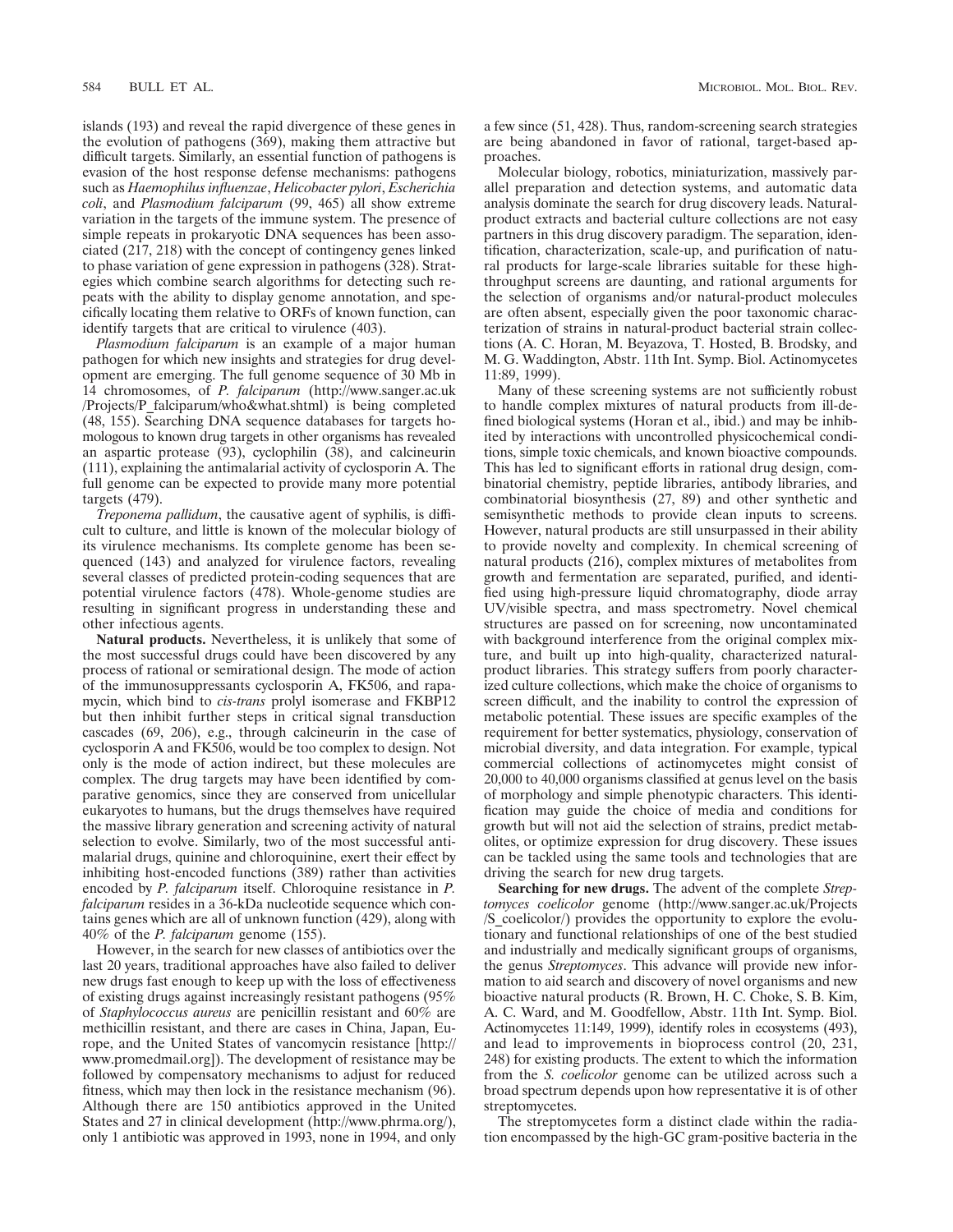16S rDNA tree. This taxonomic group is identified as a major source of bioactive natural products (60). As a result, major collections of poorly characterized actinomycete strains are held by most large pharmaceutical companies. However, the relationship between metabolic potential and taxonomic or phylogenetic relationships is poorly understood. Within the streptomycete clade there are well-characterized groups at all levels of taxonomic variation from suprageneric (*Streptomyces* should probably be more than one genus [S. B. Kim, C. N. Seong, and M. Goodfellow, Abstr. 11th Int. Symp. Biol. Actinomycetes 11:55, 1999]) to infraspecific. At the genus and species levels, fundamental questions arise about biodiversity in the prokaryotic world (314, 362, 468, 499). At the molecular level, this diversity is poorly represented. Estimates suggest that less than a tiny fraction of prokaryotes have been isolated, and representatives of only about 10 to 15% of described species are held in service culture collections. Selective isolation of streptomycetes from the rhizosphere of a common tropical tree, *Paraserianthes falcataria*, revealed extensive diversity around the *Streptomyces violaceusniger* clade (L. Sembiring, M. Goodfellow, and A. C. Ward, Abstr. 11th Int. Symp. Biol. Actinomycetes 11:69, 1999).

Full 16S rDNA sequences are available in the ribosomal database (http://www.cme.msu.edu/RDP/html/) for less than 100 of the 513 validly described streptomycete species. There is evidence that specific metabolites, such as clavulanic acid, may be synthesized by strains in a specific clade (unpublished data) and that the ability to synthesize, for example, streptomycin and related metabolites appears to be randomly distributed across the whole genus. However, these conclusions are tentative given the poor taxonomy, random screening, and limited chemical characterization of metabolites. Compounding this uncertainty is the complexity of regulatory controls; genetic (71) and genomic methods have the potential to unravel some of this complexity.

Currently genomics has little to say at these levels (species and subspecies strains)—most whole-genome sequencing studies have taken representatives of the major groups (TIGR website cited above) or compared very closely related strains, such as *Helicobacter pylori* (6). The specific/infraspecific relationships in the streptomycetes and the way they are reflected in the biosynthetic potential to produce novel, bioactive compounds could significantly influence strategies for search and discovery, screening, and bioprocess development. To extend whole-genome studies to more streptomycetes would reveal these relationships in a comprehensive way which would enable validation of current methodologies (from 16S rDNA phylogenies to DNA-DNA pairing) and lead to new understanding of speciation, phylogenetic relationships, and genome function in secondary metabolism. However, whole-genome sequencing of more streptomycetes is an open question that would involve difficult choices; any small number of strains would only begin to address the questions above. However, it must be possible to begin to address these problems using the *S. coelicolor* genome as a template for whole-genome comparisons across the streptomycete clade.

The functional analysis of the *S. coelicolor* genome would gain significant benefit from a greater understanding of the ecological niche and role of *Streptomyces violaceoruber*-like streptomycetes [*S. coelicolor* A3(2) is formally a synonym of *S. violaceoruber*]. There is considerable current interest in the role of actinomycetes and streptomycetes in particular in natural ecosystems, especially grassland. Their role in carbon turnover and their response to land management practices could be important in maintaining soil fertility and productivity during a shift to sustainable land management. However, the

ecological role of *S. coelicolor* (*S. violaceoruber*) is poorly understood, and in identifying the function of unknown genes, knowledge of its ecological role would enable answers (B. D. Kell, personal communication, 1999) to be attempted. Clearly the whole genome has a significant role in identifying the metabolic potential for activity and interactions in the soil ecosystem (493). The identification of strains related to *S. coelicolor* A3(2) and their detection using molecular ecological methods and selective isolation would complement functional analysis.

Although the discrepancy between organisms isolated and those identified by molecular methods is often striking, careful studies identify biases in both approaches and, with appropriate techniques, the ability to culture many organisms from specific habitats (170, 470). The importance of cultivation conditions has been emphasized, and the use of techniques such as extinction culture for abundant oligotrophic fractions of the microbial community point the way forward (65) without the need for the concept of uncultivatable bacteria. Nevertheless the description of a specific bacterial cytokine required for resuscitation of *Micrococcus luteus* (329) illustrates the case in which neither medium development nor extinction dilution would be expected to resuscitate dormant *M. luteus* (nevertheless, *M. luteus* is not difficult to isolate). The discovery of *M. luteus* resuscitation protein factor (*rpf*) was the result of careful microbiology (463). Its rapid identification across the whole of the actinomycete clade, including mycobacteria and streptomycetes, with implications for clinical and ecological isolation (250), was the result of genomic studies, and the identification of multiple *rpf* genes in *Mycobacterium tuberculosis* and *Streptomyces coelicolor* was the direct result of the availability of whole-genome sequences. The whole area of stress response, signaling, and global regulatory mechanisms is now being dissected in organisms like *S. coelicolor* (309, 344, 356, 486) and has important implications for growth and antibiotic expression, affecting isolation and screening strategies for natural products.

The ecology of streptomycetes is of considerable interest for search and discovery of natural products. Currently novel products are sought from organisms isolated from extreme or novel environments (79, 106). However, the extent of variation within the compass of the known variation of streptomycetes is diverse and complex (Sembiring et al., abstr.), understanding it is tied up with problems of isolation and cultivation of the full diversity, speciation, and expression of the full metabolic potential. Understanding the extent of genes of known function in streptomycete genomes, identifying the role of genes of unknown function, and understanding regulatory and stress response networks will enable rational design of isolation methods and screening strategies.

**Bioprocess control.** Controlling gene expression is essential in exploiting new drugs, in research and development, and in production in fermentation processes. In bioprocess control, whole ORFmer arrays of *Streptomyces coelicolor* could be used to monitor gene expression and physiological responses of streptomycetes like *S. fradiae* and *S. clavuligerus* in large-scale fermentations. Sequence similarities across the streptomycete clade may mean that virtual-expression arrays (156) may be used to monitor gene expression for research and development and for optimization and control of antibiotic production. Many switches in metabolism are reflected by networks of signaling and response genes so that incomplete and qualitative coverage of the gene response of these industrially significant organisms would still enable their identification and interpretation from knowledge of the *S. coelicolor* genome. These data will enable software sensing (323) of important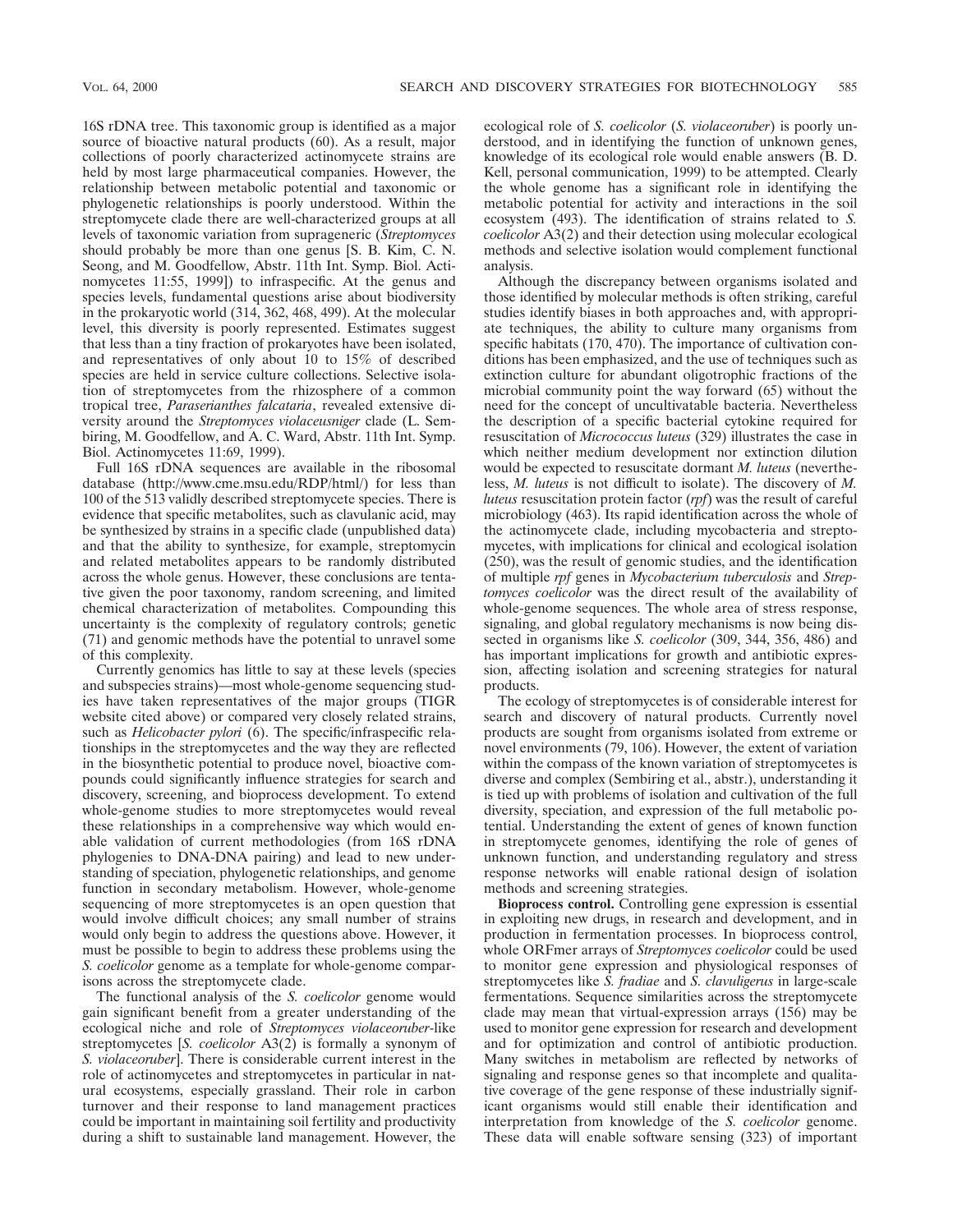physiological shifts in bioprocess operation, identified by transcriptome analysis of representative fermentations, by estimating them from secondary measurements using current on-line and off-line process measurements. However current measurements (substrate feeds, physicochemical measurements like pH, dissolved  $O<sub>2</sub>$ , substrate concentrations, carbon dioxide evolution rate, and oxygen uptake rate) would need to be supplemented with multivariate measurements which are sensitive to biological state, such as FT-IR (437), dielectric spectroscopy (501), and PyMS (317). The problem with many of the multivariate methods is that, for the complex samples from fermentation processes, they are black box techniques; by combining them with transcriptome analysis, patterns detected by these techniques could be interpreted using the power of genomics. One application of comparative genome analysis would be to identify specific DNA sequences which could be assembled into either specific (for individual strains) or generic arrays to monitor gene expression in streptomycete bioprocesses.

Whole-genome sequencing and rapid biotechnological developments in the field of molecular biology mean that the gene is seen as the drug lead and rational design as the route to drug development. However, natural products are the result of a massively parallel experiment in combinatorial gene shuffling, mutagenesis, and screening for the generation of bioactive metabolites. And genomics and new technology (160) can promote the search for new natural products by increasing understanding of biodiversity and the factors that regulate microbial growth and expression, complementing the synthetic and semisynthetic routes to drug development.

# **Proteomics**

Proteome analysis comprises three sequential steps: sample preparation, protein separation and mapping, and protein characterization. Sample preparation may entail cell fractionation and preliminary removal of more abundant proteins in order to detect those present in low concentration. Analysis is very dependent upon effective protein separation, and twodimensional (2-D) gel electrophoresis (most usually immobilized pH gradient followed by molecular weight separation) is the present method of choice. Between 2,500 and 10,000 proteins are claimed to be resolvable on such gels (204, 244), while, in addition to determining protein inventories, the analyses can be made quantitative with respect to individual proteins (detection is possible at 1 ng with silver staining and at less than 1 pg with fluorescent dyes). It is important to note that posttranslational modifications (PTM) will significantly increase the number of separate proteins expressed from a genome and will not be revealed by genome annotation; the estimates are 1.2- to 1.3-fold for bacteria and 3-fold for eukaryotic microorganisms like *S. cerevisiae* (368). Protein characterization is achieved by mass spectrometric amino acid sequencing and identity of PTMs, followed by interrogation of protein databases. In turn, this reverse genetics enables the identity of genes that are responsible for producing a particular protein expression profile (see below).

The usual approach to proteome analysis is first to produce a 2-D map of all the proteins expressed under so-called normal conditions in order to define the constitutive proteome of a cell or organism. Thereafter, qualitative and/or quantitative changes in the proteome can be charted as responses to different conditions (or reflections of different physiological states) induced by stress, growth environment, pathological state, and so on. Thus, reference maps and databases of identified and unidentified proteins are established.

In this new, fast-moving field, acceptance of an agreed ter-

minology is crucial, and the recent proposals made by Van Bogelen et al. (453) are very helpful in this respect. Protein expression profile is the quantitative catalogue of proteins synthesized by a cell or organism under defined circumstances; protein phenotype defines the character or state of a specific protein under defined conditions (e.g., quantity, rates of synthesis and turnover, and extent of PTM); a regulon is a set of proteins whose synthesis is regulated by the same regulatory protein; a stimulon is a set of proteins whose synthesis responds to a single stimulus; and the protein signature is a subset of proteins whose altered expression is characteristic of a response to a defined condition or genetic change—they may relate to specific metabolic pathways or cell functions. The last cannot be distinguished simply by comparing two protein expression profiles; rather, signatures are recognized only after reviewing numerous profiles obtained under similar or different conditions. Various signatures have been identified that are associated with microbial growth rate, ribosome function, and protein secretion (453). These authors conclude that phenotypes and signatures will develop as tools for addressing the functions of unknown proteins and for evaluating the mode of action of physical and chemical agents. Put another way, proteomics provides a very powerful means of revealing epigenetic effects, i.e., effects that involve multiple genes.

At present proteomics is being applied most actively in pharmaceutical research and development (16, 90) in two principal areas: drug discovery and target selection (e.g., via proteome difference analysis of pathogenic versus nonpathogenic organisms, normal versus dysfunctional states, and disruption of stress-induced protein synthesis) and drug mode of action, toxicological screening, and the monitoring of disease progression during clinical trials. The latter group of clinical features, which are directed at gaining a fuller understanding of pharmacological mechanisms of drugs, is driving the new field of pharmacoproteomics. On the one hand natural-product discovery and combinatorial synthesis can generate an enormous repertoire of candidate drugs; on the other hand the demonstration of their mode of action, efficacy, and safety is hugely demanding in resources and time. The advent of pharmacoproteomics is set to transform these aspects of pharmaceutical development.

Although to date proteomics has attracted the greatest interest from the pharmaceutical industry, its potential for application in other areas of biotechnology is being recognized. Moreover, the application of proteomics is not restricted to well-characterized—in terms of genome sequencing—groups of microorganisms. Exploration of the biochemistry and physiology of extremophilic and extremotolerant organisms by proteome analysis, for example, could reveal much that has relevance for biotechnology exploitation. Already proteome expression profiling has begun for some hyperthermophiles (164, 259), and other studies such as these open the way for discovering stable enzymes and other proteins. For example, the unusual group of tungstoenzymes are found largely, though not uniquely, in thermo- and hyperthermophilic microorganisms, and it has been suggested (267) that they have evolved to catalyze very low redox reactions at extreme temperatures, and these same organisms contain an unusually high abundance of chaperonins (241). Equally exciting opportunities may present from the discovery of proteome signatures in extremophiles as a means of detecting novel metabolism. In this context our interest is in the growth of marine bacteria under deep-sea conditions (high pressure, low temperature, medium to high salinities, and oligotrophic nutrient status) and applying proteomics to detect novel epigenetic phenomena of potential exploitability. One final illustration of the power of proteomics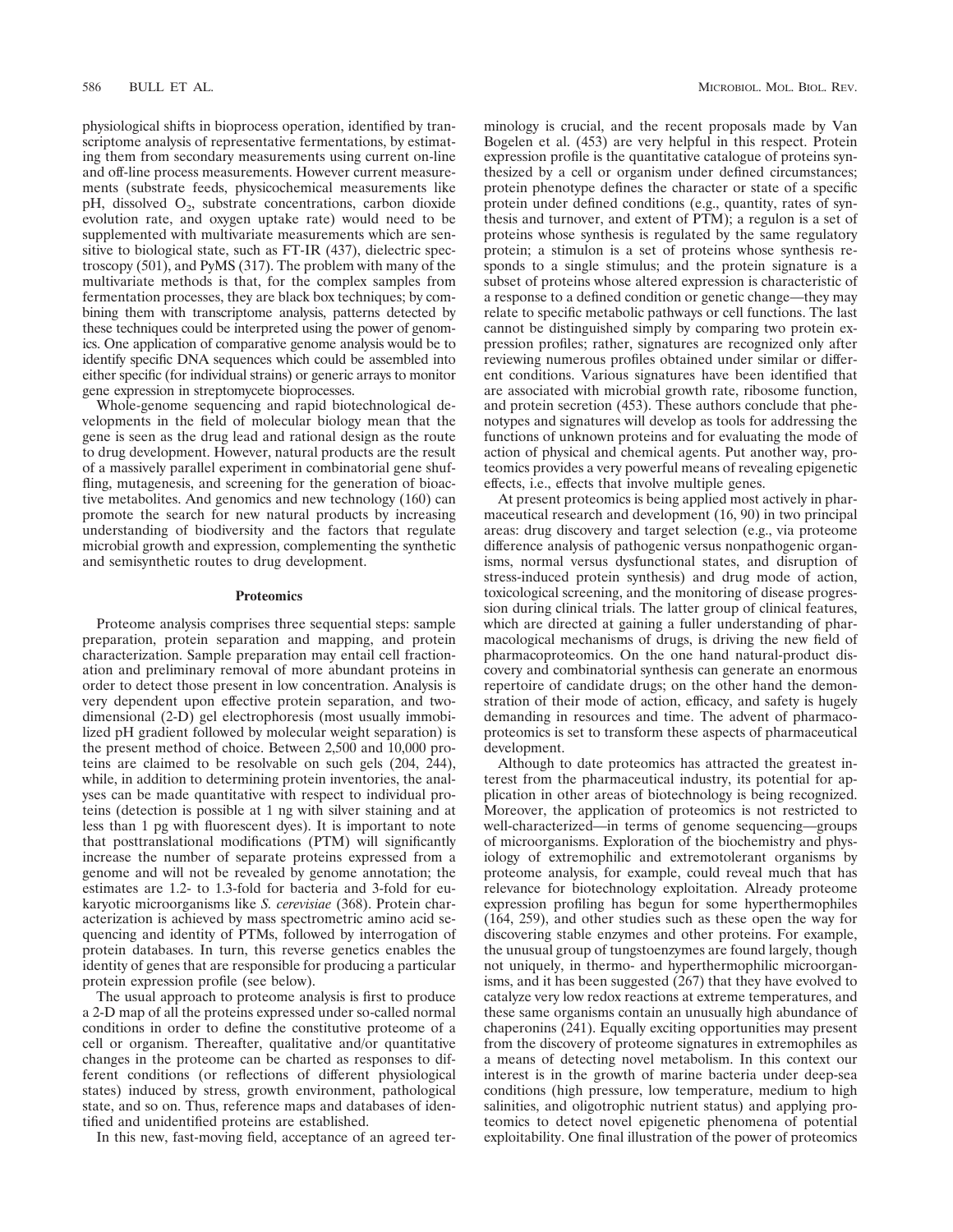is in the area of decontamination and sanitization within the food, pharmaceutical, and other hygiene-sensitive bioindustries. Proteome analysis of stress responses is important here because it reveals global regulation of gene expression under different stress conditions. Thus, a recent analysis of the psychrotolerant food spoilage organism *Pseudomonas fragi* revealed overexpression of 91 stress proteins in response to challenge from cleaning-disinfection treatments in food plants (457). Such information is highly germane to the development of effective treatment procedures where organisms are known to counteract simultaneous adverse conditions by coordinated changes in gene expression.

The development and application of proteomics constitute a very recent field of technology. Present limitations and areas in need of improvement include the resolution and characterization of hydrophobic proteins which include major targets for pharmaceutical intervention (membrane enzymes and receptors) (90); quality of protein separation (368); ability to detect very low copy number proteins (226, 451); and improved throughput and automation (90, 226).

#### **Biogeography**

Biogeography is the branch of biology that deals with the geographic distribution of organisms and has developed almost exclusively with reference to animal and plant ecology. We speak of endemic species as those that are restricted to a particular geographic region and "hot spots" that are characterized by their high proportion of endemic species (342, 375). In contrast, species that have a worldwide distribution are termed cosmopolitan. Is biogeography of relevance in the microbial world? In their seminal article on the biogeography of sea ice bacteria, Staley and Gosink (422) proffer three reasons why microbial geography is a critical topic for enquiry. Knowledge of biogeography will assist in (i) determining the extent of microbial diversity, (ii) identifying threatened microbial taxa, and (iii) identifying the ecological function of a particular species. We will add two other reasons, those of assisting search and discovery (knowing where to look) and helping to resolve the dilemma of how to conserve microbial gene pools (see later). However, the first question to address is whether biogeography applies to microorganisms.

Microbial ecologists have tended to accept somewhat uncritically the pronouncements of Beijerinck and Baas-Becking (see reference 422 for references) that bacteria (and by extension all microorganisms) are cosmopolitan: in Beijerinck's terms, "everything is everywhere," to which Baas-Becking added "the environment selects." A number of microbiologists are challenging this assertion of cosmopolitan geographic distribution. Tiedje (441) has questioned what genotypic level corresponds to everything—is it the species, as in the case of animals and plants, or the variety, or the DNA sequence? And what geographic scale corresponds to everywhere—a sand grain, soil aggregate, square meter, or catena? Questions such as these can now be addressed very critically using the range of molecular biology and high-resolution chemometric approaches that are available. We would argue that microbial biogeographic studies should be focused on the infraspecies genotypic level because of the intimate relationship between environmental/geographic factors and the speciation of microorganisms. Consequently we will adopt the term geovar (422) for a geographic variety of a microorganism that is endemic to a specific area or host. Moreover, definition at the varietal or infraspecific level is crucial in the context of biotechnology discovery because many sought-after properties are known to be strain as opposed to species determined.

In the remainder of this section, we examine the case supporting microbial endemism, while acknowledging that the cosmopolitan hypothesis has its strong adherents. In our opinion, application of rigorous analytical methods has paramount importance in coming to decisions on this issue. For example, solely on the basis of microscopic recording of cryptic ciliates in a freshwater lake and a shallow marine sediment, it was concluded that a substantial fraction of all known free-living ciliates were represented in these two habitat types and that such ciliates had a cosmopolitan distribution (130). From these observations, it was extrapolated that "in the case of microorganisms 'everything is everywhere'." Such a statement may be valid for the particular taxon studied and the limited regional/ environmental range examined, but the restricted analytical approach (see below for discussion) presents difficulties for interpretation while we opine that the extrapolation to microorganisms in general is quite unjustified. Other protozoologists consider that many soil ciliate species show restricted geographic or ecological ranges (138), albeit the percentage of endemics is low. Data on infraspecific variation within ciliates are very sparse but presently indicate limited genetic diversity (44). In contrast, a study of the diversity of *Vibrio anguillarum* isolates employed a large battery of different typing methods, including ribotyping, serotyping, lipopolysaccharide profiling, plasmid typing, and biotyping (API, BIOLOG, and BioSys) (278). This study revealed a high genetic diversity within the species that correlated with geographic distribution and host species. The authors remarked that such relationships could be obtained only by analyzing a large number of isolates and deploying a multityping approach. Similar geographic distinction is known to occur within phytopathogenic organisms, one of the best documented being that of *Ralstonia solanacearum* infection of crops such as potato and banana. The most recent assessment of the genetic diversity within this bacterium has been made using PCR-restriction fragment length polymorphism analysis of the *hrp* (hypersensitive reaction and pathogenicity) gene region (374). The analysis confirmed separation of the species into two major groups, the Americanum and Asiaticum divisions, and revealed finer geographic distinctiveness, e.g., southern African (VII) and northern African (I and II) clusters and Reunion Island cluster (VIb).

An interesting case of restricted geographic range has been reported for bacteria capable of degrading the xenobiotic chemical 3-chlorobenzoate (3CBA) (150). 3-CBA degraders were isolated from soils in Australia, California, Canada, Chile, South Africa, and Russia by gross enrichment culture. Isolates were characterized on the basis of repetitive extragenic palindromic PCR genome fingerprinting and by ARDRA. All of the genotypes were referable to the *Alcaligenes-Burkholderia* group of b-Proteobacteria, and 91% of the genotypes were found to be unique to the geographic location from which they were isolated, and 98% of the ARDRA types were found only at one location. These data strongly indicate that 3CBA genotypes are endemic to the geographic regions examined. At a finer geographic scale, endemism has been claimed within natural communities of *Achromatium oxaliferum* (185); sediments from three freshwater sites in northern England contain genetically distinct populations of *A. oxaliferum* based on sequence analysis of PCR-amplified 16S rRNA genes; identical sequences were not recovered from the different sites. The sequence evidence for distinct populations has been corroborated by differences in nutritional and energy conservation characteristics (186).

Extremophiles might be expected to be salient organisms with which to test the endemic versus cosmopolitan hypothesis. Kristjansson et al. (276) have commented that it is not known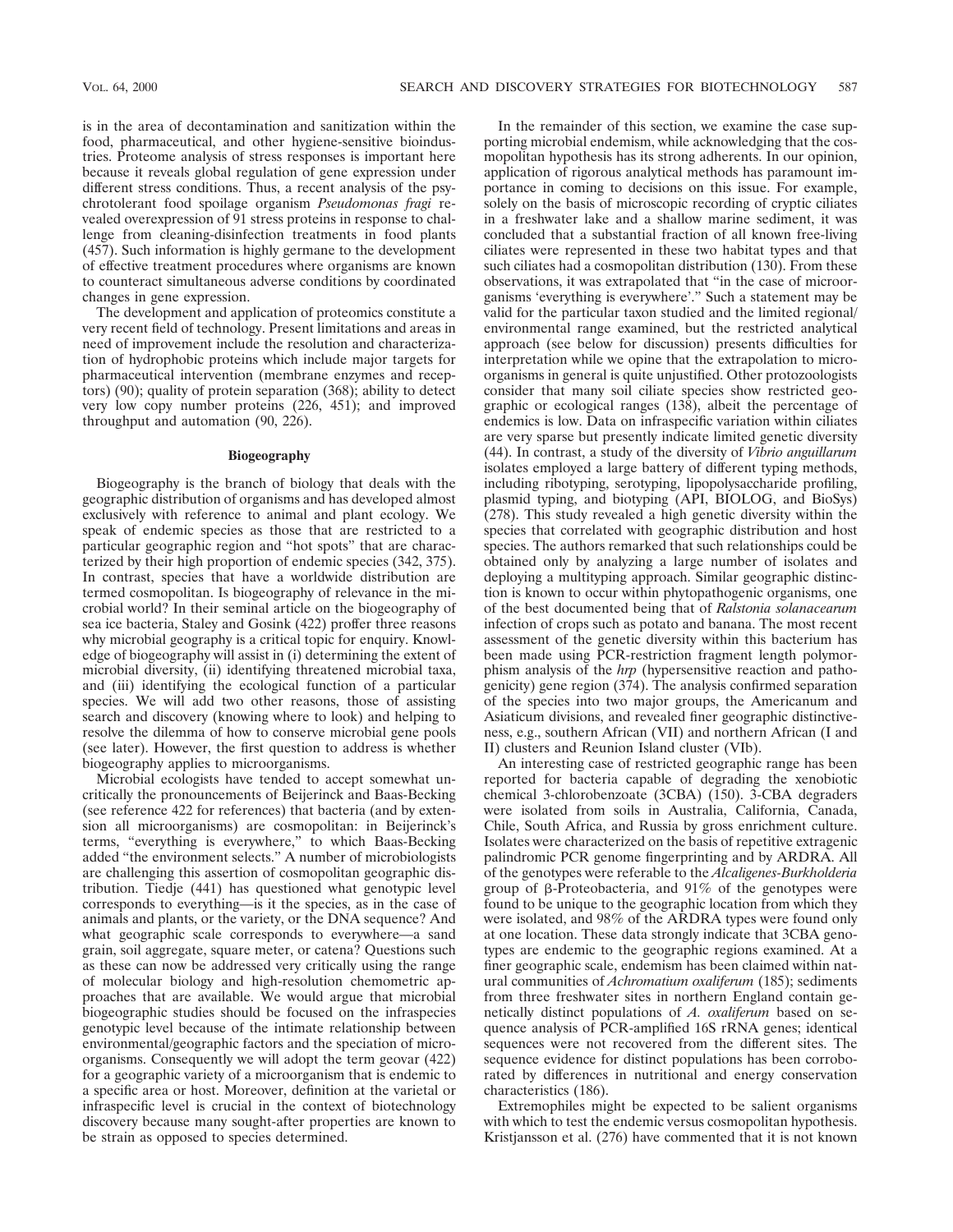to what extent geographically distinct extreme sites may differ and to what extent such sites harbor endemic and cosmopolitan taxa. These authors reiterate, however, that without robust and refined taxonomic databases, this question will not be resolved. Supporting evidence for the cosmopolitan distribution of thermophiles and hyperthermophiles has come from work on bacteria (e.g., *Thermobrachium celere* [119]), cyanobacteria (e.g., *Microcoleus chthonoplastes* [154]), and archaea. Stetter and his colleagues (425) used DNA-DNA pairing to show that Alaskan and European hyperthermophilic archaea were cosmopolitan, and such evidence is far more convincing than that produced from partial 16S rDNA sequences (154). However, the evidence for endemism among this group of extremophiles is particularly strong. There are examples of unique isolations of prokaryotes (e.g., *Methanothermus sociabilis* from Iceland [287]), and others where they are geographically restricted (e.g., *Thermus aquaticus*/USA and *T. filiformis*/New Zealand [402] and thermophilic fermentative anaerobes/New Zealand [378]). A final example, also from Stetter's laboratory (409), again demonstrates the value, and desirability, of using DNA-DNA pairing analysis in this type of research. The archaeon *Thermoplasma volcanicum* can be differentiated into three geographically distinct DNA groups restricted to Vulcano Island, Italy, to Indonesia, and Iceland together with Yellowstone.

The foregoing evidence regarding microbial biogeography is in large measure anecdotal. It is imperative, therefore, that a framework be established for determining whether or not an organism is endemic or cosmopolitan. The Staley-Gosink postulates (422) offer a major stimulus for conducting further research in this field. Fulfillment of the following postulates would be necessary to categorize an organism as cosmopolitan: (i) at least four strains of the organism should be isolated from different samples of the ecosystem under consideration; (ii) the strains must be demonstrably indigenous to the ecosystem or host; (iii) at least four strains of a putatively identical organism must be recovered from one or more geographic locations from which the first strains were obtained; and (iv) the two or more groups of strains from such separate geographic locations must be subjected to phylogenetic analyses by sequencing two or more appropriate genes. If the strains show no evidence of forming clades, they can be considered cosmopolitan; otherwise they can be designated endemics or geovars. Staley and Gosink (422) also proposed a fifth but optional postulate in order to establish species identity of putative geovars. Polyphasic taxonomic analysis, in which DNA-DNA pairing is de rigueur, must be employed in such a test: thus, if two or more groups of strains show geographic clustering and fulfill the criteria for being different species, they should be named and described as separate, endemic species.

Research on the sea ice microbial community is yielding further strong evidence for microbial endemism and has been the subject of an excellent review by Jim Staley and John Gosink (422). Here we highlight a few features of this work that are especially germane to our overall critique of microbial biogeography. Sea ice covers at least 7% of the earth's surface, provides a range of microenvironments, and sustains a diverse microbial community. Among the sea ice bacteria, for example, are some of the most psychrophilic organisms so far described. The attention of research groups in Australia and the United States on sea ice communities in recent years has led to many new bacterial genera and species descriptions: *Polaromonas* (233), *Gelidobacter* and *Psychroserpens* (46), *Octadecobacter* (181), *Colwellia* spp. (45), *Polaribacter* (182), *Psychroflexus* (47), and "*Iceobacter*" (422). Strains of *Octadecobacter*, *Polaribacter*, and "*Iceobacter*" were isolated from both Arctic and

Antarctic sea ice, and species identities for *Octadecobacter* and *Polaribacter* have been verified by DNA-DNA pairing. The data indicate that none of the species had a bipolar distribution. The strains of "*Iceobacter*" have not been circumscribed by DNA-DNA pairing, but on the basis of major phenotypic differences, distinct north and south polar species that again lack a bipolar distribution have been proposed. Nevertheless, the authors prudently advise that "Not finding cosmopolitan (sea ice) species does not mean that they do not exist." In this context, it will be interesting to test the recently described *Antarcticobacter heliothermus* gen. nov., sp. nov. (282) for bipolar distribution. It remains but to emphasize that 16S rDNA sequences are too highly conserved to permit rigorous detection of endemic microbial taxa and that other phylogenetic markers and high-resolution discriminatory procedures need to be applied to such questions.

# **THE DEEP SEA: A SUITABLE CASE FOR STUDY**

#### **Why the Deep Sea?**

The oceans constitute more than 70% of the earth's surface, of which about 60% is covered by water more than 2,000 m deep. Paradoxically, the oceans represent the earth's last environment to be explored for its microbiology. The abyssal and hadal oceans (depths below 2,000 and 6,000 m, respectively [56]) were regarded as biological deserts—Forbes' azoic zone theory (151). The analogy now, however, is of the deep seas as rainforests, not least in terms of their microbial diversity. In a landmark paper, Grassle and Maciolek (183) attempted to estimate the macrofaunal species richness of the deep sea by extrapolations from a large data set obtained from the continental slope and rise of the eastern United States. They concluded that, conservatively, the diversity could exceed 10 million species and observed that about 60% of the species they recovered had not been described previously. Although the bases for this estimate have been criticized, the implicit message coming out of the study, as May has emphasized, "is good reason for more taxonomists to turn their attention to the oceans" (313). This position is further reinforced if we take account of the high degree of endemism recorded in the deep sea (50 to 90% for trench fauna [188]). Thus, the marine environment, and the deep seas in particular, should commend itself to microbiologists and biotechnologists alike as a source of novel organisms and exploitable properties.

In a recent article, Deming (106) makes a compelling case for deep-sea biotechnology: the deep sea encompasses the extremes of most environmental conditions found on earth, and the links between these and the implications for biotechnology search and discovery are summarized in Table 3. Consequently the question we address in this section is the extent to which the paradigm shift in exploitable biology is affecting the bioprospecting of the deep seas.

#### **Diversity and Adaptation**

A totally unexpected degree of diversity has been uncovered in marine microorganisms representing all domains and viruses and recovered from all depths down to the Challenger Deep (10,897 m). Most of these discoveries have been made in the last decade, many as a result of applying molecular surveying techniques. While it is not our intention to make a comprehensive review of the now large and rapidly growing literature on this topic, we highlight a few points that have most relevance for biotechnology. Useful starting points for detailed discussions are the recent editions of Cooksey (84) and Hori-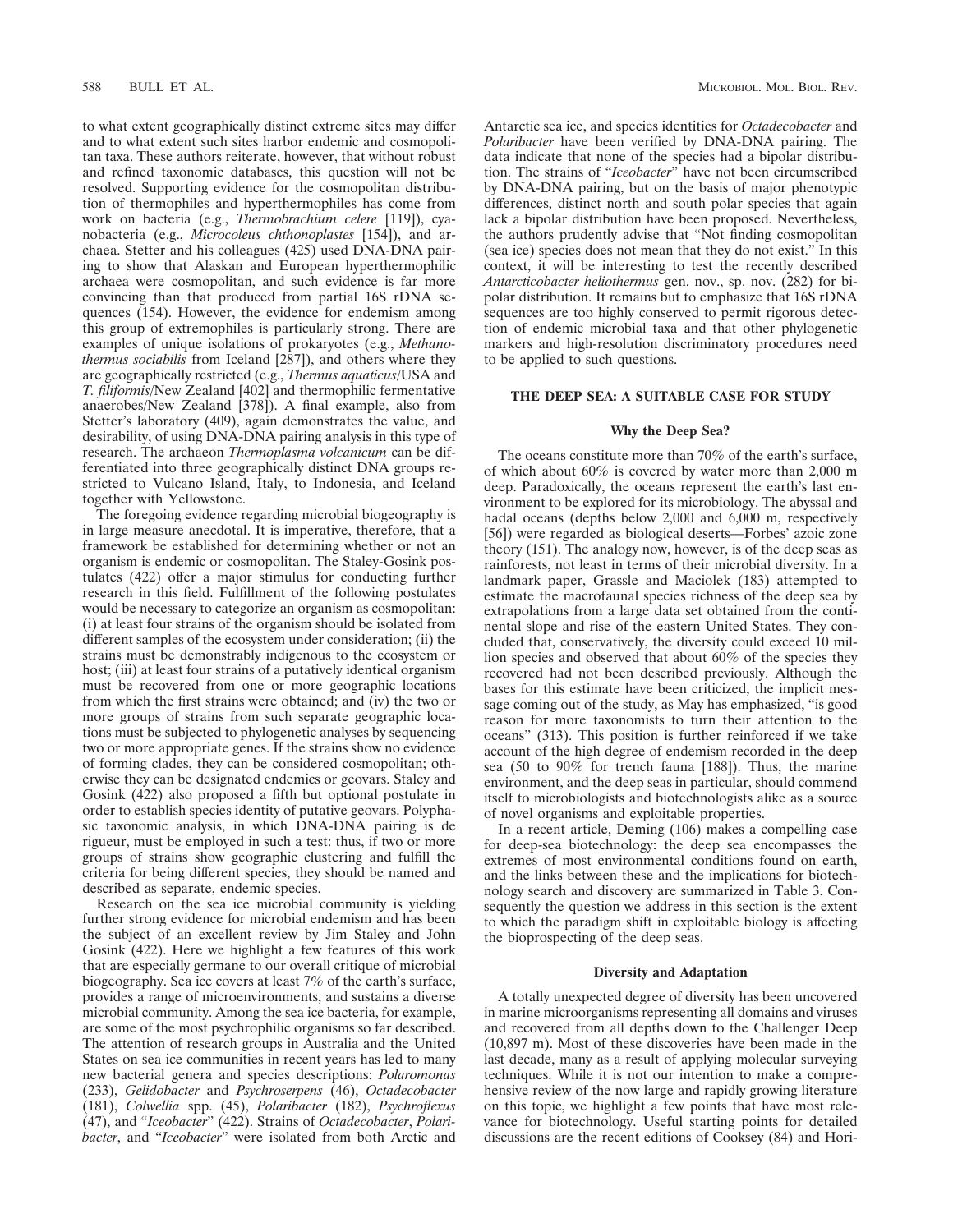| Habitat                             | Defining condition                                 | Bioprospecting opportunities                                                                                   |
|-------------------------------------|----------------------------------------------------|----------------------------------------------------------------------------------------------------------------|
| Ocean trenches                      | High pressure                                      | Novel and improved biocatalysts and chemistry                                                                  |
| Deep seas, polar seas, cold seeps   | Low temperature                                    | Cold-active biocatalysts; bioremediation; surfactants;<br>bioantifreeze                                        |
| Seawater                            | Low nutrient concentration                         | High-affinity catalysts and ligands                                                                            |
| Hydrothermal vents                  | High temperature, metals                           | Thermostable and solvent-stable biocatalysts;<br>biohydrometallurgy                                            |
| Sediments, epibioses, and symbioses | High nutrient concentration;<br>defense mechanisms | Novel bioactive chemicals; sensing, signaling, and defense<br>chemicals; consortia for enhanced turnover rates |
| Saturated brines                    | High salinity                                      | Halotolerant biocatalysts; novel metabolites                                                                   |
| Hydrocarbon seeps                   | Hydrocarbons                                       | Bioremediation, biotransformations                                                                             |
| Deep sub-sea floor sediments        | Anaerobic                                          | Anaerobic biotransformations                                                                                   |

TABLE 3. Defining conditions of deep-sea habitats and the implications for biotechnology*<sup>a</sup>*

*<sup>a</sup>* Based on Deming (106).

koshi and Tsujii (221) and the articles by Yayanos (505), De-Long (101), and Fuhrman (148).

The choice of detection and cultivation methods is especially critical when studying marine microorganisms. The introduction of ss rDNA sequencing has had a dramatic effect on detecting marine microbial diversity, but a certain amount of circumspection is proper if reliance is placed only on this and other molecular techniques. First, congruence between molecular and cultivation detection methods can be poor. Our work on deep-sea actinomycetes illustrates this inconsistency: in one series of experiments, the number of culturable actinomycetes from bathyal, abyssal, and hadal sites in the northern Pacific Ocean close to Japan ranged from  $1.6 \times 10^4$  to  $3.4 \times 10^2$  CFU per g of wet sediment (80). The 16S rDNA clone libraries obtained from the same sites, and in some cases the same sediment samples (290, 452), failed to reveal the presence of markers of the actinomycete taxa which we isolated or indeed any actinomycete signatures. We opine that while the view that the limitations of culture techniques mean that sequencebased techniques may provide a less biased picture of microbial community composition is generally accepted, it may not always be valid and warrants rigorous testing. Second, biotechnology in a great many and probably most instances has a requirement for real, not virtual, organisms, and thus research on ways and means of bringing as yet uncultured organisms into culture should be given much greater prominence. The taxon-selective medium approach for isolating actinomycetes (see above) has been used to advantage in our laboratories to recover marine strains.

Classical gross enrichment methods for isolation will not be universally appropriate for marine microorganisms. For example, the highly oligotrophic nature of many marine habitats indicates that chemostat and dilution to extinction culture procedures be used, especially for isolating picoplanktonic organisms. The dilution culture technique (see above) has been deployed successfully to isolate marine ultramicrobacteria. Seawater samples (up to  $10^6$ -fold dilutions) inoculated into filtered-autoclaved seawater produced growth after prolonged incubation; 15 of 37 bacterial strains recovered could only be cultured on low-nutrient media and represented obligate oligotrophs (407). Among the facultative ultramicrobacteria that were isolated was *Sphingomonas* sp. strain RB2256 (408). Cells of this organism are not miniaturized on starvation but have a consistently small volume that is independent of growth conditions. The DNA content is very low (1.5 Mbp; 1 to 1.5 fg  $cell^{-1}$ , equivalent to 25% of the *Escherichia coli* genome), and the bacterium contains only one copy of the rRNA operon. The only other known extinction culture marine isolate, *Cycloclasticus oligotrophus* (64), isolated from Resurrection Bay,

Alaska, has a larger DNA content than *Sphingomonas* sp. RB2256 (61% of the *E. coli* genome) and again a single rRNA operon. This organism utilizes a few aromatic hydrocarbon substrates, and its specific affinity for toluene is the greatest yet reported for any organism-substrate combination. It is noteworthy that other strains of *Cycloclasticus* appear to be important polycyclic aromatic hydrocarbon degraders in the marine environment (159). Similarly, for the isolation of strictly barophilic microorganisms, it might be useful to compare the results of samples collected and manipulated without decompression. This point is well illustrated by Yanagibayashi et al. (504), who showed that decompression of Japan Trench (6,292 m) sediment samples resulted in a shift in the dominant bacterial communities from barophilic *Shewanella* and *Moritella* strains at 65 MPa to *Pseudomonas* strains at atmospheric pressure. High-pressure chemostat systems have been developed at the Woods Hole Oceanographic Institute (236) and the Japan Marine Science & Technology Center (Yasuhiko Komatsu, personal communication). The Woods Hole group (494) have reported recently on copiotrophic, barophilic bacteria that can adapt to and grow at a wide range of substrate concentrations, including oligotrophic concentrations; thus, numerically important oligotrophic bacteria may be difficult to isolate unless techniques such as extinction culture are employed.

The mechanisms by which marine bacteria adapt to high pressures are very inadequately understood, but pressure-regulated gene expression and its relationship to barophily and barotolerance is gradually being determined. Pressure-regulated genes are believed to aid pressure acclimatization in marine bacteria that are exposed to large vertical changes in the water column, but they are also found in bacteria that are not subject to pressure changes as a result of overlapping effects of pressure and other environmental stresses (32). To date most work on deep-sea barophilic bacteria has concerned taxa within the g-Proteobacteria—*Colwellia*, *Moritella*, *Photobacterium*, and *Shewanella* and an unidentified genus (100, 101). Among these bacteria are some that are extremely barophilic, such as the newly described species *Moritella yayanosii* isolated from the Challenger Deep of the Mariana Trench, which grows at 60 to 100 MPa and has an optimum of 70 MPa (350). Encouraging progress has been made on molecular mechanisms by Bartlett and his colleagues at the Scripps Institution of Oceanography, working principally with deep-sea *Photobacterium*, and Horikoshi and Kato at the Japan Marine Science and Technology Center (JAMSTEC), whose main focus has been on deep-sea *Shewanella* strains. Reverse-pressure regulation of outer membrane proteins has been shown in the moderate barophile *Photobacterium profundum* SS9. A 10- to 100-fold increase in the expression of the OmpH protein oc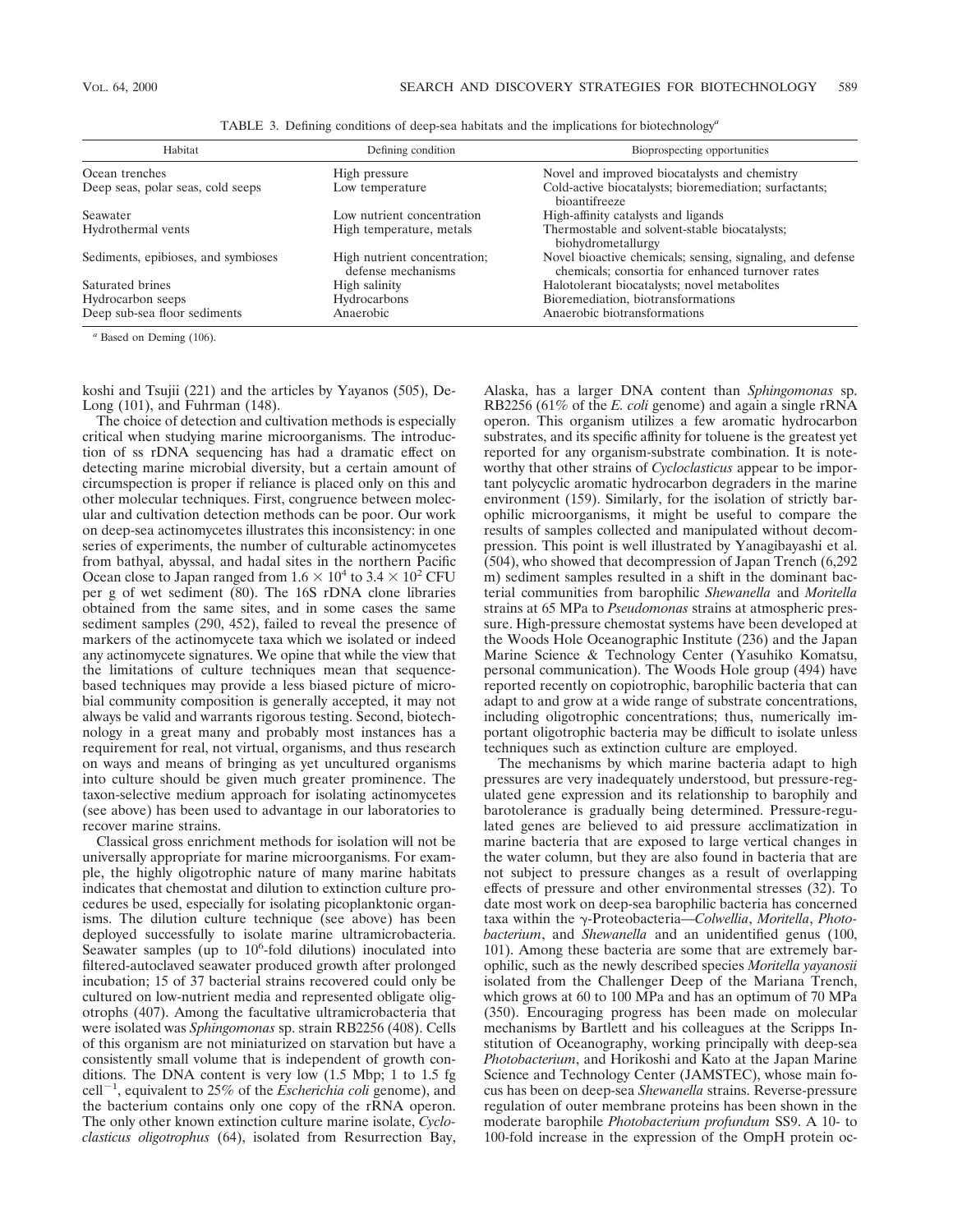curs at high pressures (28 MPa), while at 0.1 MPa the OmpL protein is produced in greatest quantity; a third pressure-regulated protein, OmpI, is expressed at 40 MPa. The OmpH protein is believed to be a relatively nonspecific porin (477) that may facilitate nutrient uptake under increasingly oligotrophic conditions of the deep sea. More recently it has been demonstrated that RecD function is required for high-pressure growth and maintenance of plasmid stability in *P. profundum* SS9 (39). The JAMSTEC group have distinguished a "barophilic branch" of *Shewanella benthica* strains that is distinct from moderately barophilic and barotolerant strains. In the barophilic *S. benthica* DB6705 a pressure-regulated operon consisting of two small, unidentified ORFs (ORF1 and ORF2) is under the control of a promoter (256) that has been cloned into *Escherichia coli* (255) and shown to have a sequence similar to that of the *ompH* promoter of *P. profundum* A second pressure-regulated operon (ORF3 and ORF4) is located downstream from the first operon; ORF3 encodes the CydD protein (258), which is required for the assembly of the cytochrome *bd* complex. A truncated respiratory chain has been proposed for *Shewanella benthica* at high pressure in which quinol oxidase acts as the terminal oxidase (253). The relationship between such pressure-regulated bioenergetics and barophily remains to be elucidated.

Apart from these studies on bacteria, there is evidence for barophily (or barotolerance) in deep-sea protozoa. Turley et al. (448) isolated a *Bodo* sp. from a North Atlantic sediment (4,500 m) that grew exponentially at the in situ pressure (45 MPa) but produced no growth at atmospheric pressure. This flagellate was tolerant of decompression during sediment collection and subsampling in the laboratory but required high pressure for its growth. More recently it has been proposed that shallow-water flagellates may have adapted to the high pressures of hydrothermal vents and the deep sea; several kinetoplastid and chrysomonad species have been grown at equivalent in situ pressures up to 30 MPa (18), while a deepsea choanoflagellate isolate encysted at pressures greater than 5 MPa.

The recent discoveries of additional deep-sea environments (sub-sea floor sediments, cold fluid seeps, brine lakes, carbonate mounds, mud volcanoes, hydrocarbon seeps, and gas hydrates) open up entirely new opportunities for bioprospecting. The sub-sea floor sediments, the average depth of which is 500 m and which may extend down to several kilometers, are estimated to contain a bacterial biomass that is equivalent to about 10% of the total terrestrial biosphere (364)! Viable bacterial communities have been found in sediments at a depth of 500 m (364), and the linear rate of decline in population sizes indicates that bacteria are present to even greater depths. Sulfate-reducing bacteria recovered from deep sediments have been shown to be barophilic, with maximum growth occurring at the in situ pressure (365), a finding that confirms their deep sea origin. Novel species such as *Desulfovibrio profundus* (25) have been described from Japan Sea deep sediments, and it is increasingly clear that bacteria of this type are widespread in deep ocean sediments (31).

Symbioses of various types are a distinctive feature of the marine environment. Numerous examples have been described in which archaea, bacteria, and eukaryotic microorganisms have established stable associations with metazoan hosts. Current interest in marine symbiosis includes the question of coevolution of metazoan hosts and their microbial partners, such as hydrothermal vent bivalve-chemolithotrophic bacteria relationships (101). The elegant research of Distel et al. (109), for example, postulates that separate engulfment events involving g-Proteobacteria led to the entrapment of methylotrophs in

methane seep mussels and the association of sulfide oxidizers with other bivalves; in the latter case, the exclusive association of bacterial clades with particular families of bivalves has been uncovered. Subsequently, the coexistence of methylotrophic and sulfide-oxidizing bacteria has been confirmed within single cells of a hydrothermal vent mussel (110). The range of metazoan hosts is extensive (at least seven phyla) and, apart from Bivalvia (mussels and clams), it includes Calcarea (sponges, with archaea, bacteria, cyanobacteria, and microalgae), Anthozoa (scleractinian corals with dinoflagellates and bacteria), Annelida (oligochaetes with bacteria), Polychaeta (vestimentiferan tube worms with bacteria), Crustacea (shrimps with bacteria), and Holothuroidea (sea cucumbers with archaea and bacteria).

The bacterial diversity and biomass of sponges can be considerable, e.g., the sclerosponge *Ceratoporella nicholsoni* is reported to harbor up to 80 bacterial symbionts (401) and to have nearly 60% of its mesohyl as bacterial biomass (487). Bacteria isolated from *C. nicholsoni* were not found in the surrounding seawater. Sea squirts (Ascidiaceae) may carry diverse bacterial communities, e.g., 60 strains including 17 actinomycetes associated with *Polysyncraton lithostrotum*, although details of the tissue distribution are unknown (36). Information is emerging to show that the phylogenetic diversity of endosymbiotic bacteria of specific marine invertebrate hosts can be very wide. The gutless oligochete *Olavius loisae* associates with one γ-Proteobacterium, one a-Proteobacterium (a novel finding), and a spirochaete (113). The endosymbionts of Pacific vent worms and bivalves include heterotrophs and chemolithotrophs, among which have been described culturable multiple-heavymetal-resistant strains (238) and uncultured filamentous ε-Proteobacteria (194). In contrast, the main producer at mid-Atlantic Ridge vents is an epibiotic monoculture of an ε-Proteobacterium associated with the shrimp *Rimicaris exoculata* (371). The full diversity of vent faunas is also not yet established, as the discovery of new species of shrimp at the mid-Atlantic ridge confirms (308). Monocultures of symbionts also have been reported from certain sponges; the bacterium in question has not been cultured and was not closely related to any major group of the *Eubacteria* (400). Archaeal symbioses are known to be established with deep-sea holothurians (318) and with a temperate sponge. *Cenarchaeum symbiosum* represents a new genus of nonthermophilic crenarchaeote which forms a monoculture with the sponge (376).

In this brief selection of marine microbial diversity, we turn finally to actinomycetes. Very few surveys have been directed specifically at marine actinomycetes, but the available evidence points to a wide taxonomic diversity and distributions throughout marine habitats (80, 174, 436, 483). Whether actinomycetes that are recovered from or detected in marine habitats are indigenous remains an open question. To date two species, *Dietzia maris* and *Rhodococcus marinonascens*, are regarded as bona fide indigenous marine actinomycetes, but evidence is growing to support the view that others also might be categorized as indigenous. Moran et al. (325) found that *Streptomyces* species contributed an average of nearly 4% to the bacterial community of in-shore sediments and concluded, moreover, that the wash-in of spores of terrestrial species was not the source of these populations. The activity of these *Streptomyces* populations in situ was adduced from increases in population sizes and genus-specific rRNA following amendment of sediment cores. In our studies of Pacific Ocean sites, culturable actinomycete numbers were low and usually represented less than 1% of the total culturable bacteria. At some sites (Okinawa Trough, Izu Bonin, and Japan Trenches at depths between 1,393 and 6,455 m), actinomycetes were recovered in the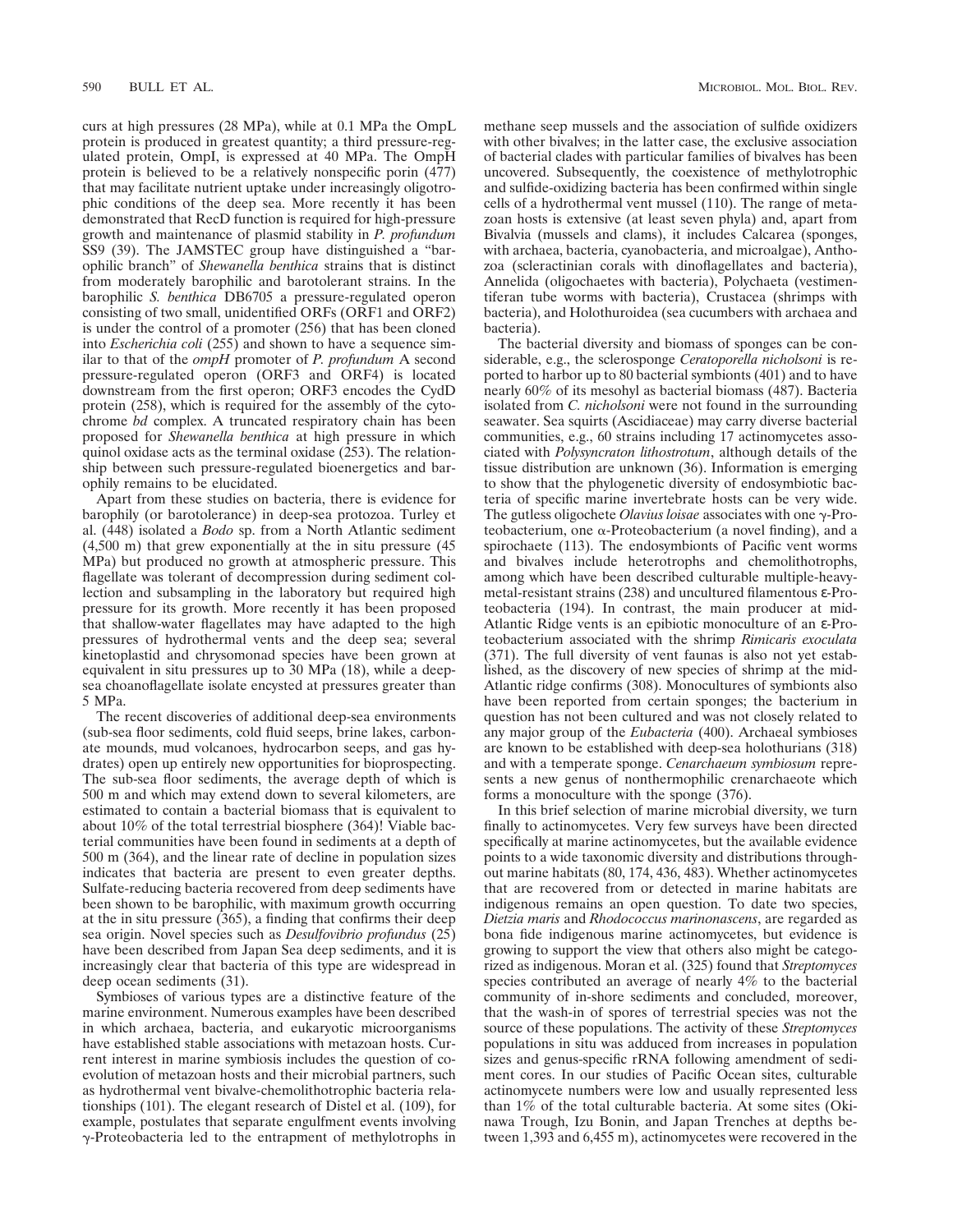TABLE 4. General features of marine microbial genomes*<sup>a</sup>*

| Strain                           | Genome<br>size (Mb) | No. of<br><b>ORFs</b> | Functional<br>homologs $(\%)^b$ | Genes without<br>known homolog $(\%)^b$ | Reference                  |
|----------------------------------|---------------------|-----------------------|---------------------------------|-----------------------------------------|----------------------------|
| Methanococcus jannaschii DSM2661 | 1.66                | 1,680                 |                                 | $\sim$ 50                               | Bult et al. $(62)$         |
| Archaeoglobus fulgidus DSM4304   | 2.18                | 2,436                 | 48                              | 25                                      | Klenk et al. $(266)$       |
| Pyrococcus horikoshii OT3        | 1.74                | 2,061                 | 20                              | 58                                      | Kawarabayasi et al. (260)  |
| Pyrococcus furiosus DSM3638      | 1.90                | a                     | a                               | a                                       | Maeder et al. (302a)       |
| Pyrococcus abyssi GE3            | 1.80                | a                     | a                               | a                                       | <b>TIGR</b>                |
| Pyrobaculum aerophilum           | 2.22                | a                     | a                               | a                                       | <b>TIGR</b>                |
| Aeropyrum pernix K1              | 1.67                | a                     | a                               | a                                       | Kawarabayasi et al. (260a) |
| Methanococcus maripaludis JJ     |                     |                       |                                 |                                         | <b>TIGR</b>                |
| Methanogenium frigidum           |                     |                       |                                 |                                         | <b>TIGR</b>                |
| Thermotoga maritima MSB8         | 1.86                | 1,877                 | 54                              | 20                                      | Nelson et al. (343)        |
| Aquifex aeolicus VF5             | 1.50                |                       |                                 |                                         | Deckert et al. (98a)       |
| Prochlorococcus marinus MED4     | 2.00                |                       |                                 |                                         | <b>TIGR</b>                |
| Synechococcus sp.                |                     |                       |                                 |                                         | <b>TIGR</b>                |

*<sup>a</sup>* —, under investigation; TIGR, TIGR database as of 11 May 2000 (www.tigr.org/tdb/mdb/mdb.html).

*<sup>b</sup>* Percent of genome.

absence of the terrestrial wash-in marker *Thermoactinomyces* (80), again providing presumptive evidence for indigenous organisms. The question of indigenous or terrestrial wash-in origins of marine actinomycetes is not crucial in the context of searching for novelty. Terrestrial or shallow-sea actinomycetes could have adapted to the high pressure and other selective conditions of the deep seas and undergone considerable speciation: such speciation, or genetic diversity at the infraspecies level, is a potent reason for evaluating these organisms for their biotechnological potential.

Comprehensive surveys of bacteria with high  $G+C$  contents in marine environments have not been made, but to date it appears that members of the order *Actinomycetales* are particularly abundant and widespread. Members of the mycolate taxa *Corynebacterium*, *Dietzia*, *Gordonia*, *Mycobacterium*, and *Rhodococcus* have been recovered from various depths in the Pacific Ocean (80), while *Micromonospora* and *Streptomyces* species tend to be more abundant in coastal and bathyal sediments (320, 436; S. C. Heald, J. Mexson, M. Goodfellow, and A. T. Bull, unpublished data). Analysis of 16S rDNA sequences indicates the occurrence of novel taxa among these isolates, while PyMS studies have revealed considerable infraspecific diversity within rhodococci and micromonosporae (80, 320). The congruence of PyMS and numerical taxon-derived characterization of a collection of deep-sea *Rhodococcus* isolates was shown to be very high (ca. 98%) (81). The significance of this result lies in the fact that PyMS characterization of environmental strains can be ascribed directly to the phenotypic variation sought for biotechnology screens. The most recent report from the JAMSTEC group also confirms the presence of culturable actinomycetes in deep-sea trenches  $(2,759 \text{ and } 10,897 \text{ m})$  (434). At least one of these isolates is closely related to *Dietzia maris*, but others are putative new species; a high proportion of the isolates were designated as alkaliphiles (isolated at pH 9.7).

# **Genomics and Proteomics**

Since 1996 the genomes of six archaea and two bacteria isolated from marine habitats have been completely sequenced and published, while a further three and two from each domain, respectively, are in progress. These organisms represent hyperthermophilic and methanogenic *Euryarchaeota*, thermophilic bacteria, cyanobacteria, and prochlorophytes. Among them are the first archaeon to be sequenced (*Methanococcus jannaschii* [62]), the first sulfur-metabolizing organism (*Ar-* *chaeoglobus fulgidus* [266]), and *Prochlorococcus marinus* will be the first picoplanktonic bacterium to be sequenced. The information presently available is largely related to general features of the sequences, such as the identification of ORFs, average length, and the annotation of coding sequences (Table 4). Predicted functional homology of putative gene sequences has been verified only for a small number of proteins (e.g., acylamino-releasing enzyme from *Pyrococcus horikoshii* [234]; a highly heat-stable protein repair enzyme from *Thermotoga maritima* [230]; and a novel nucleotide triphosphatase from *Methanococcus jannaschii* [227]). The interrogation of sequence databases as a means of identifying functional proteins needs to be done with care (see reference 396 for a critique and 361 for a cautionary tale). Aurora and Rose (19) recommend that comparisons are better based on predictions of secondary structure rather than on primary amino acid sequence, and they demonstrate the approach with reference to the thymidylate synthase of *M. jannaschii*; using primary structure alone, the corresponding ORF could not be assigned. In summary, genomics of marine microorganisms is at a very early stage, and it will be some time before biotechnology will exploit these databases effectively. It is clear from Table 4 that in all marine microbial genomes to date, the number of genes found but not matched in the databases is high and in some cases very high, a fact that stimulates the search for novel physiology and biochemistry in these organisms. Comparison of the *M. jannaschii* genome with that of *Methanobacterium thermoautotrophicum* (412) reveals considerable divergence between these methanogens; only 352 (19%) of *M. thermoautotrophicum* ORFs encoded sequences that are greater than 50% identical to *M. jannaschii* proteins. Quite often genome sequencing has proceeded in advance of the development of adequate cultivation systems (e.g., *Methanobacterium thermoautotrophicum* [52] and *Methanococcus jannaschii* [330]), with the result that biochemical investigations have been limited by the inability to produce biomass.

The impact of proteomics on marine microbiology and biotechnology has been negligible. The responses of *Pyrococcus abyssi* to conditions equivalent to in situ pressure and temperature and to oxygen have been monitored by one-dimensional sodium dodecyl sulfate (SDS)-polyacrylamide gel electrophoresis (PAGE) (307). Although several changes in wholecell protein profile were observed, 2-D gel resolution of protein profiles must be regarded as essential for revealing adaptive changes and for adequately separating proteins in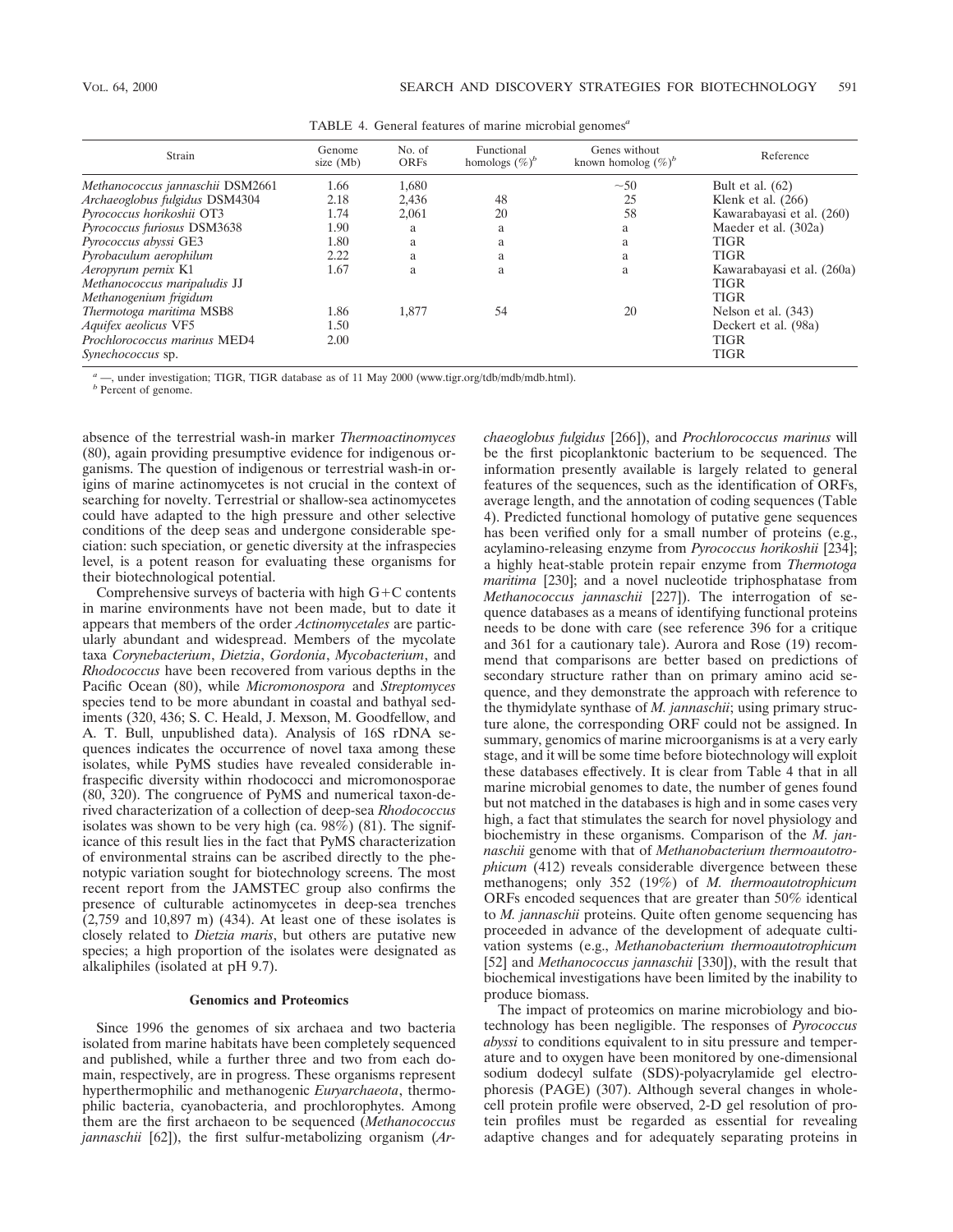order to do microsequencing analyses. Recently 2-D PAGE has been used to prepare reference maps of the ultramicrobacterium *Sphingomonas* sp. strain RB2256 (125a). These maps of exponentially growing batch and chemostat populations will provide benchmarks for investigating the regulation of gene expression under different physiological conditions imposed by the marine environment. It is well known that the exposure of microorganisms to "marine factors" (see below) can elicit major metabolic changes and the synthesis of biotechnologically exploitable metabolites. Consequently the analysis of protein expression profiles and protein signatures under simulated marine conditions offers the possibility of detecting novel metabolism.

## **Biotechnology**

A number of recent reviews attest to the enormous diversity of chemical structures, bioactive, and biocatalytic properties of marine microorganisms and invertebrates (37, 94, 124, 125, 240, 502). The majority of studies have been on bioactive chemicals for use in the health care field, but even here the number of reported structures is seriously underestimated because synthesis is frequently induced by a combination of socalled marine factors. These are known to include salinity, micronutrients, copiotrophic and oligotrophic nutrient conditions, pressure, temperature, and extracts of marine animals and algae. Such a range of conditions for provoking wide gene expression is rarely tested during screening operations. Also, we reemphasize the importance of screening infraspecific diversity in this context, a highly topical illustration of which concerns the potent anticancer drug candidate bryostatin 1. Different populations of the cosmopolitan species *Bugula neritina* produce different bryostatins, and two distinct chemotypes of this bryozoan have been identified (95), only one of which produces bryostatin 1. The question has been raised about the novelty of marine metabolites. That marine invertebrates such as corals, ascidians, and sponges are sources of completely novel chemical structures is unquestionable, and several of these are the subjects of clinical evaluation (131). Evidence also is accumulating that marine bacteria synthesize novel compounds, among which antibiotic, antiviral, anticancer, and pharmacological activities have been described (240), and that marine archaea may be sources of new secondary metabolites (390).

Considerable success in discovering new marine natural products has come from biological and chemical screening procedures. However, an appreciation of the chemical ecology of the marine biota (91, 316) is important in making significant discoveries. We have referred previously to the extent of symbiotic associations in the oceans; other ecological traits such as defense mechanisms, niche protection, signaling, feeding strategies, and the ability to prevent colonization by epibionts can provide clues for the detection of novel natural products. However, several major problems confront research in this field: the concentration of the active compound is often extremely low; chemical synthesis of the compound may be difficult and costly due to its structural complexity; harvesting marine biomass for direct extraction of the compound is almost certainly unsustainable; and the biosynthetic origin of the compound may be equivocal under circumstances in which a symbiosis is involved. Solutions to these problems are found by bringing the producer organism into laboratory culture and optimizing the appropriate fermentation process; identifying the producer organism (by molecular methods if it proves to be unculturable) and then screening members of related taxa and/or using taxon-formulated media and conditions to isolate related taxa;

synthesizing chemical analogues; and testing the synthetic capability of the separated symbiont partners.

The monoculture of the symbionts is not invariably a facile task, but it has been achieved. Flowers et al. (137) used density gradient centrifugation to separate *Oscillatoria spongeliae* from cell populations of the tropical sponge *Dysidea herbacea* and showing thereby that it was the cyanobacterial partner that produced novel chlorodiketopiperazines. Using the same technique, the Queensland group also reported that it was cells of the sponge (*Haliclona* sp.) rather than a dinoflagellate symbiont (*Symbiodinium microadriaticum*) that produced cytotoxic alkaloids, the haliclonacyclamines (157). Bacterial symbionts, identified on the basis of 16S rDNA sequences as *Antarcticum vesiculatum* and *Psychroserpens butonesis*, have been shown to be responsible for the neuroactivity of another sponge, *Halichondria panicea* (370). Progress is being made in the cultivation of sponge cells that maintain the desired physiological state (332), an advance that will also encourage the production of bioactive compounds. In the case of the bryostatins, the endosymbiotic g-Proteobacterium "*Endobugula sertula*" has not yet been cultivated and probably requires special conditions for its isolation (203). The importance of studying isolated symbiont partners is reinforced by work on sea hare metabolites. Sea hares (Gastropoda) produce a large diversity of bioactive secondary metabolites, but it appears that many such compounds are probably of cyanobacterial origin (e.g., dolastatin-13 analogue [199]).

Chemical synthesis of some of the novel marine chemotherapeutic candidates is being achieved. Most notable, perhaps, is work on the anticancer bryostatins. Thus, the total synthesis of bryostatin 2 was reported recently (120), while simplified analogues of bryostatins 1 and 10 have been synthesized that retain their protein kinase C-inhibitory activities (480, 481) and which present real opportunities for developing chemotherapeutic agents.

Biocatalysts with novel or unusual properties are regularly reported from marine microorganisms, principally bacteria and archaea (221). Much of the interest in marine enzymes is related to their activity and stability under extreme reaction conditions. For example, the first report of high-pressure enhancement of deep-sea bacterial enzyme activity was published only 5 years ago (257). Alkaline serine protease activity of a *Sporosarcina* sp. (isolated from the Japan Trench at 6,500 m) was nearly doubled at 60 MPa compared with atmospheric pressure, whereas other proteases were stable but not activated by elevated pressures. There is evidence also that some enzyme production by deep-sea bacteria can be increased by high pressures (268). The interaction between high pressure and high temperature on enzyme activity and stability has been examined by Michels and Clark (321). A protease activity of *Methanococcus jannaschii* increased up to 116°C and could still be measured at 130°C, and activity and thermostability increased with pressure such that at 50 MPa the reaction rate and stability at 125°C were enhanced 3.4- and 2.7-fold, respectively. Similarly, pressure stabilization of DNA polymerases has been reported for deep-sea hyperthermophiles (431). Another property of biocatalysts that has biotechnological importance is solvent tolerance; several highly tolerant bacteria and yeasts that can degrade crude oil, polyaromatic hydrocarbons, and cholesterol have been recovered from deep-sea sediments (232).

The deep and polar seas are environments from which coldactive enzymes can be isolated, which find applications in lowtemperature operations, for example, food and leather processing, cleaning agents, and bioremediation (128, 346). The cold-active  $\alpha$ -amylase secreted by the Antarctic marine species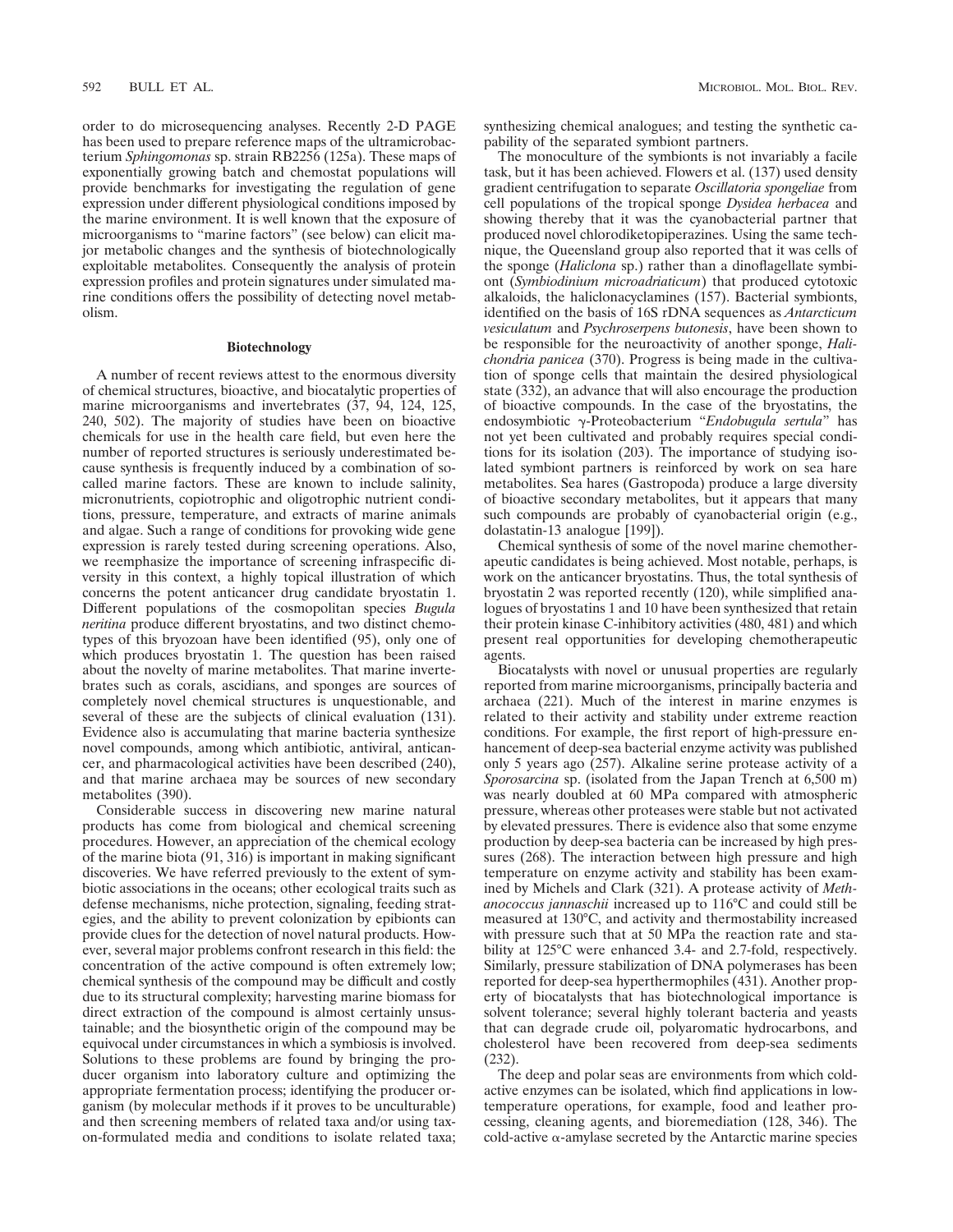*Alteromonas haloplanctis* has been subject to detailed biophysical study (1, 126) in order to determine which factors confer conformational flexibility and hence efficient catalysis at low temperatures. The wild-type enzyme, which is produced at  $0 \pm$ 2°C, has been overexpressed in *Escherichia coli* (127), where it folds correctly if the temperature is maintained below that causing irreversible denaturation. It has been proposed that this bacterium be reclassified as *Pseudoalteromonas haloplanktis* (158).

#### **Comment**

It is pertinent to ask what impact the paradigm shift has had yet on marine biotechnology search and discovery. In terms of the discovery of novel organisms, it is clearly the case that molecular taxonomy and ecology have revealed unsuspected levels of diversity. Nevertheless, the practice of innovative microbiology, as illustrated by the exploration of the "deep biosphere" (364) and the cultivation of fastidiously oligotrophic picoplankters (65), impresses the necessity of not neglecting microbiology per se in favor of molecular approaches. The expression of symbiotic associations is extraordinarily large and diverse in marine environments, and their intensive study is likely to be very productive for biotechnology. The impact of genomics and proteomics on the biotechnological exploitation of marine microbiota has hardly been felt yet, and the first cases of genome sequencing are mostly oriented to hydrothermal vent organisms. Given the preponderance of the marine environment on earth and the importance of its microorganisms in effecting global homeostasis, it is crucial that representatives of the dominant or abundant planktonic taxa be brought into genome programs. The sequencing of bacteria like *Sphingomonas* sp. strain RB2256 or *Cycloclasticus oligotrophus* could reveal new understanding of oligotrophy, viability, and how to tackle the problem of difficult-to-culture bacteria. The continual discovery of novel chemistry in marine microorganisms amply justifies the claims for natural-product research developed earlier in this review. While the requirements of the health care sector are likely to remain the principal driver of search and discovery, the marine microbiota presents an enormous diversity of options (e.g., hydrocolloids, polyunsaturated fatty acids, and antifouling compounds) for wider biotechnological development.

#### **CONSERVING MICROORGANISMS**

The value of microorganisms in both direct and indirect terms has been stressed on many occasions during the debate on biodiversity and its conservation (58, 83, 438). Because of their direct value as a major resource for biotechnology development, the conservation of microbial gene pools is a crucial issue. In the past this issue has been addressed almost entirely from the standpoint of ex situ conservation. However, it has become increasingly obvious that this strategy on its own is quite inadequate for ensuring conservation in anything approaching a meaningful way. In this section, therefore, we argue for a complementary ex situ-in situ strategy for microbial conservation and urge that a concerted program for in situ conservation be a priority.

# **How Do We Know What To Conserve?**

An answer to this question is entirely dependent on our knowledge of microbial diversity and the threats to its existence. If we do not know the extent of microbial diversity, it becomes axiomatic that we will not know what to conserve. The situation has been stated unequivocally by Jim Staley: "Until

microbiologists can provide meaningful estimates of global diversity from studies of selected habitats and a better understanding of the importance of biogeography, it will be fruitless to estimate the degree to which microbial species on Earth are threatened" (420). But as Foissner (138) affirms, "microorganisms . . . present the greatest challenge to any serious attempt at assessing the overall scale of global species richness."

Some sense of the magnitude of the problem facing microbiologists can be appreciated by focusing on fungi. If we accept the working figures of 72,000 and 1.5 million for known and total estimated species, respectively, Hawksworth (201) concluded that at the present rate of description, it will take another 888 years for the global inventory of fungi to be completed. Even if we accept Hammond's "moderate" accuracy rating, i.e., within a factor of 5, for fungi (198), the inventorying task would continue until 2188. The situation is likely to be similar with respect to other microbial groups particularly, where the number of taxonomists is known to be low (see, for example, Foissner's comments on soil ciliate diversity [138, 140]). The foregoing, of course, takes no account of infraspecific or genetic diversity, the importance of which for biotechnology has been stressed already.

## **Is ATBI a Realistic Objective for Microorganisms?**

All-taxa biodiversity inventories (ATBIs) have been proposed such that a selection of habitats are subject to intensive investigation in order to make as nearly complete an inventory of species as possible. ATBIs aim to describe all taxa at the species level and the locations where they can be found on subsequent sampling of the habitat site. Such an accounting system may be a reality for the best-known groups of macroorganisms, but is it feasible for hyperdiverse taxa and microorganisms? Even for the former, ATBIs likely will necessitate interpolation between sample sites within an ecosystem.

Tiedje (441) has advocated microbial ATBIs for the following reasons. (i) Finding new species: for the purposes of biotechnology search and discovery, it would be very useful to uncover the precise relationships between environmental difference and genotypic differences, i.e., what is the nature of the area-species curve for selected environments? (The epibiotic bacteria associated with nematodes referred to above is a good illustration of this type of analysis [372].) (ii) Determining the distribution and abundance of uncultured microorganisms. (iii) Categorizing rare microorganisms. (iv) Synthesizing genotypic, phenotypic, and ecological information in order to produce a greater understanding of microbial distribution. "For example, can an *Arthrobacter* landscape be predicted?" (441). However, the task of making a microbial ATBI is formidable and would almost certainly necessitate a degree of selectivity. For example, Tiedje (441) proposes a sampling strategy that could be driven by specific questions, such as how a host reflects microbial diversity, which in turn might direct sampling along a vegetation transect or through a phylogenetic line of insects at the selected site. To our knowledge such microbial ATBIs have not yet been attempted, a situation reflecting the major methodological and logistic resources that would be required.

## **Are We Losing Microbial Diversity?**

The enormity of environmental degradation as a consequence of human intervention is well known through the effects of land and water pollution, oil and mineral extraction, land management disturbance, deforestation, urbanization, and global warming. To this list might be added large-scale introduction of alien species. However, the question which is of interest here concerns the effects of such environmental deg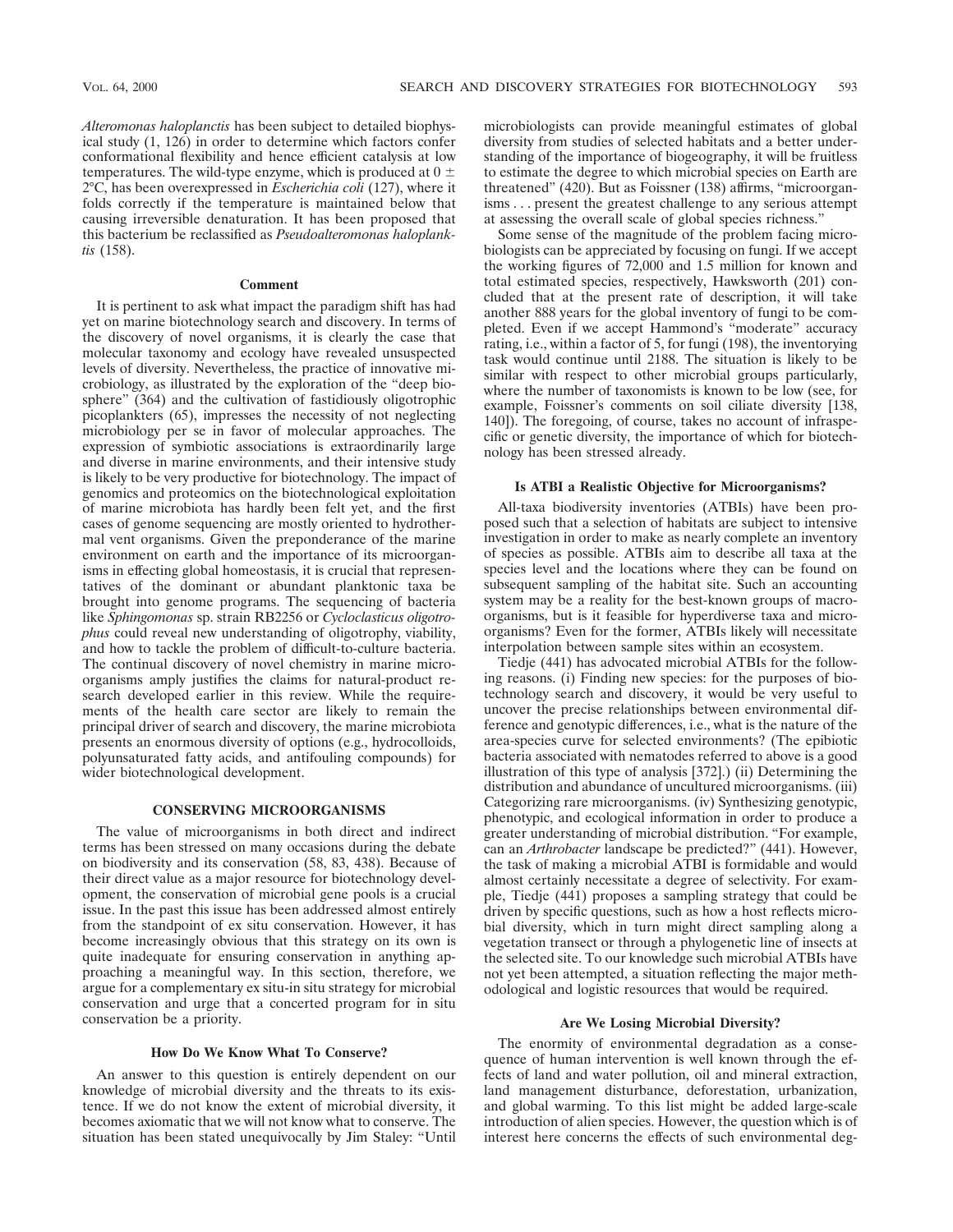radation on microbial abundance and species richness. Staley (420) examined this question from the points of view of symbiotic and free-living microbiota and, while citing several cases of the loss or significant reduction of symbiotic microorganisms, could provide few examples of free-living species. However, the available data on environmental degradation of soils point to disturbances of free-living microbial communities causing reduced diversity (163). Reduced diversity may reflect environmental perturbations that are continuous or long-lasting rather than punctuated. Reports are starting to appear that reveal the extent of microbial population changes in the face of habitat destruction. Of 100 prokaryote rDNA clones recovered from a mature Brazilian rainforest soil and an adjacent pasture soil, none had been described previously, while several appear to represent members of new bacterial divisions (43). Moreover, the greatest number of unclassified bacteria were found in the forest soil. rRNA intergenic spacer analysis confirmed this result, and eventually it might provide a means of evaluating the ecological health of particular ecosystems. A dramatic shift in the bacterial communities of a Hawaiian rainforest soil and a pasture soil resulting from forest clearing about 80 years ago has been reported from Tiedje's laboratory (351). Culture-independent analysis showed that the change from rainforest to pasture effected a 50% change in bacterial composition and that the change was not merely seasonal. None of the dominant forest phylotypes (which appear to represent new taxa) were detected in the pasture soil. Whether the microbial diversity of degraded environments of these types returns to its original state is unknown. Similarly, we have no knowledge of the colonization of isolated environments by additional species transported from other regions (Broady [54] discusses this point in relation to the algal diversity of Antarctica).

# **Which Biomes, Ecosystems, or Habitats Do We Protect?**

The lack of even preliminary databases for the most part makes this a difficult question to address. Guidance may be provided from various sources. Biogeographers, for example, recognize a number of geographic locations distinguished by their exceptional levels of biodiversity and endemism; such locations are defined as hot spots on the basis of their floral and faunal diversity (342). These hot spots, for example, contain about 20% of the world flora in only 0.5% of its land area. Of the 18 hot spots, 14 are in tropical forests and the remainder are in Mediterranean biomes; 5 of the hot spots have already lost 90% or more of their original integrity, and the rest are under considerable threat (319). Undoubtedly other hot spots occur, among them coral ecosystems. Thus, one approach for prioritizing in situ protection of microbial diversity is to establish research stations in hot spot areas; by the same token, sites selected for ATBI action could also be prioritized. Such arguments reinforce the need for microbiologists to take a serious view on biogeographic distribution and to lobby for the protection of unusual, pristine, and threatened habitats. Terrestrial and marine geothermal sites, deep ocean trenches, and polar regions must be included in the latter category. Examples of microbial diversity protection actions include the Yellowstone Thermophiles Conservation Project (456), and the caution being exercised in penetrating and sampling Lake Vostoc in East Antarctica (249, 466). It may appear paradoxical, but a case can also be made for the preservation of a range of polluted sites in order to access organisms that have evolved novel metabolic abilities.

#### **What Might Be the Cost of Providing Adequate In Situ Protection of Microorganisms?**

It has been estimated that the annual value of the earth's ecosystem services and natural capital is about U.S.\$33 trillion (83). This value was computed on the basis of 17 ecosystem services (at least half of which rely directly if not totally on microorganisms) for 16 biomes and should be compared with the annual spending on conservation via nature reserves. Currently the latter is estimated to be \$6 billion per year, and James et al. (235) claim that the additional cost to buy and manage a broadly representative system of reserves, equivalent to 15% of the earth's land area, would be approximately \$17 billion per year. These authors maintain that the "cost of global conservation is well within our means—the obstacle to progress is the lack of political will."

#### **What Is the Future for Culture Collections?**

Culture collections have provided a service to the scientific community for over 50 years. In fact, the first service "culture collection" was established by Franticek Král in Prague during the latter part of the 19th century. In the decades that followed, several service culture collections were established around the world (66). The traditional service role of these collections was to provide authenticated cultures and expert advice on their cultivation and preservation to the scientific community. The ex situ conservation of microorganisms was seen to be essential for ensuring that a source of living cells was readily available for scientific and industrial purposes. This is still the case, especially since organisms isolated from environmental samples cannot always be found again, and even if they are, they may lack the desired properties exhibited by the earlier strains. The benefits that arise from the provision of well-characterized, quality-controlled biological material are measured not only in a financial sense but also in the benefit they confer on a global basis in terms of groundbreaking products of value in agriculture, industry, and health care. Many of the leading technological breakthroughs in recent years have been facilitated by the supply of such resources, as exemplified by the use of *Taq* polymerase in PCR. The economic value of biological resource centers (BRCs) (see below) was recently the subject of a workshop organized by the World Federation of Culture Collections (265).

It is not feasible to maintain an adequate representation of all known cultivated species of microorganism and cell lines in ex situ collections. The database of the World Data Centre for Microorganisms shows that over 800,000 living cultures are maintained in 484 culture collections distributed across the world (270). These holdings consist of 343,253 cultures of bacteria (42%), 372,304 cultures of filamentous fungi (46%), 14,374 cultures of viruses (2%), 5,156 cell lines (0.6%), and 80,485 cultures of other living microorganisms (10%). However, these holdings represent only about 10 to 15% of known species and a tiny fraction of the total estimated diversity of microbial species. It is clear that the task of providing adequate ex situ coverage of microorganisms is enormous. However, for both ecological understanding and biotechnological development to advance, ways need to be found to isolate, classify, and conserve a vastly greater array of microorganisms, including the more structurally complex and fastidious ones. Culture collections will need to be closely associated with these activities.

The ex situ conservation of microbial genetic resources requires skilled practitioners and incurs high maintenance costs. At present, the majority of the major service collections are in developed countries in the northern hemisphere (417). Glowka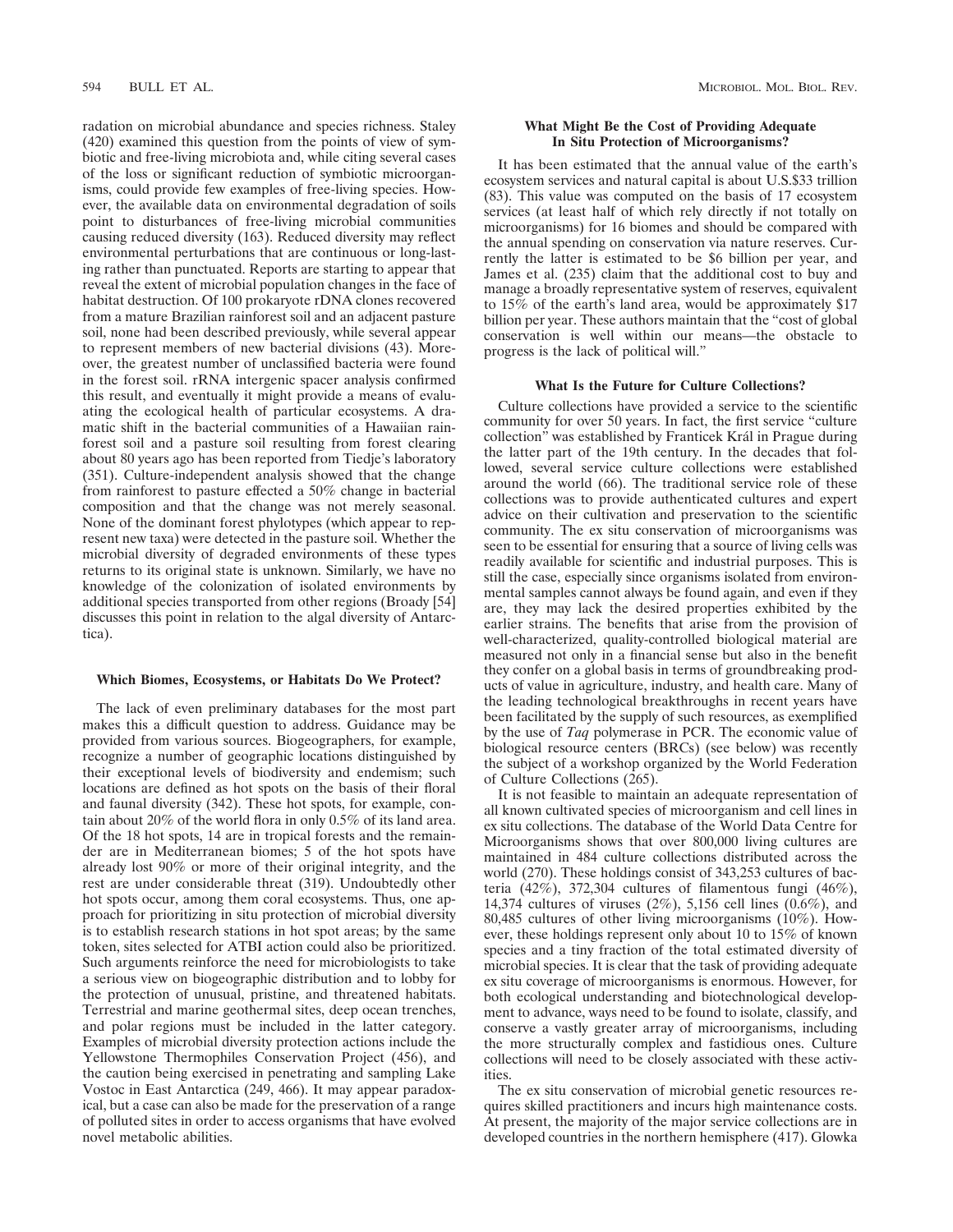et al. (168) noted the irony in this situation: "In general, the countries richest in species are the ones where scientific knowledge on individual species is least." This means that the ex situ conservation of microbial genetic resources in the countries of origin, as advocated by the Convention on Biological Diversity, is seriously compromised by the lack of expertise and funds for capacity building in many countries. This situation needs to be addressed if developing countries are to benefit from the exploitation of their biological resources (66).

In recent years, other services have been added to the custodial role of culture collections, such as the bulk supply of cultures for screening purposes, patent deposit facilities, the supply of cultures for quality control, safe deposit facilities for valuable cultures, and identification of cultures (146). Indeed, service culture collections have grown into BRCs, which are seen to be an integral part of the infrastructure that underpins the conservation of biological diversity, the successful development of the biotechnology industry, and ecological studies linked to the sustainability of life support systems (144, 421). The current role of BRCs is to provide the scientific community with access to properly maintained culturable material (e.g., animal, human, and plant cells, archaea, bacteria, and viruses), replicate parts of these (e.g., cDNA banks, genomes, and plasmids), and associated databases. These core activities provide a sound basis for maintaining and preserving the increasingly large amounts of biological material and associated information that are being generated by the application of novel selective isolation strategies and automated data acquisition systems (67). There is also an urgent need to update and improve quality control methods and simplify access to microbial databases, with particular reference to developments in genomics, proteomics, and phenomics. The application of genomics will help to promote industrial and economic advancement and will lead to new manufacturing processes, provided that the complexity of phenotypic interactions can be unraveled using assays to interrogate the transcriptome, the proteome, and the metabolome.

**Acquisition and distribution of biomaterial.** In their pivotal role in the conservation of biodiversity, BRCs need to provide a framework for the control and administration of the exchange of biological materials within the requirements of the Convention on Biological Diversity. This will require not only a need to increase the capacity of holdings but will also necessitate the development of new technologies to preserve and expand the range of those currently held by BRCs. These goals will not be easy to attain due to the need to handle organisms from extreme environments that cannot be cultivated or preserved using present methodologies. A future requirement may well be the provision of the DNA rather than the organisms themselves. The BRCs are in a unique position to adapt their current roles in order to fulfill new requirements arising from developments in molecular biology. This will undoubtably increase running costs, but the benefits of linking new technologies and the relevant biological resources will have a profound effect, especially in terms of exploitation. Similarly, the emergence of proteomics will lead to improved characterization and eventually to the successful exploitation of the biological resource.

The discovery of new biological material, especially novel microorganisms, can be expected to increase rapidly as improved selective isolation and characterization procedures are used to dissect out the vast pool of microbial diversity present in natural ecosystems. A coordinated national, regional, and global acquisition policy will be needed to avoid duplication of holdings between BRCs and unnecessary expenditure. This development will mean that BRCs will specialize in the preservation and maintenance of particular kinds of biomaterials, as it is unrealistic to expect individual funding bodies to support the maintenance and preservation of all types of microorganisms. Strategies will also be needed to ensure that members of the scientific community deposit biomaterials in BRCs: unfortunately, this is not common practice at present. Acquisition policies will also need to be sufficiently flexible to ensure that important specialist collections held in academia and industry are not lost due to the retirement of key individuals or to changes in direction of industrial and health care concerns. Customers will also need to have easy access to the holdings of BRCs so that they can contact the appropriate centers. The tightening of restrictions on the national and international transport of organisms strengthens the case for national/regional BRCs to provide a focus for help and advice on this issue but also provides the scientific community with centers that can approach the regulatory bodies to lobby on the need to avoid restrictive overregulation (66, 146). Additional issues subject to regulation include the handling and distribution of genetically modified microorganisms and transgenic animal and plant material (including cell lines), and the handling and distribution of biohazard and infectious agents.

**Acquisition and distribution of data.** There are increasing requirements for new linkages to be forged between biological resources and other databases replete with key information on nucleotide sequences, proteomics, and phenomics. BRCs will need to develop strategies to handle and interpret the vast amounts of data arising from developments in such areas (68, 442). This will ultimately lead to the development of resource centers as knowledge-based concerns, especially in the fields of systematics and functional genomics. It is well to remember that knowledge-based goods and services currently comprise around 60% of the wealth production in the 29 countries which belong to the Organization for Economic Cooperation and Development (66). It is vital to promote collaboration between BRCs and the proposed Global Biodiversity Information Facility, which is designed to coordinate the standardization, digitization, and dissemination of the world's biodiversity data in the interests of the scientific community.

**Long-term funding and capacity building.** BRCs which meet quality assurance guidelines are irreplaceable as the repositories of over a century of microbiology research and thereby provide a sensible basis for continued financial support. They are part of the infrastructure for science and technology by providing access to reliable authenticated cultures, conserving and replicating parts of these, and adding to associated catalogues and databases. The scientific community, including individual scientists and the biotechnology industry, needs to be assured that biological resources deposited in BRCs are held in perpetuity and that the appropriate caliber of staff can be given long-term support. Ideally, the deposits into and access to BRCs should be substantially underwritten by governments, particularly where costs are incurred from regulatory compliance associated with legal compliance (e.g., intellectual property rights), insurance indemnity for distribution, and the need to monitor the import, export, and distribution of holdings, notably dangerous pathogens. Cost is also highly relevant to the generation, gathering, and processing of information. The new strategy for microbial culture collections in the United Kingdom, as outlined in the Whittenbury Report (353), is indicative of governmental appreciation of the strategic value of collections of microorganisms as a resource for bioindustries and their contributions to the development and expansion of the overall national natural science and research base. There is also a need for such national policies to be directly embedded into an international perspective to ensure coordination and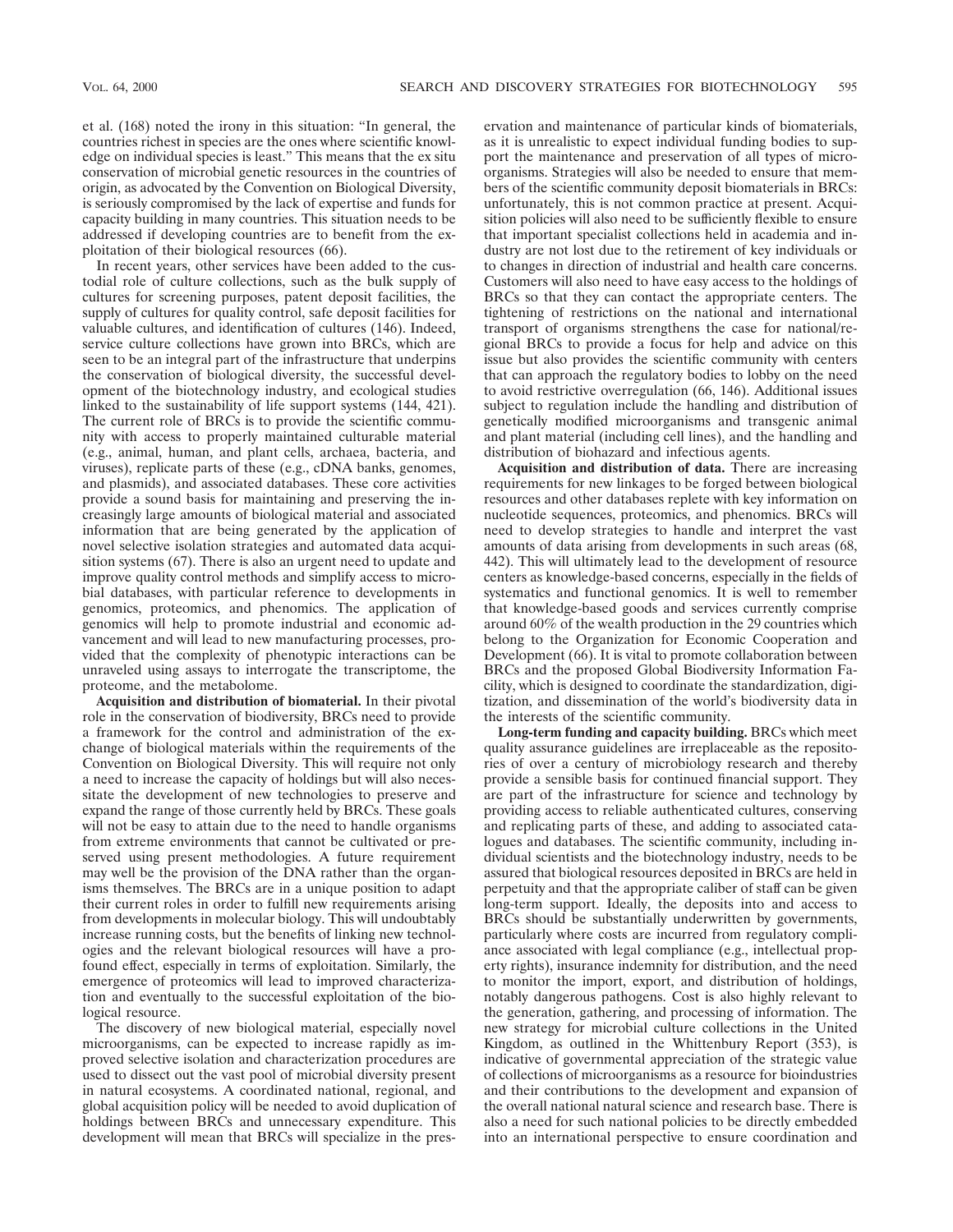complementarity of the biotechnology infrastructure on a global scale.

# **CONCLUSIONS AND PERSPECTIVES**

Biotechnology is generally regarded as a key technology of the new century. The drivers of biotechnology are economic competitiveness, public demand, and radical technological innovation. The success of this technology is dependent on the discovery of novel chemicals, materials, and catalysts which, in the past, have been found as natural products through the application of traditional biological knowledge and procedures. Now, at the turn of the century, a paradigm shift driven by new technologies is occurring in the way we search for exploitable biology. This paradigm shift is exemplified by the extent of biodiversity now revealed and recognized by molecular biology, information and data-rich methods for characterizing organisms and for defining taxon-property relationships, high-throughput screening, the PCR and DNA sequencing, whole-genome sequencing and annotation, and functional genomics. In each of these areas, the rate at which data are being generated is increasing exponentially, leading to major issues on data management, data accessibility, and the derivation of useful knowledge. Bioinformatics has the potential to translate genomics data into knowledge. Currently bioinformatics is largely driven by the concerns of human medicine: the required information is on disease-related genes and on discovering targets to combat pathogens and dysfunctions. However, there are other areas of biotechnology in which bioinformatics can create useful information from genomics. As Rouze´ (395) has pointed out, "This means that from the same genomics data, different information systems will have to be built, each domain bringing its own corpus of facts, concepts and analytical tools." In order to realize this objective, the relationships between biological objects and phenomena will need to be recognized at a much more sophisticated level and in silico devices developed as discovery tools to generate biological hypotheses that can be tested experimentally.

The foregoing does not, however, imply that we can afford to neglect innovative biology, such as developing means to bring uncultivated microorganisms into laboratory culture. Similarly, the demand for antimicrobials and other biotherapeutic products is high, but the high-throughput screens now used in their discovery require pure compounds. In turn this requires optimization of microbial growth and expression, scale-up, and purification with a significant input of resources for each organism studied and, therefore, careful choice of organisms to screen. However, microorganisms are frequently poorly classified and identified and therefore may be difficult to choose on a completely rational basis. Technology has driven industry to combinatorial chemistry, peptide synthesis, and rational design strategies to overcome the difficulty of these choices. Nevertheless, despite the difficulty of integrating natural products into high-specificity, molecular biology-based, high-throughput screens, they remain the best source of complex, novel, bioactive compounds. Many examples of novel natural-product discoveries are contained in this review, but we are convinced that intelligent search strategies will uncover many more. The concept of the one strain/many compounds method for exploring new microbial secondary metabolites (405) continues to be very successful.

The high technology of modern molecular biology needs to be applied to understanding the growth and expression of metabolic potential by microorganisms and increased efforts must be made to continue to catalogue, classify, and describe microbial diversity. Consequently while these efforts continue,

it is important that we actively protect biodiversity. These considerations finally lead us to an agenda of socioeconomic issues that go beyond strictly scientific matters that impact on the exploitation of biodiversity, which include ethical and legal issues related to sample collection and the impact of the Convention on Biological Diversity on business and company response (440); the concentration of biodiversity hot spots in developing countries and the expectations in those countries of advantageous bioprospecting deals; the effect of synthetic alternatives created in developed countries on such expectations, for example, the customized design of biocatalysts via gene shuffling and directed evolution (306); the conservation of microbial gene pools, and the respective arguments for in situ and ex situ conservation, and the access to and exchange of microorganisms in the interests of sustainable development in industrialized and developing nations (97); and assessment of the risk of transgenic organism release on indigenous biodiversity.

## **REFERENCES**

- 1. **Aghajari, N., G. Feller, C. Gerday, and R. Haser.** 1998. Structures of the psychrophilic *Alteromonas haloplanctis* alpha-amylase give insights into cold adaptation at a molecular level. Structure **6:**1503–1516.
- 2. **Ahlich, K., and T. N. Sieber.** 1996. The profusion of dark septate endophytic fungi in non-ectomycorrhizal fine roots of forest trees and shrubs. New Phytol. **132:**259–270.
- 3. **Akerley, B. J., E. J. Rubin, A. Camilli, D. J. Lampe, H. M. Robertson, and J. J. Mekalanos.** 1998. Systematic identification of essential genes by *in vitro* mariner mutagenesis. Proc. Natl. Acad. Sci. USA **95:**8927–8932.
- 4. **Aldovin, A., R. N. Husson, and R. A. Young.** 1993. The *ureA* locus and homologous recombination in *Mycobacterium bovis* BCG. J. Bacteriol. **175:** 7280–7286.
- 5. **Allsop, A.** 1999. Where are the new classes of antibiotics and antifungals going to come from? Microbiol. Today **26:**166–167.
- 6. **Alm, R. A., L. S. L. Ling, D. T. Moir, B. L. King, E. D. Brown, P. C. Doig, D. R. Smith, B. Noonan, B. C. Guild, B. L. deJonge, G. Carmel, P. J. Tummino, A. Caruso, M. Uria Nickelsen, D. M. Mills, C. Ives, R. E. Gibson, D. Merberg, S. D. Mills, Q. Jiang, D. E. Taylor, G. F. Vovis, and T. J. Trust.** 1999. Genomic sequence comparison of two unrelated isolates of the human gastric pathogen *Helicobacter pylori*. Nature **397:**176–180.
- 7. **Amann, R., J. Snaidr, M. Wagner, W. Ludwig, and K.-H. Schleifer.** 1996. In situ visualization of high genetic diversity in a natural microbial community. J. Bacteriol. **178:**3496–3500.
- 8. **Amann, R. I., W. Ludwig, and K.-H. Schleifer.** 1995. Phylogenetic identification and in situ detection of individual microbial cells without cultivation. Microbiol. Rev. **59:**143–169.
- 9. **Amsler, C. D., J. B. McClintock, and B. J. Baker.** 1999. An Antarctic feeding triangle: defensive interactions between macroalgae, sea urchins, and sea anemomes. Mar. Ecol. Prog. Ser. **183:**1105–1114.
- 10. **Andersen, R. A., G. W. Saunders, M. P. Paskind, and J. Sexton.** 1993. Ultrastructure and 18S rRNA gene sequence for *Pelagomonas calceolata* gen. and sp. nov. and the description of a new algal class, the Pelageophyceae *classis nov*. J. Phycol. **29:**701–715.
- 11. **Anderson, S., M. H. L. Debrungin, A. R. Coulson, I. C. Eperon, F. Sanger, and I. G. Young.** 1982. Complete sequence of bovine mitochondrial DNA conserved features of the mammalian mitochondrial genome. J. Mol. Biol. **156:**683–717.
- 12. **Andre´, H. M., M. I. Noti, and P. Lebrun.** 1994. The soil fauna: the other last biotic frontier. Biodivers. Conserv. **3:**45–56.
- 13. **Angert, E. R., K. D. Clements, and N. R. Pace.** 1993. The largest bacterium. Nature **362:**239–241.
- 14. **Apfel, C. M., B. Takacs, M. Fountoulakis, M. Stieger, and W. Keck.** 1999. Use of genomics to identify bacterial undecaprenyl pyrophosphate synthetase: cloning, expression, and characterization of the essential *uppS* gene. J. Bacteriol. **181:**483–492.
- 15. **Arigoni, F., F. Talabot, M. Peitsch, M. D. Edgerton, E. Meldrum, E. Allet, R. Fish, T. Jamote, M. L. Curchod, and H. Loferer.** 1998. A genome-based approach for the identification of essential genes. Nat. Biotechnol. **16:**851– 856.
- 16. **Ashton, C.** 1999. Reinventing drug development. Chem. Ind., no. 11 (7 June)**:**422–425.
- 17. **Atalan, E., G. P. Manfio, A. C. Ward, R. M. Kroppenstedt, and M. Goodfellow.** 2000. Biosystematic studies on novel streptomycetes from soil. Antonie van Leeuwenhoek J. Microbiol. Serol., in press.
- 18. **Atkins, M. S., O. R. Anderson, and C. O. Wirsen.** 1998. Effect of hydrostatic pressure on the growth rates and encystment of flagellated protozoa isolated from a deep-sea hydrothermal vent and a deep shelf region. Mar. Ecol. Prog. Ser. **171:**85–95.
- 19. **Aurora, R., and G. D. Rose.** 1998. Seeking an ancient enzyme in *Methano-*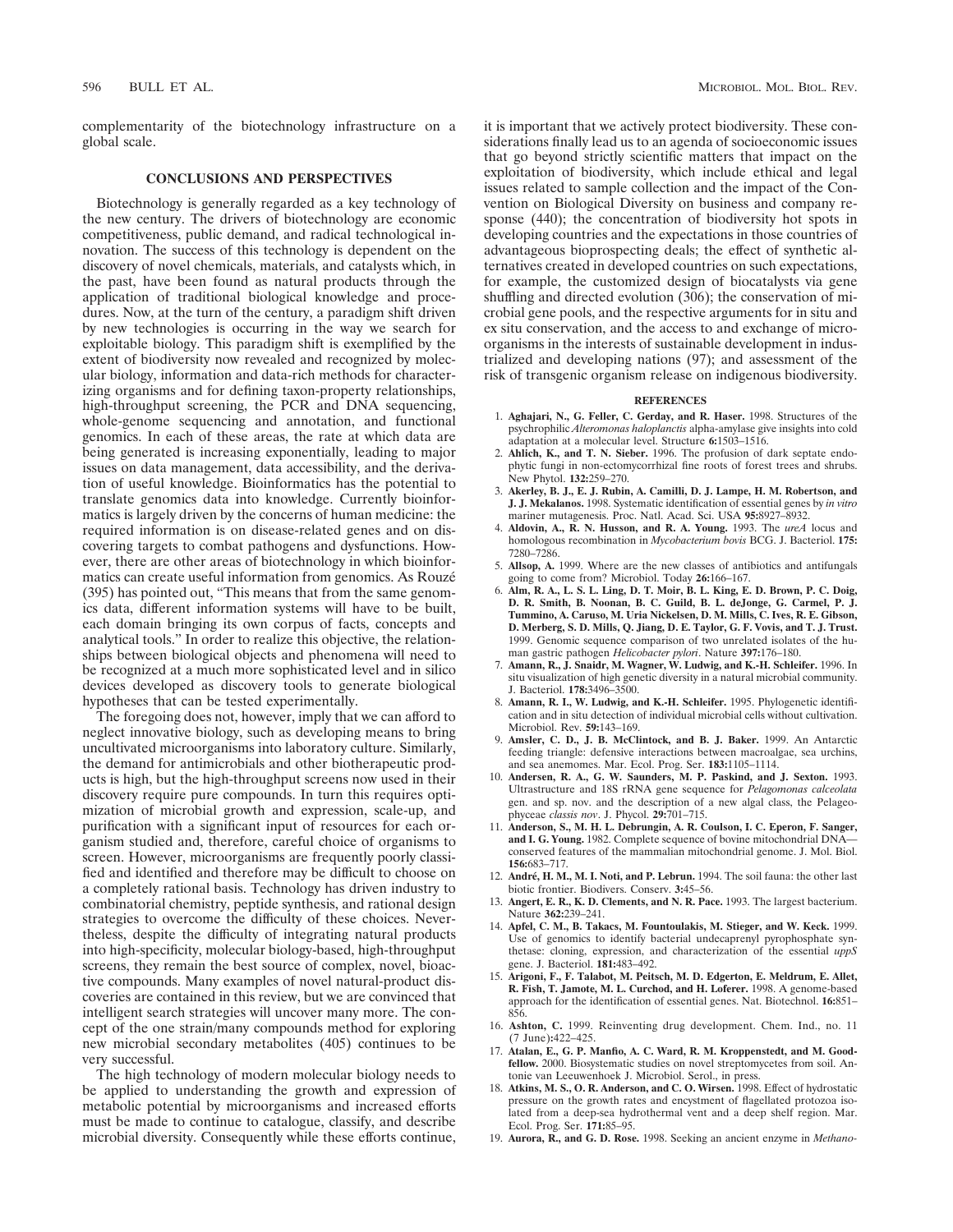*coccus jannaschii* using ORF, a program based on predicted secondary structure comparisons. Proc. Natl. Acad. Sci. USA **95:**2818–2823.

- 20. **Austin, A. J., D. Piergentili, A. C. Ward, B. V. Kara, and J. Glassey.** 1998. Monitoring of stress levels in *E. coli* fermentations for development of feeding profiles using artificial neural networks. Comput. Appl. Biol. **7:**263– 269.
- 21. **Axelsson, L.-T., and S. Ahrne´.** 2000. Lactic acid bacteria, p. 365–385. *In* F. G. Priest and M. Goodfellow (ed.), Applied microbial systematics. Kluwer Academic Press, Dordrecht, The Netherlands.
- 22. **Azevedo, V. E., E. Alvarez, E. Zumstein, G. Damiani, V. Sgaramella, S. D. Ehrlich, and P. Serror.** 1993. An ordered collection of *Bacillus subtilis* DNA segments cloned in yeast artificial chromosomes. Proc. Natl. Acad. Sci. USA **90:**6047–6051.
- 23. **Bains, W.** 1996. Company strategies for using bioinformatics. Trends Biotechnol. **14:**312–317.
- 24. **Baker, G. C., T. J. C. Beebee, and M. A. Ragan.** 1999. *Prototheca richardsi*, a pathogen of an anuran larvae, is related to a clade of protistan parasites near the animal-fungal divergence. Microbiology **145:**1777–1784.
- 25. **Bale, S. J., K. Goodman, P. A. Rochelle, J. R. Marches, J. C. Fry, A. J. Weightman, and R. J. Parkes.** 1997. *Desulfovibrio profundus* sp. nov., a novel barophilic sulfate-reducing bacterium from deep sediment layers in the Japan Sea. Int. J. Syst. Bacteriol. **47:**515–521.
- 26. **Ballinger, M. D., V. Shyaml, L. D. Forrest, M. Deuter-Reinhrd, L. V. Doyle, J. Wang, L. Panganiban-Lustan, J. R. Stratton, G. Apell, J. A. Winter, M. V. Doyle, S. Rosenberg, and W. M. Kavanaugh.** 1999. Semirational design of a potent, artificial agonist of fibroblast growth factor receptors. Nat. Biotechnol. **17:**1199–1204.
- 27. **Baltz, R. H.** 1998. Genetic manipulation of antibiotic-producing *Streptomyces*. Trends Microbiol. **6:**76–83.
- 28. **Barnes, S. M., C. F. Delwiche, J. D. Palmer, and N. R. Pace.** 1996. Perspectives on archaeal diversity, thermophily and monophily from environmental rRNA sequences. Proc. Natl. Acad. Sci. USA **93:**9188–9193.
- 29. **Barnes, S. M., R. E. Fundyga, W. Jeffries, and N. R. Pace.** 1994. Remarkable archaeal diversity detected in a Yellowstone Park hot spring environment. Proc. Natl. Acad. Sci. USA **91:**1609–1613.
- 30. **Barnes, S. M., S. L. Takala, and C. R. Kuske.** 1999. Wide distribution and diversity of members of the bacterial kingdom *Acidobacterium* in the environment. Appl. Environ. Microbiol. **65:**1731–1737.
- 31. **Barnes, S. P., S. D. Bradbrook, B. A. Cragg, J. R. Marchesi, A. J. Weightman, J. C. Fry, and R. J. Parkes.** 1998. Isolation of sulfate-reducing bacteria from deep sediment layers of the Pacific Ocean. Geomicrobiol. J. **15:**67–83.
- 32. **Bartlett, D. H., C. Kato, and K. Horikoshi.** 1995. High pressure influences on gene and protein expression. Res. Microbiol. **146:**697–706.
- 33. **Bayman, P., L. L. Lebron, R. L. Tremblay, and D. J. Lodge.** 1997. Variation in endophytic fungi from roots and leaves of *Lepanthes* (Orchidaceae). New Phytol. **137:**143–149.
- 34. **Benlloch, S., F. Rodriguez-Valera, and A. J. Martinez-Murcia.** 1995. Bacterial diversity in two coastal lagoons deduced from 16S rDNA PCR amplification and partial sequencing. FEMS Microbiol. Ecol. **18:**267–280.
- 35. **Be´rdy, J.** 1994. Are actinomycetes exhausted as a source of secondary metabolites?, p. 13–34. *In* V. G. Debabov, Y. V. Dudnik, and V. N. Danilenko (ed.), Proceedings of the 9th international symposium on the biology of actinomycetes. All-Russia Scientific Research Institute for Genetics and Selection of Industrial Microorganisms, Moscow, Russia.
- 36. **Bernan, V.** 1998. Marine microorganisms: a resource for the discovery of novel bioactive metabolites, p. 75–85. *In* Marine microorganisms: research issues for biotechnology. Office for Official Publications of the European Communities, Luxembourg, Luxembourg. 37. **Bernan, V. S., M. Greenstein, and W. M. Maiese.** 1997. Marine microor-
- ganisms as a source of new natural products. Adv. Appl. Microbiol. **43:**57– 90.
- 38. **Berriman, M., and A. H. Fairlamb.** 1998. Detailed characterisation of a cyclophilin from the human malarial parasite *Plasmodium falciparum*. Biochem. J. **334:**437–445.
- 39. **Bidle, K. A., and D. H. Bartlett.** 1999. RecD function is required for high-pressure growth of a deep-sea bacterium. J. Bacteriol. **181:**2330–2337.
- 40. **Bintrim, S. B., T. J. Donohue, J. Handelsman, G. P. Roberts, and R. M. Goodman.** 1997. Molecular phylogeny of Archaea from soil. Proc. Natl. Acad. Sci. USA **94:**277–282.
- 41. **Bolotin, A., S. Mauger, K. Malarme, S. D. Ehrlich, and A. Sorokin.** 1999. Low-redundancy sequencing of the entire *Lactococcus lactis* IL1403 genome. Antonie van Leeuwenhoek J. Microbiol. Serol. **76:**27–76.
- 42. **Borneman, J., P. W. Skroch, K. M. O'Sullivan, J. A. Paulus, N. G. Rumjanek, J. L. Jansen, J. Nienhuis, and E. W. Triplett.** 1996. Molecular microbial diversity of an agricultural soil in Wisconsin. Appl. Environ. Microbiol. **62:**1935–1943.
- 43. **Borneman, J., and E. W. Triplett.** 1997. Molecular microbial diversity in soils from eastern Amazonia: evidence for unusual microorganisms and microbial population shifts associated with deforestation. Appl. Environ. Microbiol. **63:**2647–2653.
- 44. **Bowers, N. J., and J. R. Pratt.** 1995. Estimation of genetic variation among soil isolates of *Colpoda inflata* (Stokes) (Protozoa: Ciliophora) using the

polymerase chain reaction and restriction length polymorphism analysis. Arch. Protozool. **145:**29–36.

- 45. **Bowman, J. P., J. J. Gosink, S. A. McCammon, T. E. Lewis, D. S. Nichols, P. D. Nichols, J. H. Skerratt, J. T. Staley, and T. A. McMeekin.** 1998. *Colwellia demigiae* sp. nov., *Colwellia hornerae* sp. nov., *Colwellia rossensis* sp. nov., and *Colwellia psychrotropica* sp. nov., psychrophilic Antarctic species with the ability to synthesize docosahexaenoic acid ( $22:6\omega3$ ). Int. J. Syst. Bacteriol. **48:**1171–1180.
- 46. **Bowman, J. P., S. A. McCammon, M. V. Brown, P. D. Nichols, and T. A. McMeekin.** 1997. *Psychroserpens burtonensis* gen. nov., sp. nov., and *Gelidibacter algens* gen. nov., sp. nov., psychrophilic bacteria isolated from Antarctic lacustrine and sea ice habitats. Int. J. Syst. Bacteriol. **47:**670–677.
- 47. **Bowman, J. P., S. A. McCammon, T. Lewis, J. H. Skerrat, J. L. Brown, D. S. Nichols, and T. A. McMeekin.** 1998. *Psychroflexus torquis* gen. nov., sp. nov. a psychrophilic species from Antarctic sea ice, and reclassification of *Flavobacterium gondwanense* (Dobson et al., 1993) as *Psychroflexus gondwanense* gen. nov. comb. nov. Microbiology **144:**1601–1609.
- 48. **Bowman, S., D. Lawson, D. Basham, D. Brown, T. Chillingworth, C. M. Churcher, A. Craig, R. M. Davies, K. Devlin, T. Feltwell, S. Gentles, R. Gwilliam, N. Hamlin, D. Harris, S. Holroyd, T. Hornsby, P. Horocks, K. Jagels, B. Jassal, S. Kyes, J. McLean, S. Moule, K. Mungall, L. Murphy, K. Oliver, M. A. Quail, M. A. Rajandream, S. Rutter, J. Skelton, R. Squares, S. Squares, J. E. Sulston, S. Whitehead, J. R. Woodward, C. Newbold, and B. G. Barrell.** 1999. The complete nucleotide sequence of chromosome 3 of *Plasmodium falciparum*. Nature **400:**535–538.
- 49. **Boyd, M. R.** 1988. Strategies for the identification of new agents for the treatment of AIDS: a national program to facilitate the discovery and preclinical development of new drug candidates for clinical evaluation, p. 305–319. *In* V. T. DeVita, S. Hellman, and S. A. Rosenberg (ed.), AIDS: etiology, diagnosis, treatment and prevention. Alan Liss, New York, N.Y.
- 50. **Boyd, M. R., K. R. Gustafson, J. B. McMahon, R. H. Shoemaker, B. R. O'Keefe, T. Mori, R. J. Gulakowski, L. Wu, M. I. Rivera, C. M. Laurencot, M. J. Currens, J. H. Caardellina II, R. W. Buckheit, P. L. Nara, L. K. Pannell, R. C. Sowder II, and L. E. Henderson.** 1997. Discovery of cyanovirin-N, a novel human immunodeficiency virus-inactivating protein that binds viral surface envelope glycoprotein gp120: potential applications to microbicide development. Antimicrob. Agents Chemother. **41:**1521–1530.
- 51. **Breithaupt, H.** 1999. The new antibiotics. Nat. Biotechnol. **17:**1165–1169. 52. **Bretler, G., and I. W. Marison.** 1996. A medium optimization strategy for improvement of growth and methane production by *Methanobacterium thermoautotrophicum*. J. Biotechnol. **50:**201–212.
- 53. **Bridge, P. D., M. Holderness, R. R. M. Paterson, and M. Rutherford.** 1995. Multidisciplinary characterization of fungal plant pathogens. OEPP/EPPO Bull. **25:**125–131.
- 54. **Broady, P. A.** 1996. Diversity, distribution and dispersal of Antarctic terrestrial algae. Biodivers. Conserv. **5:**1307–1335.
- 55. **Brown, J. R., and K. K. Koretske.** 2000. Universal trees: discovering the archaeal and bacterial lineages, p. 19–55. *In* F. G. Priest and M. Goodfellow (ed.), Applied microbial systematics. Kluwer Academic Publishers, Dordrecht, The Netherlands.
- 56. **Bruun, A. F.** 1957. Deep sea and abyssal depths. Geol. Soc. Am. **67:**641– 672.
- 57. **Buccoleri, R. E., T. J. Dougherty, and D. B. Davison.** 1998. Concordance analysis of microbial genomes. Nucleic Acids Res. **26:**4482–4486.
- 58. **Bull, A. T.** 1996. Biotechnology for environmental quality: closing the circles. Biodivers. Conserv. **5:**1–25.
- 59. **Bull, A. T., A. W. Bunch, and G. K. Robinson.** 1999. Biocatalysts for clean industrial products and processes. Curr. Opin. Microbiol. **2:**246–251.
- 60. **Bull, A. T., M. Goodfellow, and J. H. Slater.** 1992. Biodiversity as a source of innovation in biotechnology. Annu. Rev. Microbiol. **42:**219–257.
- 61. **Bull, A. T., B. L. Marrs, and R. Kurane.** 1998. Biotechnology for clean industrial products and processes. p. 1–200. *In* Towards industrial sustainability. Organisation for Economic Cooperation and Development, Paris.
- 62. **Bult, C. J., O. White, G. J. Olsen, L. X. Zhou, R. D. Fleischmann, G. G. Sutton, J. A. Blake, L. M. FitzGerald, R. A. Clayton, J. D. Gocayne, A. R. Kerlavage, B. A. Dougherty, J. F. Tomb, M. D. Adams, C. I. Reich, R. Overbeek, E. F. Kirkness, K. G. Weinstock, J. M. Merrick, A. Glodek, J. L. Scott, N. S. M. Geoghagen, J. F. Weidman, J. L. Fuhrmann, D. Nguyen, T. R. Utterback, J. M. Kelley, J. D. Peterson, P. W. Sadow, M. C. Hanna, M. D. Cotton, K. M. Roberts, M. A. Hurst, B. P. Kaine, M. Borodovsky, H. P. Klenk, C. M. Fraser, H. O. Smith, C. R. Woese, and J. C. Venter.** 1996. Complete genome sequence of the methanogenic archaeon *Methanococcus jannaschii*. Science **273:**1058–1073.
- 63. **Burley, S. K., S. C. Almo, J. B. Bonanno, M. Capel, M. R. Chance, T. Gaasterland, D. W. Lin, A. Sali, F. W. Studier, and S. Swaminathan.** 1999. Structural genomics: beyond the Human Genome Project. Nat. Genet. **23:**151–157.
- 64. **Button, D. K., B. R. Robertson, P. W. Lepp, and T. M. Schmidt.** 1998. A small, dilute-cytoplasm, high-affinity, novel bacterium isolated by extinction culture and having kinetic constants compatible with growth at ambient concentrations of dissolved nutrients in seawater. Appl. Environ. Microbiol. **64:**4467–4476.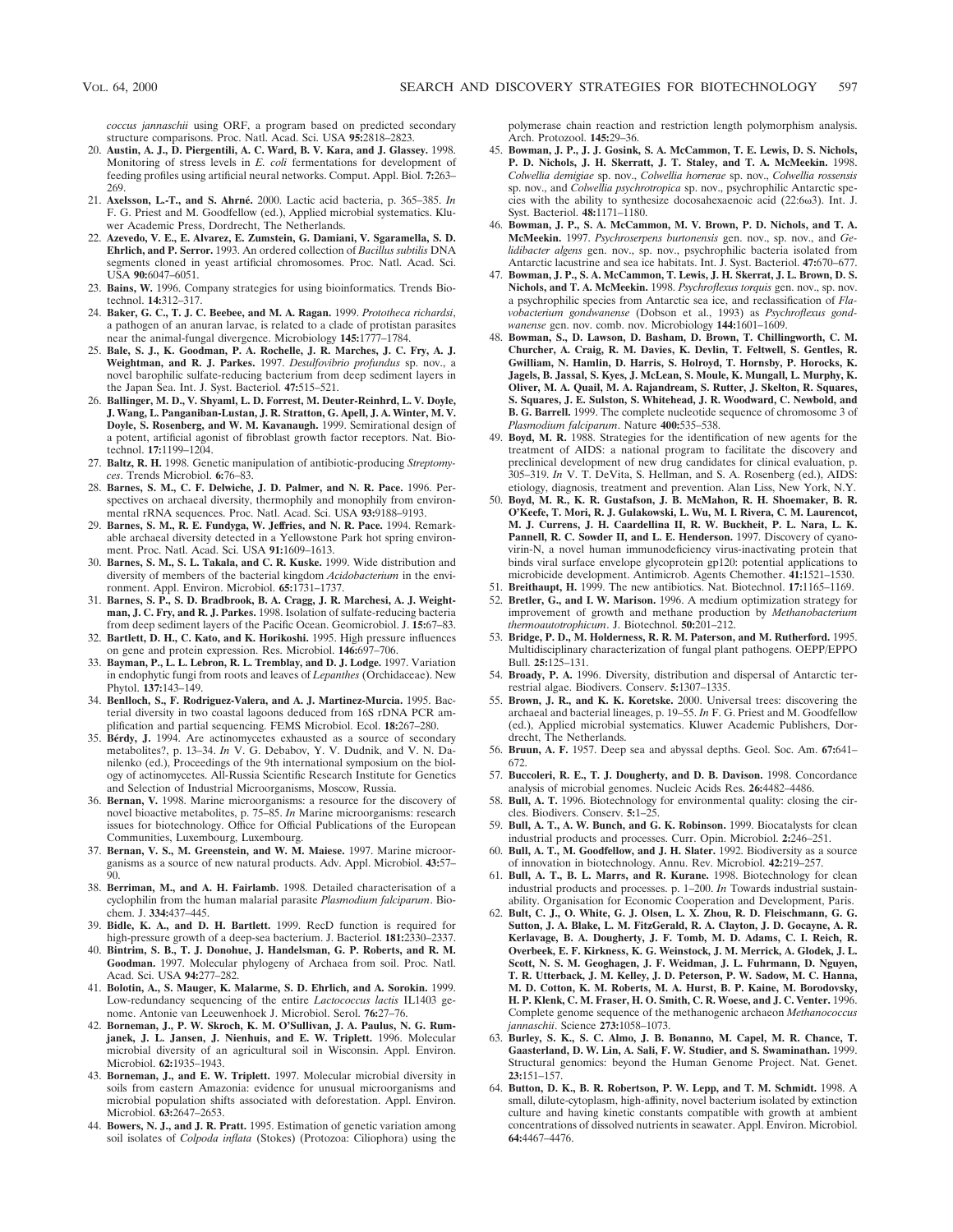- 65. **Button, D. K., F. Schut, P. Quang, R. Martin, and B. R. Robinson.** 1993. Viability and isolation of marine bacteria by dilution culture: theory, procedures, and initial results. Appl. Environ. Microbiol. **59:**881–891.
- 66. **Canhos, V. P., and G. P. Manfio.** 2000. Microbial resource centres and *ex situ* conservation, p. 419–445. *In* F. G. Priest and M. Goodfellow (ed.), Applied microbial systematics. Kluwer Academic Publishers, Dordrecht, The Netherlands.
- 67. **Canhos, V. P., G. P. Manfio, and L. D. Blaine.** 1993. Software tools and databases for bacterial systematics and their dissemination *via* global networks. Antonie van Leeuwenhoek J. Microbiol. Serol. **64:**205–229.
- 68. **Canhos, V. P., G. P. Manfio, and C. A. F. Brefe.** 1997. Data bases on microbial diversity: needs and prospects, p. 29–35. *In* M. T. Martins, M. I. Z. Sato, and J. M. Tiedje (ed.), Progress in microbial ecology. Brazilian Society for Microbiology and International Committee on Microbial Ecology, São Paulo, Brazil.
- 69. **Cardenas, M. E., A. Sanfridson, N. S. Cutler, and J. Heitman.** 1998. Signaltransduction cascades as targets for therapeutic intervention by natural products. Trends Biotechnol. **16:**427–433.
- 70. **Chandler, D. P., S.-M. Li, C. M. Spadoni, G. R. Drake, D. L. Balkwill, J. K. Fredrickson, and F. J. Brockman.** 1997. A molecular comparison of culturable aerobic heterotrophic bacteria and 16S rDNA clones derived from a deep subsurface sediment. FEMS Microbiol. Ecol. **23:**131–144.
- 71. **Chater, K. F.** 1998. Taking a genetic scapel to the *Streptomyces* colony. Microbiology **114:**1465–1478.
- 72. **Chiang, S. L., J. J. Mekalanos, and D. W. Holden.** 1999. *In vivo* genetic analysis of bacterial virulence. Annu. Rev. Microbiol. **53:**129–154.
- 73. **Choi, B. K., B. J. Paster, F. E. Dewhirst, and U. B. Gobal.** 1994. Diversity of cultivable and uncultivable oral spirochetes from a patient with severe destructive peridontitis. Infect. Immun. **62:**1889–1895.
- 74. **Chun, J., S. B. Kim, Y. K. Oh, C.-N. Seong, D.-H. Lee, K. S. Bae, K.-J. Lee, S.-O. Kang, Y. C. Hah, and M. Goodfellow.** 1999. *Amycolatopsis thermoflava* sp. nov., a novel soil actinomycete from Hainan Island, China. Int. J. Syst. Bacteriol. **49:**1369–1373.
- 75. **Clark, A. M.** 1996. Natural products as a resource for new drugs. Pharm. Res. (New York) **13:**1133–1141.
- 76. **Clay, K.** 1988. Fungal endophytes of grasses: a defensive mutualism between plants and fungi. Ecology **69:**10–16.
- 77. **Clay, K., and J. Holah.** 1999. Fungal endophyte symbiosis and plant diversity in successional fields. Science **285:**1742–1744.
- 78. **Collins, F. S., M. S. Guyer, and A. Chakravarti.** 1997. Variations on a theme: cataloguing human genome DNA sequence variation. Science **298:** 1580–1581.
- 79. **Colquhoun, J. A., S. C. Heald, L. Li, J. Tamaoka, C. Kato, K. Horikoshi, and A. T. Bull.** 1998. Taxonomy and biotransformation activities of some deep-sea actinomycetes. Extremophiles **2:**269–277.
- 80. **Colquhoun, J. A., J. Mexson, M. Goodfellow, A. C. Ward, K. Horikoshi, and A. T. Bull.** 1998. Novel rhodococci and other mycolate actinomycetes from the deep sea. Antonie van Leeuwenhoek J. Microbiol. Serol. **74:**27–40.
- 81. **Colquhoun, J. A., J. Zulu, M. Goodfellow, K. Horikoshi, A. C. Ward, and A. T. Bull.** 2000. Rapid characterisation of deep-sea actinomycetes for biotechnological screening programmes. Antonie van Leeuwenhoek J. Microbiol. Serol., in press.
- 82. **Colwell, R. R.** 1970. Polyphasic taxonomy of bacteria, p. 421–436. *In* H. Iizuka and T. Hasegawa (ed.), Culture collections of microorganisms. University of Tokyo Press, Tokyo, Japan.
- 83. **Constanza, R., R. d'Arge, R. de Groot, S. Farber, M. Grasso, B. Hannon, K. Limburg, S. Naeem, R. V. O'Neill, J. Paruelo, R. G. Raskin, P. Sutton, and M. van den Belt.** 1997. The value of the world's ecosystem services and natural capital. Nature **387:**253–260.
- 84. **Cooksey, K. E. (ed.).** 1998. Molecular approaches to the study of the ocean. Chapman & Hall, London, U.K.
- 85. **Coombs, G. H., K. Vickerman, M. A., Sleigh, and A. Warren (ed.).** 1998. Evolutionary relationships among protozoa. Kluwer Academic Publishers, Dordrecht, The Netherlands.
- 86. **Corliss, J. O.** 1984. The kingdom Protista and its 45 phyla. BioSystems **17:**87–126.
- 87. **Coutinho, H. L. C., V. M. De Oliveira, and F. M. S. Moreira.** 2000. Systematics of legume nodule nitrogen fixing bacteria: agronomic and ecological applications, p. 105–131. *In* F. G. Priest and M. Goodfellow (ed.), Applied microbial systematics. Kluwer Academic Publishers, Dordrecht, The Netherlands.
- 88. **Crabb, W. D., and J. K. Shetty.** 1999. Commodity scale production of sugars from starches. Curr. Opin. Microbiol. **2:**252–256.
- 89. **Crameri, A., S. A. Raillard, E. Bermudez, and W. P. C. Stemmer.** 1998. DNA shuffling of a family of genes from diverse species accelerates directed evolution. Nature **391:**228–291.
- 90. **Cutler, P., H. Birrell, M. Haran, W. Man, B. Neville, S. Rosier, M. Skehel, and I. White.** 1999. Proteomics in pharmaceutical research and development. Biochem. Soc. Trans. **27:**555–559.
- 91. **Cwirla, S. E., P. Balasubramanian, D. J. Duffin, C. R. Wagstrom, C. M. Gates, S. C. Singer, A. M. Davis, R. L. Tansik, L. C. Mattheakis, C. M. Boytos, P. J. Schatz, D. P. Baccanari, N. C. Wrighton, R. W. Barret, and**
- 92. **Dalgaard, P., G. P. Manfio, and M. Goodfellow.** 1997. Classification of photobacteria associated with spoilage of fish products by numerical taxonomy and pyrolysis mass spectrometry. Zentralbl. Bakteriol. **285:**157–168.
- 93. **Dame, J. B., G. R. Reddy, C. A. Yowell, B. M. Dunn, J. Kay, and C. Berry.** 1994. Sequence, expression and modeled structure of an aspartic proteinase from the human malarial parasite *Plasmodium falciparum*. Mol. Biochem. Parasitol. **64:**177–190.
- 94. **Davidson, B. S.** 1995. New dimensions in natural products research: cultured marine microorganisms. Curr. Opin. Biotechnol. **6:**284–291.
- 95. **Davidson, S. K., and M. G. Haygood.** 1999. Identification of sibling species of the bryozoan *Bugula neritina* that produce different anticancer bryostatins and harbor distinct strains of the bacterial symbiont "*Candidatus endobugula sertula*." Biol. Bull. **196:**273–280.
- 96. **Davies, J.** 1994. Inactivation of antibiotics and the dissemination of resistance genes. Science **284:**375–382.
- 97. **Davison, A. D., C. Yeates, M. R. Gillings, and J. de Brabandere.** 1999. Microorganisms, Australia and the Convention on Biological Diversity. Biodivers. Conserv. **8:**1399–1415.
- 98. **Debouch, C., and P. N. Goodfellow.** 1999. DNA micro-arrays in drug discovery and development. Nat. Genet. **21:**48–50.
- 98a.**Deckert, G., P. V. Warren, T. Gaasterland, W. G. Young, A. L. Lenox, D. E. Graham, R. Overbeek, M. A. Snead, M. Keller, M. Aujay, R. Huber, R. A. Feldman, J. M. Short, G. J. Olsen, and R. V. Swanson.** 1998. The complete genome of the hyperthermophilic bacterium *Aquifex aeolicus*. Nature **392:** 353–358.
- 99. **Deitsch, K. W., E. R. Moxon, and T. E. Wellems.** 1997. Shared themes of antigenic variation and virulence in bacterial, protozoal, and fungal infections. Microbiol. Mol. Biol. Rev. **61:**281–294.
- 100. **DeLong, E. F.** 1997. Marine microbial diversity: the tip of the iceberg. Trends Biotechnol. **15:**203–207.
- 101. **DeLong, E. F.** 1998. Molecular phylogenetics: new perspectives on the ecology, evolution and biodiversity of marine organisms, p. 1–27. *In* K. E. Cooksey (ed.), Molecular approaches to the study of the ocean. Chapman & Hall, London, U.K.
- 102. **DeLong, E. F., E. G. Franks, and A. L. Alldredge.** 1993. Phylogenetic diversity of aggregate-attached vs. free-living marine bacterial assemblages. Limnol. Oceanogr. **38:**924–934.
- 103. **DeLong, E. F., G. S. Wickham, and N. R. Pace.** 1989. Phylogenetic strains: ribosomal RNA-based probes for the identification of single cells. Science **243:**1360–1363.
- 104. **DeLong, E. F., K. Y. Wu, B. B. Prezelin, and R. V. M. Jovine.** 1994. High abundance of *Archaea* in Antarctic marine picoplankton. Nature **371:**695– 697.
- 105. **Demain. A. L.** 1998. Microbial natural products: alive and well in 1998. Nat. Biotechnol. **16:**3–4.
- 106. **Deming, J. W.** 1998. Deep ocean environmental biotechnology. Curr. Opin. Biotechnol. **9:**283–287.
- 107. **Devereux, R., and G. W. Mundfrom.** 1994. A phylogenetic tree of 16S rRNA sequences from sulfate-reducing bacteria in sandy marine sediment. Appl. Environ. Microbiol. **60:**3437–3439.
- 108. **Di Domenico, B.** 1999. Novel antifungal drugs. Curr. Opin. Microbiol. **2:**509–515.
- 109. **Distel, D. L., and C. M. Cavanaugh.** 1994. Independent phylogenetic origins of methanotrophic and chemoautotrophic bacterial endosymbioses in marine bivalves. J. Bacteriol. **176:**1932–1938.
- 110. **Distel, D. L., H. K.-W. Lee, and C. M. Cavanaugh.** 1995. Intracellular coexistence of methano- and thioautotrophic bacteria in a hydrothermal vent mussel. Proc. Natl. Acad. Sci. USA **92:**9598–9602.
- 111. **Dobson, S., T. May, M. Berrimer, D. Del Vecchio, A. H. Fairlamb, D. Chakrabarti, and S. Bank.** 1999. Characterisation of protein Ser/Thr phosphatases of the malaria parasite *Plasmodium falciparum*: inhibition of the parasitic calcineurin by cyclophilin-cyclosporin complex. Mol. Biochem. Parasitol. **99:**167–181.
- 112. **Dreyfuss, M., and I. Chapela.** 1992. Potential of fungi in the discovery of novel, low-molecular weight pharmaceuticals. Biotechnol. Ser. **26:**49–80.
- 113. **Dubilier, N., R. Amann, C. Erseus, G. Muyzer, S. Y. Park, O. Giere, and C. M. Cavanaugh.** 1999. Phylogenetic diversity of bacterial endosymbionts in the gutless marine oligochaete *Olavius loisae* (Annelida). Mar. Ecol. Prog. Ser. **178:**271–280.
- 114. **Dunbar, J., S. Takala, S. M. Barns, J. A. Davis, and C. R. Kuske.** 1999. Levels of community diversity in four arid soils compared by cultivation and 16S rRNA gene cloning. Appl. Environ. Microbiol. **65:**1662–1669.
- 115. **Dunham, I. N., B. A. Shimizu, S. Roe, L. Chissoe, A. R. Dunham, J. E. Hunt, R. Collins, D. M. Bruskiewich, M. Beare, L. J. Clamp, R. Smink, J. P. Ainscough, A. Almeida, C. Babbage, J. Bagguley, K. Balley, K. N. Barlow, O. Bates, C. P. Beasley, S. Bird, A. M. Blakey, D. Bridgeman, J. Buck, W. D. Burgess, J. Burrill, C. Burton, N. P. Carder, Y. Carter, G. Chen, S. M. Clark, V. Clegg, C. G. Cobley, R. E. Cole, R. E. Collier, D. Connor, N. Conroy, G. J. Corby, A. V. Coville, J. Cox, E. Davis, P. D. Dawson, C. Dhami, S. J. Dockree, R. M. Dodsworth, A. Durbin, K. L. Ellington, J. M.**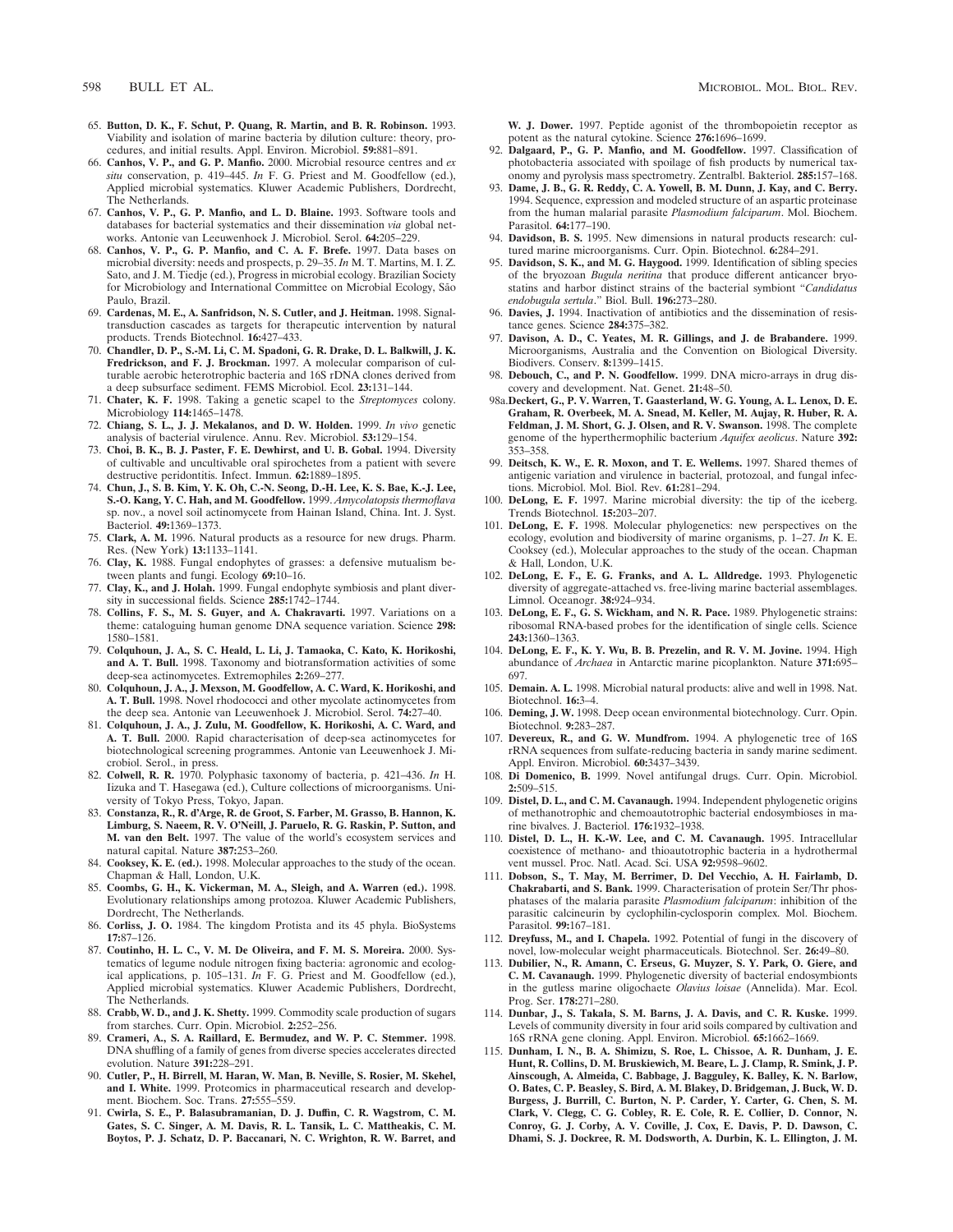**Evans, K. Fey, L. Fleming, A. A. French, J. G. R. Garner, M. E. Gilbert, D. Goward, M. N. Grafham, C. Griffiths, R. Hall, G. Hall, R. W. Hall Tamlyn, S. Heathcott, S. Ho, S. E. Holmes, M. C. Hunt, J. Jones, A. Kershaw, A. Kimberley, G. K. King, C. F. Laird, M. A. Langford, M. A. Leversha, C. Lloyd, D. M. Lloyd, I. D. Martyn, M. Mashreghi Mohammadi, L. Matthews, O. T. McCann, J. McClay, S. McLaren, A. A. McMurray, S. A. Milne, B. J. Mortimore, C. N. Odell, R. Pavitt, A. V. Pearce, D. Pearson, B. J. Phillimore, S. H. Phillips, R. W. Plumb, H. Ramsay, Y. Ramsey, L. Rogers, M. T. Ross, C. E. Scott, H. K. Sehra, C. D. Skuce, S. Smalley, M. L. Smith, C. Soderlund, L. Spragon, C. A. Steward, J. E. Sulston, R. M. Swann, M. Vaudin, M. Wall, J. M. Wallis, M. N. Whiteley, D. Willey, L. Williams, S. Williams, H. Williamson, T. E. Wilmer, L. Wilming, C. L. Wright, T. Hubbard, D. R. Bentley, S. Beck, J. Rogers, N. Shimizu, S. Minoshima, K. Kawasaki, T. Sasaki, S. Asakawa, J. Kudoh, A. Shintani, K. Shibuya, Y. Yoshizaki, N. Aoki, S. Mitsuyama, B. A. Roe, F. Chen, L. Chu, J. Crabtree, S. Deschamps, A. Do, T. Do, A. Dorman, F. Fang, Y. Fu, P. Hu, A. Hua, S. Kenton, H. Lai, H. I. Lao, J. Lewis, S. Lewis, S. P. Lin, P. Loh, E. Malaj, T. Nguyen, H. Pan, S. Phan, S. Qi, Y. Qian, L. Ray, Q. Ren, S. Shaull, D. Sloan, L. Song, Q. Wang, Y. Wang, Z. Wang, J. White, D. Willingham, H. Wu, Z. Yao, M. Zhan, G. Zhang, S. Chissoe, J. Murray, N. Miller, P. Minx, R. Fulton, D. Johnson, G. Bemis, D. Bentley, H. Bradshaw, S. Bourne, M. Cordes, Z. Du, L. Fulton, D. Goela, T. Graves, J. Hawkins, K. Hinds, K. Kemp, P. Latreille, D. Layman, P. Ozersky, T. Rohlfing, P. Scheet, C. Walker, A. Wamsley, P. Wohldmann, K. Pepin, J. Nelson, I. Korf, J. A. Bedell, L. Hillier, E. Mardis, R. Waterston, R. Wilson, B. S. Emanuel, T. Shaikh, H. Kurahashi, S. Saitta, M. L. Budarf, H. E. McDermid, A. Johnson, A. C. C. Wong, B. E. Morrow, L. Edelman, U. J. Kim, H. Shizuya, M. I. Simon, J. P. Dumanski, M. Peyrard, D. Kedra, E. Seroussi, L. Fransson, L. Tapia, C. E. Bruder, and K. P. O'Brien.** 1999. The DNA sequence of human chromosome 22. Nature **402:**489–495.

- 116. **Ederer, M. M., and R. L. Crawford.** 2000. Systematics of *Sphingomonas* species that degrade xenobiotic pollutants, p. 331–363. *In* F. G. Priest and M. Goodfellow (ed.), Applied microbial systematics. Kluwer Academic Publishers, Dordrecht, The Netherlands.
- 117. **Embley, T. M., R. P. Hirt, and D. M. Williams.** 1994. Diversity at the molecular level: the domains, kingdoms and phyla of life. Phil. Trans. R. Soc. Lond. **B345:**21–33.
- 118. **Embley, T. M., and E. Stackebrandt.** 1997. Species in practice: exploring uncultured prokaryotic diversity in natural samples, p. 61–81. *In* M. F. Claridge, H. A. Dawah, and M. R. Wilson (ed.), Species: the units of biodiversity. Chapman and Hall, London, U.K.
- 119. **Engle, M., Y. Li, F. Rainey, S. DeBois, V. Mai, A. Reichert, F. Mayer, P. Messmer, and J. Wiegel.** 1996. *Thermobrachium celere* gen. nov., sp. nov., a fast-growing thermophilic, alkali tolerant, and proteolytic obligate anaerobe. Int. J. Syst. Bacteriol. **46:**1025–1033.
- 120. **Evans, D. A., P. H. Carter, E. M. Carreira, A. B. Charette, J. A. Prunet, and M. Lautens.** 1999. Total synthesis of bryostatin 2. J. Am. Chem. Soc. **121:**7540–7552.
- 121. **Everett, K. D. E., R. M. Bush, and A. A. Andersen.** 1999. Emended description of the order Chlamydiales, proposal of Parachlamydiaceae fam. nov. and Simkaniaceae fam. nov., each containing one monotypic genus, revised taxonomy of the family Chlamydiaceae, including a new genus and five new species, and standards for the identification of organisms. Int. J. Syst. Bacteriol. **49:**415–440.
- 122. **Faegri, A., V. L. Torsvik, and J. Goksoyr.** 1977. Bacterial and fungal activities in soil: separation of bacteria and fungi by a rapid fractional centrifugation technique. Soil Biol. Biochem. **9:**105–112.
- 123. **Farrelly, V., F. A. Rainey, and E. Stackebrandt.** 1995. Effect of genome size and *rrn* gene copy number on PCR amplification of 16S rRNA genes from a mixture of bacterial species. Appl. Environ. Microbiol. **61:**2788–2801.
- 124. **Faulkner, D. J.** 1993. Academic chemistry and the discovery of bioactive marine natural products, p. 459–474. *In* D. H. Attaway and O. R. Zaborsky (ed.), Marine biotechnology, vol. 1: pharmaceutical and bioactive natural products. Plenum Press, New York, N.Y.
- 125. **Faulkner, D. J.** 2000. Marine pharmacology. Antonie van Leeuwenhoek J. Microbiol. Serol., **77:**135–145.
- 125a.**Fegatella, F., M. Ostrowski, and R. Cavicchioli.** 1999. An assessment of protein profiles from the marine oligotrophic ultramicrobacterium *Sphingomonas* sp. strain RB2256. Electrophoresis **20:**2094–2098.
- 126. **Feller, G., D. d'Amico, and C. Gerday.** 1999. Thermodynamic stability of a cold-adaptive alpha-amylase from the Antarctic bacterium *Alteromonas haloplanctis*. Biochemistry **38:**4613–4619.
- 127. **Feller, G., O. LeBussy, and C. Gerday.** 1998. Expression of psychrophilic genes in mesophilic hosts: assessment of the folding state of a recombinant alpha-amylase. Appl. Environ. Microbiol. **64:**1163–1165.
- 128. **Feller, G., E. Narinx, J. L. Arpigny, M. Aittaleb, E. Baise, S. Genicot, and C. Gerday.** 1996. Enzymes from psychrophilic organisms. FEMS Microbiol. Rev. **18:**189–202.
- 129. Felske, A., B. Engelen, U. Nübel, and H. Backhaus. 1996. Direct ribosomal isolation from soil to extract bacterial rRNA for community analysis. Appl. Environ. Microbiol. **62:**4162–4167.
- 130. **Fenchel, T., G. F. Esteban, and B. J. Finlay.** 1997. Local versus global

diversity of microorganisms: cryptic diversity of ciliated protozoa. Oikos **80:**220–225.

- 131. **Fenical, W.** 1997. New pharmaceuticals from marine organisms. Trends Biotechnol. **15:**339–341.
- 132. **Ferguson, E. V., A. C. Ward, J.-J. Sanglier, and M. Goodfellow.** 1997. Evaluation of *Streptomyces* species-groups by pyrolysis mass spectrometry. Zentralbl. Bakteriol. **285:**169–181.
- 133. **Ferris, M. J., and B. Palenik.** 1998. Niche adaptation in ocean cyanobacteria. Nature **396:**226–228.
- 134. **Finegold, S. M., V. L. Sutter, and G. E. Mathisen.** 1983. Normal indigenous flora, p. 3–31. *In* D. J. Hentges (ed.), Human intestinal microflora in health and disease. Academic Press, New York, N.Y.
- 135. **Fislage, R.** 1998. Differential display approach to quantitation of environmental stimuli on bacterial gene expression. Electrophoresis **19:**613–616.
- 136. **Fleischmann, R. D., M. D. Adams, O. White, R. A. Clayton, E. F. Kirkness, A. R. Kerlavage, C. J. Bult, J. F. Tomb, B. A. Dougherty, J. M. Merrick, K. Mckenney, G. Sutton, W. Fitzhugh, C. Fields, J. D. Gocayne, J. Scott, R. Shirley, L. I. Liu, A. Glodek, J. M. Kelley, J. F. Weidman, C. A. Phillips, T. Spriggs, E. Hedblom, M. D. Cotton, T. R. Utterback, M. C. Hanna, D. T. Nguyen, D. M. Saudek, R. C. Brandon, L. D. Fine, J. L. Fritchman, J. L. Fuhrmann, N. S. M. Geoghagen, C. L. Gnehm, L. A. Mcdonald, K. V. Small, C. M. Fraser, H. O. Smith, and J. C. Venter.** 1995. Whole-genome random sequencing and assembly of *Haemophilus influenzae* Rd. Science **269:**496–512.
- 137. **Flowers, A. E., M. J. Garson, R. I. Webb, E. J. Dumdei, and R. D. Charan.** 1998. Cellular origin of chlorinated diketopiperazines in the dictyocerid sponge *Dysdea herbacea* (Keller). Cell Tissue Res. **292:**597–607.
- 138. **Foissner, W.** 1997. Global soil ciliate (Protozoa, Ciliophora) diversity: a probability-based approach using large sample collections from Africa, Australia, and Antarctica. Biodivers. Conserv. **6:**1627–1638.
- 139. **Foissner, W.** 1998. The karyorelictids (Protozoa:Ciliphora), a unique and enigmatic assemblage of marine, intestinal ciliates: a review emphasizing ciliary patterns and evolution, p. 304–325. *In* G. H. Coombs, K. Vickerman, M. A. Sleigh, and A. Warren., (ed.), Evolutionary relationships among protozoa. Chapman and Hall, London, U.K.
- 140. **Foissner, W.** 1999. Notes on the soil ciliate biota (Protozoa, Ciliophora) from the Shimba Hills in Kenya (Africa): diversity and description of three new genera and ten new species. Biodivers. Conserv. **8:**319–389.
- 141. **Fox, G., J. D. Wisotskey, and P. Jurtshuk.** 1992. How close is close: 16S rRNA sequence identity may not be sufficient to guarantee species identity. Int. J. Syst. Bacteriol. **42:**166–170.
- 142. **Fraser, C. M., and R. D. Fleischmann.** 1997. Strategies for whole microbial genome sequencing and analysis. Electrophoresis **18:**1207–1216.
- 143. **Fraser, C. M., S. J. Norris, C. M. Weinstock, O. White, G. G. Sutton, R. Dodson, M. Gwinn, E. K. Hickey, R. Clayton, K. A. Ketchum, E. Sodergren, J. M. Hardham, M. P. McLeod, S. Salzberg, J. Peterson, H. Khalak, D. Richardson, J. K. Howell, M. Chidambaram, T. Utterback, L. McDonald, P. Artiach, C. Bowman, M. D. Cotton, C. Fujii, S. Garland, B. Hatch, K. Horst, K. Roberts, M. Sandusky, J. Weidman, H. O. Smith, and J. C. Venter.** 1998. Complete genome sequence of *Treponema pallidum*, the syphilis spirochete. Science **281:**375–388.
- 144. **Freckman, D. W., T. H. Blackburn, L. Brussaard, P. Hutchings, M. A. Prabner, and P. V. R. Snelgrove.** 1997. Linking biodiversity and ecosystem functioning of soil and sediments. Ambio **26:**556–562.
- 145. **Fritsche, T. R., M. Horn, S. Seyedirashti, R. K. Gautom, K.-H. Schleifer, and M. Wagner.** 1999. In situ detection of novel bacterial endosymbionts of *Acanthamoeba* spp. phylogenetically related to members of the order *Rickettsiales*. Appl. Environ. Microbiol. **65:**206–212.
- 146. **Fritze, D., and V. Weihs.** 2000. Systematics and legislation, p. 447–469. *In* F. G. Priest and M. Goodfellow (ed.), Applied microbial systematics. Kluwer Academic Publishers, Dordrecht, The Netherlands.
- 147. **Frostegård, A., S. Courtois, V. Ramisse, S. Clerc, D. Bernillon, F. Le Gall, P. Jeannin, X. Nesme, and P. Simonet.** 1999. Quantification of bias related to the extraction of DNA directly from soil. Appl. Environ. Microbiol. **65:**5409–5420.
- 148. **Fuhrman, J. A.** 1999. Marine viruses and their biogeochemical and ecological effects. Nature **399:**541–548.
- 149. **Fuhrman, J. A., K. McCallum, and A. A. Davis.** 1993. Phylogenetic diversity of subsurface marine microbial communities from the Atlantic and Pacific oceans. Appl. Environ. Microbiol. **59:**1294–1302.
- 150. **Fulthorpe, R. R., A. N. Rhodes, and J. M. Tiedje.** 1998. High levels of endemicity of 3-chlorobenzoate-degrading soil bacteria. Appl. Environ. Microbiol. **64:**1620–1627.
- 151. **Gage, J. D., and P. A. Tyler.** 1991. Deep sea biology. Cambridge University Press, Cambridge, U.K.
- 152. **Galperin, M. Y., and E. V. Koonin.** 1999. Searching for drug targets in microbial genomes. Curr. Opin. Biotechnol. **10:**571–578.
- 153. **Galvez, A., M. Maqueda, M. Martinez-Bueno, and E. Valdivia.** 1998. Publication rates reveal trends in microbiological research. ASM News **64:**269– 275.
- 154. **Garcia-Pichel, F., L. Prufert-Bebout, and G. Muyzer.** 1996. Phenotypic and phylogenetic analyses show *Microcoleus chthonoplastes* to be a cosmopoli-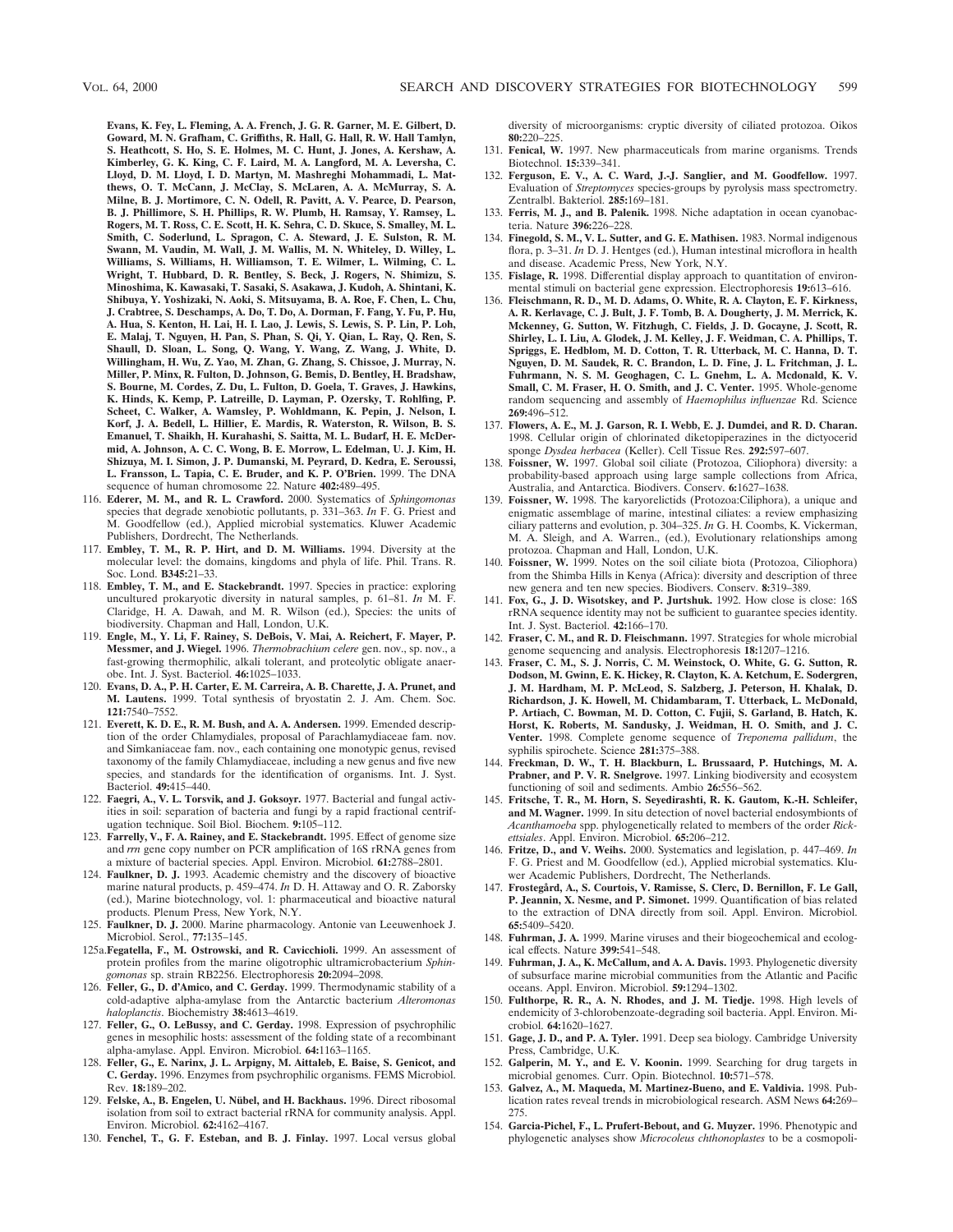tan cyanobacterium. Appl. Environ. Microbiol. **62:**3284–3291.

- 155. **Gardner, M. J., H. Tettelin, D. J. Carucci, L. M. Cummings, L. Aravin, E. V. Koonin, S. Shallom, T. Mason, K. Yu, C. Fujii, J. Pederson, K. Shen, J. P. Jing, C. Aston, Z. W. Lai, D. C. Schwartz, M. Pertea, S. Salzberg, L. X. Zhou, G. G. Sutton, R. Clayton, O. White, H. O. Smith, C. M. Fraser, M. D. Adams, J. C. Venter, and S. L. Hoffman.** 1998. Chromosome 2 sequence of the human malaria parasite *Plasmodium falciparum*. Science **282:**1126– 1132.
- 156. **Garner, S.** 1999. 1. Virtual expression arrays (VEAs)—assist design of future arrays. 2. Monitoring the expression of ripening-associated strawberry genes using cDNA microarrays. *In* Lab Chips and Microarrays for Biotechnological Applications Conference.
- 157. **Garson, M. J., A. E. Flowers, R. I. Webb, R. D. Charan, and E. J. McCaffrey.** 1998. A sponge/dinoflagellate association in the haplosclerid sponge *Haliclona* sp.: cellular origin of cytotoxic alkaloids by Percoll density gradient fractionation. Cell Tissue Res. **293:**365–373.
- 158. **Gauthier, G., M. Gauthier, and R. Christen.** 1995. Phylogenetic analysis of the genera *Alteromonas*, *Shewanella*, and *Moritella* using genes coding for small-subunit rRNA sequences and division of the genus *Alteromonas* into two genera, *Alteromonas* (emended) and *Pseudoalteromonas* gen. nov., and proposal of twelve new species combinations. Int. J. Syst. Bacteriol. **45:**755–  $761.$
- 159. **Geiselbrecht, A. D., B. P. Hedlund, M. A. Tichi, and J. T. Staley.** 1998. Isolation of marine polycyclic aromatic hydrocarbon (PAH)-degrading *Cycloclasticus* strains from the Gulf of Mexico and comparison of their PAH degradation ability with that of Puget Sound *Cycloclasticus* strains. Appl. Environ. Microbiol. **64:**4703–4710.
- 160. **Gelbert, L. M., and R. E. Gregg.** 1997. Will genetics really revolutionize the drug discovery process? Curr. Opin. Biotechnol. **8:**669–674.
- 161. **Gerloff, D. L., M. Joachimiak, F. E. Cohen, G. M. Cannarozzi, S. G. Chamberlin, and S. A. Benner.** 1998. Structure prediction in a post-genomic environment: a secondary and tertiary structural model for initiation factor 5A family. Biochem. Biophys. Res. Commun. **251:**173–181.
- 162. **Gest, H.** 1999. Bacterial classification and taxonomy: a 'primer' for the new millennium. Microbiol. Today **26:**70–72.
- 163. **Giller, K. E., M. H. Beare, P. Lavelle, A. M. N. Izac, and M. J. Swift.** 1997. Agricultural intensification, soil biodiversity and agroecosystem function. Appl. Soil Ecol. **6:**3–16.
- 164. **Giomettii, C. S., S. L. Tollaksen. S. Mukund, Z. H. Zhou, K. R. Ma, and M. W. W. Adams.** 1995. 2-dimensional gel-electrophoresis mapping of proteins isolated from the hyperthermophile *Pyrococcus furiosus*. J. Chromatogr. A **698:**341–349.
- 165. **Giovannoni, S. J., T. B. Britschgi, C. L. Moyer, and K. G. Field.** 1990. Genetic diversity in Sargasso Sea bacterioplankton. Nature **345:**60–63.
- 166. **Giovannoni, S. J., T. D. Mullins, and K. G. Field.** 1995. Microbial diversity in oceanic systems: rRNA approaches to the study of unculturable mi-crobes, p. 217–248. *In* I. Joint (ed.), Molecular ecology of aquatic microbes. Springer-Verlag, New York, N.Y.
- 167. **Giuliano, K. A., and D. L. Taylor.** 1998. Fluorescent-protein biosensors: new tools for drug discovery. Trends Biotechnol. **16:**135–140.
- 168. **Glowka, L., F. Burhenne-Guilmin, and H. Synge.** 1994. A guide to the convention on biological diversity. IUCN Environmental Policy and Law Paper 30. World Conservation Union, Gland, Switzerland.
- 169. **Goebel, B. M., P. R. Norris, and N. P. Burton.** 2000. Acidophiles and biomining, p. 291–312. *In* F. G. Priest and M. Goodfellow (ed.), Applied microbial systematics. Kluwer Academic Publishers, Dordrecht, The Netherlands.
- 170. **Gonzalez, J. M., W. B. Whitman, R. E. Hodson, and M. A. Moran.** 1996. Identifying numerically abundant culturable bacteria from complex communities: an example from a lignin enrichment culture. Appl. Environ. Microbiol. **62:**4433–4440.
- 171. **Goodacre, R., P. J. Rooney, and D. B. Kell.** 1998. Discrimination between methicillin-resistant and methicillin-susceptible *Staphylococcus aureus* using pyrolysis mass spectrometry and artificial neural networks. J. Antimicrob. Chemother. **41:**23–34.
- 172. **Goodacre, R., E. M. Timmis, R. Burton, N. Kaderbhai, A. M. Woodward, D. B. Kell, and P. J. Rooney.** 1998. Rapid identification of urinary tract infection bacteria using hyperspectral whole-organism fingerprinting and artificial neural networks. Microbiology **144:**1157–1170.
- 172a.**Goodfellow, M., G. Alderson, and J. Chun.** 1998. Rhodococcal systematics: problems and developments. Antoine van Leeuwenhoek J. Microbiol. Serol. **74:**3–20.
- 173. **Goodfellow, M., R. Freeman, and P. R. Sisson.** 1997. Curie-point pyrolysis mass spectrometry as a tool in clinical microbiology. Zentralbl. Bakteriol. **285:**133–156.
- 174. **Goodfellow, M., and J. A. Haynes.** 1984. Actinomycetes in marine sediments, p. 453–472. *In* L. Ortiz-Ortiz (ed.), Biological, biochemical and biomedical aspects of actinomycetes. Academic Press, Orlando, Fla.
- 175. **Goodfellow, M., K. Isik, and E. Yates.** 1999. Actinomycete systematics: an unfinished synthesis. Nova Acta Leopold. **80**(no. 312)**:**47–82.
- 176. **Goodfellow, M., G. P. Manfio, and J. Chun.** 1997. Towards a practical species concept for cultivable bacteria, p. 25–59. *In* M. F. Claridge, H. A.

Dawah, and M. R. Wilson (ed.), Species: the units of biodiversity. Chapman and Hall, London, U.K.

- 177. **Goodfellow, M., and A. G. O'Donnell.** 1989. Search and discovery of industrially significant actinomycetes, p. 343–383. *In* S. Baumberg, I. S. Hunter, and P. M. Rhodes (ed.), Microbial products. Cambridge University Press, Cambridge, U.K.
- 178. **Goodfellow, M., F. M. Stainsby, R. Davenport, J. S. Chun., and T. Curtis.** 1998. Activated sludge foaming: the true extent of actinomycete diversity. Water Sci. Technol. **37:**511–519.
- 179. **Reference deleted.**
- 180. **Gordon, D., C. Abajian, and P. Green.** 1998. Consed: a graphical tool for sequence finishing. Genome Res. **8:**195–202.
- 181. **Gosink, J. J., R. P. Herwig, and J. T. Staley.** 1997. *Octadecobacter arcticus*, gen. nov., sp. nov., and *O. antarcticus*, sp. nov., nonpigmented, psychrophilic gas vacuolate bacteria from polar sea ice and water. Syst. Appl. Microbiol. **20:**356–365.
- 182. **Gosink, J. J., C. R. Woese, and J. T. Staley.** 1998. *Polaribacter* gen. nov., with three new species, *P. irgensii* sp. nov., *P. franzmannii* sp. nov., and *P. filamentus* sp. nov., gas vacuolate polar marine bacteria of the Cytophaga/ Flavobacterium/Bacteroides group and reclassification of "*Flectobacillus glomeratus*" as *Polaribacter glomeratus*. Int. J. Syst. Bacteriol. **48:**223–235.
- 183. **Grassle, J. F., and N. J. Maciolek.** 1992. Deep-sea species richness: regional and local diversity estimates from quantitative bottom samples. Am. Nat. **139:**313–341.
- 184. **Gray, J. P., and R. P. Herwig.** 1996. Phylogenetic analysis of the bacterial communities in marine sediments. Appl. Environ. Microbiol. **62:**4049–4059.
- 185. **Gray, N. D., R. Howarth, R. W. Pickup, J. Gwyn Jones, and I. M. Head.** 1999. Substrate uptake by uncultured bacteria from the genus *Achromatium* determined by microautoradiography. Appl. Environ. Microbiol. **65:**5100– 5106.
- 186. **Gray, N. D., R. Howarth, A. Rowan, R. W. Pickup, J. Gwyn Jones, and I. M. Head.** 1999. Natural communities of *Achromatium oxaliferum* comprise genetically, morphologically, and ecologically distinct subpopulations. Appl. Environ. Microbiol. **65:**5089–5099.
- 187. **Green, P.** 1997. Against a whole genome shotgun. Genome Res. **7:**410–417. 188. **Groombridge, B. (ed.).** 1992. Global biodiversity: status of the Earth's living
- resources. Chapman & Hall, London, U.K. 189. **Grosskopf, R., P. H. Janssen, and W. Liesack.** 1998. Diversity and structure of the methanogenic community in anoxic rice paddy soil microcosms as examined by cultivation and direct 16S rRNA gene sequence retrieval. Appl. Environ. Microbiol. **64:**960–969.
- 190. **Groth, I., P. Schumann, K. Martin, B. Schuetze, K. Augsten, I. Kramer, and E. Stackebrandt.** 1999. *Ornithococcus hortensis* gen. nov., sp. nov., a soil actinomycete which contains L-ornithine. Int. J. Syst. Bacteriol. **49:**1717– 1724.
- 191. **Groth, I., P. Schumann, B. Schuetze, K. Augesten, I. Kramer, and E. Stackebrandt.** 1999. *Beutenbergia cavernae* gen. nov., sp. nov., an L-lysinecontaining actinomycete isolated from a cave. Int. J. Syst. Bacteriol. **49:** 1733–1740.
- 192. Guillou, L., M.-J. Chrétiennot-Dinet, L. K. Medlin, H. Claustre, S. Loisseaux-de Goer, and D. Vaulot. 1999. *Bolidomonas*: a new genus with two species belonging to a new algal class, the Bolidophyceae (Heterokonta). J. Phycol. **35:**368–381.
- 193. **Hacker, J., G. Blum-Oehler, I. Muldorfer, and H. Tschape.** 1997. Pathogenicity islands of virulent bacteria: structure, function and impact on microbial evolution. Mol. Microbiol. **23:**1089–1097.
- 194. **Haddad, A., F. Comacho, P. Durand, and S. C. Cary.** 1995. Phylogenetic characterization of the epibiotic bacteria associated with the hydrothermal vent polychaete *Alvinella pompejana*. Appl. Environ. Microbiol. **61:**1679– 1687.
- 195. **Hamamoto, M., and T. Nakase.** 2000. Phylogenetic relationships among fungi inferred from small subunit ribosomal RNA gene sequences, p. 57–71. In F. G. Priest and M. Goodfellow (ed.), Applied microbial systematics. Kluwer Academic Publishers, Dordrecht, The Netherlands.
- 196. **Hammond, P. M.** 1992. Species inventory, p. 17–39. *In* B. Groombridge (ed.), Global biodiversity: status of the Earth's living resources. Chapman & Hall, London, U.K.
- 197. **Hammond, P. M.** 1995. Described and estimated species numbers: an objective assessment of current knowledge, p. 29–71. *In* D. Allsopp, R. R. Colwell, and D. L. Hawksworth. (ed.), Microbial diversity and ecosystem function. CAB International, Wallingford, U.K.
- 198. **Hammond, P. M.** 1995. The current magnitude of biodiversity, p. 113–138. *In* V. H. Heywood (ed.). Global biodiversity assessment. Cambridge University Press, Cambridge, U.K.
- 199. **Harrigan, G. G., K. Luesch, W. Y. Yoshida, R. E. Moore, D. G. Nagle, and V. J. Pauli.** 1999. Symplostatin 2: a dolastatin analogue from the marine cyanobacterium *Symploca hydnoides*. J. Nat. Prod. **62:**655–658.
- 200. **Hattori, T.** 1988. Soil aggregates as microhabitats of micro-organisms. Rep. Inst. Agric. Res. Tohuku Univ. **37:**23–36.
- 201. **Hawksworth, D. L.** 1997. Fungi and international biodiversity initiatives. Biodivers. Conserv. **6:**661–668.
- 202. **Hawksworth, D. L., P. M. Kirk, B. C. Sutton, and D. N. Pegler (ed.).** 1995.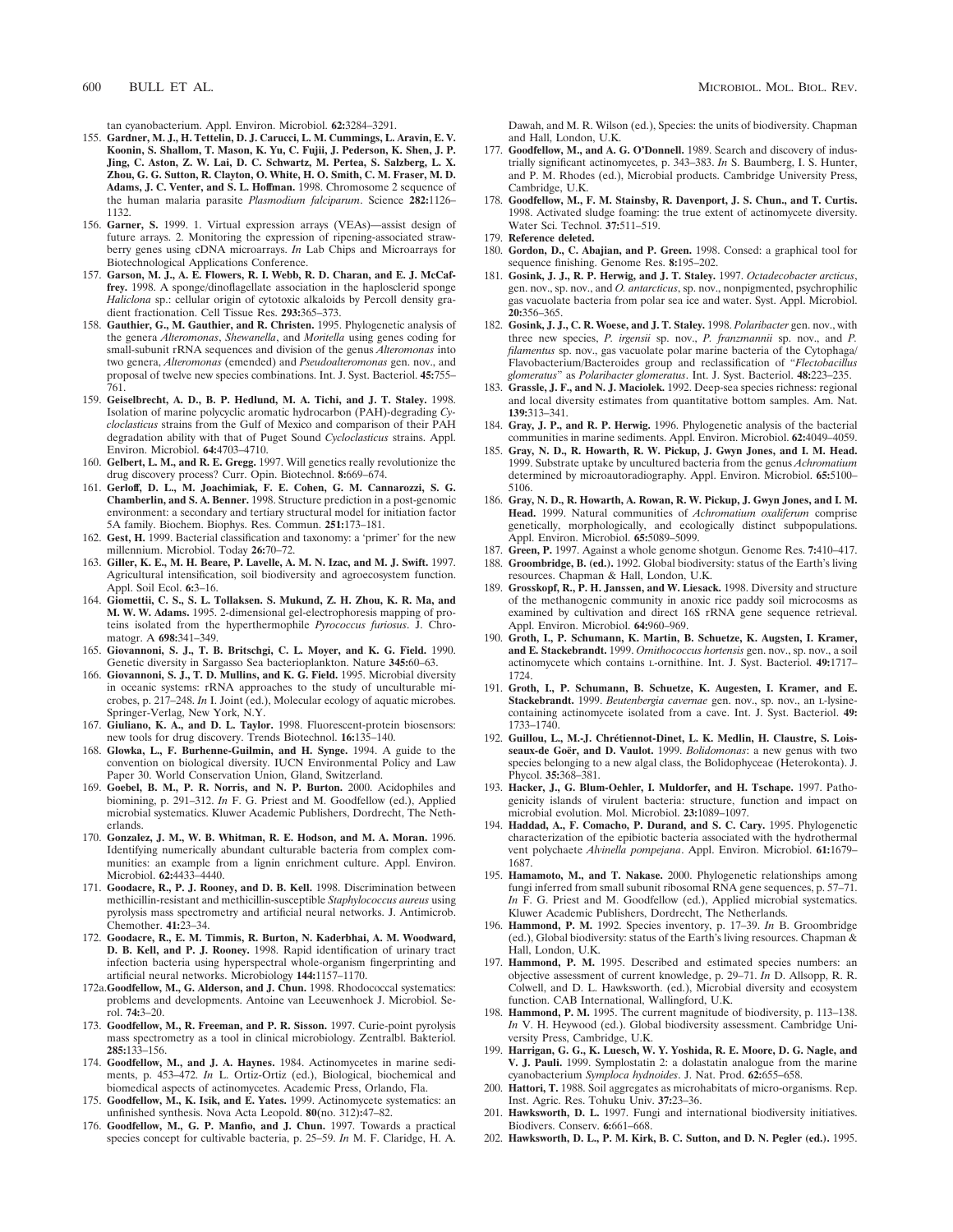Ainsworth & Bisby's dictionary of the fungi, 8th ed. CAB International, Wallingford, United Kingdom.

- 203. **Haygood, M. G., and S. K. Davidson.** 1997. Small-subunit rRNA genes and in situ hybridization with oligonucleotides specific for the bacterial symbionts in the larvae of the bryozoan *Bugula neritina* and proposal of "*Candidatus endobugula sertula*." Appl. Environ. Microbiol. **63:**4612–4616.
- 204. **Haynes, P. A., S. P. Gygi, D. Figeys, and R. Aebersold.** 1998. Proteome analysis: biological assay or data archive? Electrophoresis **19:**1862–1871.
- 205. **Head, I. M., J. R. Saunders, and R. W. Pickup.** 1998. Microbial evolution, diversity, and ecology: a decade of ribosomal RNA analysis of uncultivated microorganisms. Microb. Ecol. **35:**1–21.
- 206. **Heitman, J., N. R. Movva, and M. N. Hall.** 1991. FK-506-binding protein proline rotamase is a target for the immunosuppressive agent FK-506 in *Saccharomyces cerevisiae*. Science **253:**905–909.
- 207. **Hengstmann, U., K.-J. Chin, P. H. Janssen, and W. Liesack.** 1999. Comparative phylogenetic assignment of environmental sequences of genes encoding 16S rRNA and numerically abundant culturable bacteria from an anoxic rice paddy soil. Appl. Environ. Microbiol. **65:**5050–5058.
- 208. **Hensel, M.** 1998. Whole genome scan for habitat-specific genes by signature-tagged mutagenesis. Electrophoresis **19:**608–612.
- 209. **Herschbereger, K. L., S. M. Barnes, A.-L. Reysenbach, S. C. Dawson, and N. R. Pace.** 1996. Wide distribution of *Crenarchaeota*. Nature **384:**420.
- 210. **Hertzberg, R. P.** 1993. Whole cell assays in screening for biologically active substances. Curr. Opin. Biotechnol. **4:**80–84.
- 211. **Heuer, H., M. Krsek, P. Baker, K. Smalla, and E. M. H. Wellington.** 1997. Analysis of actinomycete communities by specific amplification of genes encoding 16S rRNA and gel-electrophoretic separation in denaturing gradients. Appl. Environ. Microbiol. **63:**3233–3241.
- 212. **Hill, D. C., S. K. Wrigley, and L. J. Nisbet.** 1998. Novel screen methodologies for identification of new microbial metabolites with pharmacological activity. Adv. Biochem. Eng. Biotechnol. **59:**75–121.
- 213. **Hirt, R. P., J. M. Logsdon, B. Healy, M. W. Dorey, W. F. Doolittle, and T. M. Embley.** 1999. Microsporidia are related to fungi: evidence from the largest subunit of RNA polymerase II and other proteins. Proc. Natl. Acad. Sci. USA **96:**580–585.
- 214. **Hofman, K., P. Bucher, L. Falquef, and A. Bairoch.** 1999. The PROSITE database, its status in 1999. Nucleic Acids Res. **27:**215–219.
- 215. **Holdemann, L. V., E. P. Cato, and W. E. C. Moore.** 1976. Human fecal flora: variation in bacterial composition within individuals and a possible effect of emotional stress. Appl. Environ. Microbiol. **32:**359–375.
- 216. **Holtzel, A., C. Kemter, J. W. Metzger, G. Jung, I. Groth, T. Fritz, and H. P. Fiedler.** 1998. Biosynthetic capacities of actinomycetes. 10. Spirofungin, a new antifungal antibiotic from *Streptomyces violaceusniger* TU 4113. J. Antibiot. **51:**699–707.
- 217. **Hood, D. W., M. E. Deadman, M. P. Jennings, M. Biseric, R. D. Fleischmann, J. C. Venter, and E. R. Moxon.** 1996. DNA repeats identify novel virulence genes in *Haemophilus influenzae*. Proc. Natl. Acad. Sci. USA **93:**11121–11125.
- 218. **Hood, D. W., M. E. Deadman, T. Allen, H. Masoud, A. Martin, J. R. Brisson, R. Fleischmann, J. C. Venter, J. C. Richards, and E. R. Moxon.** 1996. Use of the complete genome sequence information of *Haemophilus influenzae* strain Rd to investigate lipopolysaccharide biosynthesis. Mol. Microbiol. **22:**951–965.
- 219. **Hopkins, D. W., S. J. MacNaughton, and A. G. O'Donnell.** 1991. A dispersion and differential centrifugation technique for representatively sampling microorganisms from soil. Soil Biol. Biochem. **23:**217–225.
- 220. **Hopkins, D. W., A. G. O'Donnell, and S. J. MacNaughton.** 1991. Evaluation of a dispersion and elutriation technique for sampling microorganisms from soil. Soil Biol. Biochem. **23:**227–232.
- 221. **Horikoshi, K., and K. Tsujii (ed.).** 1999. Extremophiles in deep-sea environments. Springer-Verlag, Tokyo, Japan.
- 222. **Huber, R., S. Burggraf, T. Mayer, S. M. Barnes, P. Rossnagel, and K. O. Stetter.** 1995. Isolation of a hyperthermophilic archaeum predicted by *in situ* RNA analysis. Nature **376:**57–58.
- 223. **Hugenholtz, P., B. M. Goebel, and N. R. Pace.** 1998. Impact of cultureindependent studies on the emerging phylogenetic view of bacterial diversity. J. Bacteriol. **180:**4765–4774.
- 224. **Hugenholtz, P., C. Pitulle., K. L. Hershberger, and N. R. Pace.** 1998. Novel division-level bacterial diversity in a Yellowstone hot spring. J. Bacteriol. **180:**366–376.
- 225. **Humber, R. A.** 2000. Fungal pathogens and parasites of insects, p. 199–227. *In* F. G. Priest and M. Goodfellow (ed.), Applied microbial systematics. Kluwer Academic Publishers, Dordrecht, The Netherlands.
- 226. **Humphrey-Smith, I., S. J. Cordwell, and W. P. Blackstock.** 1997. Proteome research: complementarity and limitations with respect to RNA and DNA worlds. Electrophoresis **18:**1217–1242.
- 227. **Hutson, M. A.** 1994. Biological diversity—the coexistence of species in changing landscapes. Cambridge University Press, Cambridge, U.K.
- 228. **Huynen, M., T. Dandekar, and P. Bork.** 1998. Differential genome analysis applied to the species-specific features of *Helicobacter pylori*. FEBS Lett. **426:**1–5.
- 229. **Huynen, M. A., Y. Diaz Lazcoz, and P. Bork.** 1997. Differential genome display. Trends Genet. **13:**389–390.
- 229a.**Hwang, K. Y., J. H. Chung, S. H. Kim, Y. S. Han, and Y. J. Cho.** 1999. Structure-based identification of a novel NTPase from *Methanococcus jannaschii*. Nat. Struct. Biol. **6:**691–696.
- 230. **Ichikawa, J. K., and S. Clarke.** 1998. A highly active protein repair enzyme from an extreme thermophile: the L-isoaspartyl methyltransferase from *Thermotoga maritima*. Arch. Biochem. Biophys. **358:**222–231.
- 231. **Ignova, M., J. Glassey, A. C. Ward, and G. A. Montague.** 1998. Multivariate statistical methods in bioprocess fault detection and performance forecasting. Trans. Inst. Measur. Contr. **19:**271–279.
- 232. **Inoue, A.** 1999. Organic solvent-tolerant microorganisms, p. 175–210. *In* K. Horikoshi and K. Tsujii (ed.), Extremophiles in deep-sea environments. Springer-Verlag, Tokyo, Japan.
- 233. **Irgens, R. L., J. J. Gosink, and J. T. Staley.** 1996. *Polaromonas vacuolata*, nov. gen. et sp., gas vacuolate bacteria from sea waters of Antarctica. Curr. Microbiol. **18:**262–265.
- 234. **Ishikawa, K., H. Ishida, Y. Koyama, Y. Kawarabayasi, J. Kawahara, E. Matsui, and I. Matsui.** 1998. Acylamino-acid-releasing enzyme from the thermophilic archaeon *Pyrococcus horikoshii*. J. Biol. Chem. **273:**17726– 17731.
- 235. **James, A. N., J. A. Blake, L. M. FitzGerald, R. A. Clayton, J. D. Gocayne, A. R. Kerlavage, K. J. Gaston, and A. Balmford.** 1999. Balancing the Earth's accounts. Nature **401:**323–324.
- 236. **Jannasch, H. W., C. O. Wirsen, and K. W. Doherty.** 1996. A pressurized chemostat for the study of marine barophilic and oligotrophic bacteria. Appl. Environ. Microbiol. **62:**1593–1596.
- 237. **Jeanthon, C.** 2000. Molecular ecology of hydrothermal vent microbial communities. Antonie van Leeuwenhoek J. Microbiol. Serol. **77:**117–133.
- 238. **Jeanthon, C., and D. Prieur.** 1990. Susceptibility to heavy metals and characterization of heterotrophic bacteria isolated from two hydrothermal vent polychaetes, *Alvinella pompejana* and *Alvinella caudata*. Appl. Environ. Microbiol. **56:**3308–3314.
- 239. **Jeffries, P., and J. C. Dodd.** 2000. Molecular ecology of mycorrhizal fungi, p. 73–103. *In* F. G. Priest and M. Goodfellow (ed.), Applied microbial systematics. Kluwer Academic Publishers, Doredrecht, The Netherlands.
- 240. **Jensen, P. R., and W. Fenical.** 1994. Strategies for the discovery of secondary metabolites from marine bacteria: ecological perspectives. Annu. Rev. Microbiol. **48:**559–584.
- 241. **Joachimiak, A., E. Quaite Randall, S. Tollaksen, X. H. Mai, and M. W. W. Adams.** 1997. Purification of chaperonins from thermophilic bacteria and arcahaea. J. Chromatogr. **773:**131–138.
- 242. **Jones, D.** 1999. Protein secondary structure prediction based on positionspecific scoring matrices. J. Mol. Biol. **292:**195–202.
- 243. **Jones, P. S.** 1998. Strategies for antiviral drug discovery. Antiviral Chem. Chemother. **9:**283–302.
- 244. **Jungblut, P., B. Thiele, U. Z. Arndt, E. C. Muller, C. Scheler, B. W. Liebold, and A. Otto.** 1996. Resolution power of two-dimensional electrophoresis and identification of proteins from gels. Electrophoresis **17:**1700–1712.
- 245. **Kalman, S., W. Mitchel, R. Marathe, C. Lammel, J. Fan, R. W. Hyman, L. Olinger, J. Grimwood, R. W. Davis, and R. S. Stephens.** 1999. Comparative genomes of *Chlamydia pneumoniae* and *C. trachomatis*. Nat. Genet. **21:**385– 389.
- 246. **Ka¨mpfer, P., M. A. Anderson, F. A. Rainey, R. M. Kroppenstedt, and M. Salkinoja-Salonen.** 1999. *Williamsia muralis* gen. nov., sp. nov., isolated from the indoor environment of a children's day care center. Int. J. Syst. Bacteriol. **49:**681–687.
- 247. **Kaneko, T., S. Sato, H. Kotani, A. Tanaka, E. Asamizu, Y. Nakamura, N. Myajima, M. Hirosawa, M. Sguira, S. Sasamoto, T. Kimura, T. Hosouchi, A. Matsuno, A. Muraki, N. Nakazaki, K. Naruo, S. Okumura, S. Shimpo, C. Takeuchi, T. Wada, A. Watanabe, M. Yamada, M. Yasuda, and S. Tabata.** 1996. Sequence analysis of the genome of the unicellular cyanobacterium *Synechocystis* sp. strain PCC6803. II Sequence determination of the entire genome and assignment of potential protein-coding regions. DNA Res. **3:**109–136.
- 248. **Kang, S. G., D. H. Lee, A. C. Ward, and K. J. Lee.** 1998. Rapid and quantitative analysis of clavulanic acid production by the combination of pyrolysis mass spectrometry and artificial neural network. J. Microbiol. Biotechnol. **8:**523–530.
- 249. **Kapitsa, A. P., J. K. Ridley, G. de Q. Robin, M. J. Siegert, and I. A. Zotikov.** 1996. A large deep freshwater lake beneath the ice of central East Antarctica. Nature **381:**684–686.
- 250. **Kaprelyants, A. S., and D. B. Kell.** 1996. Do bacteria need to communicate with each other for growth? Trends Microbiol. **4:**237–242.
- 251. **Karp, P. C., M. Krummenacker, S. Paley, and I. Wagg.** 1999. Integrated pathway genome databases and their role in drug discovery. Trends Biotechnol. **17:**275–281.
- 252. **Karp, P. C., M. Riley, S. M. Paley, A. Pellegrin-Toole, and M. Krummenacker.** 1999. EcoCyc: encyclopedia of *Escherichia coli* genes and metabolism. Nucleic Acids Res. **27:**55–58.
- 253. **Kato, C.** 1999. Barophiles (Piezophiles), p. 91–111. *In* K. Horikoshi and K.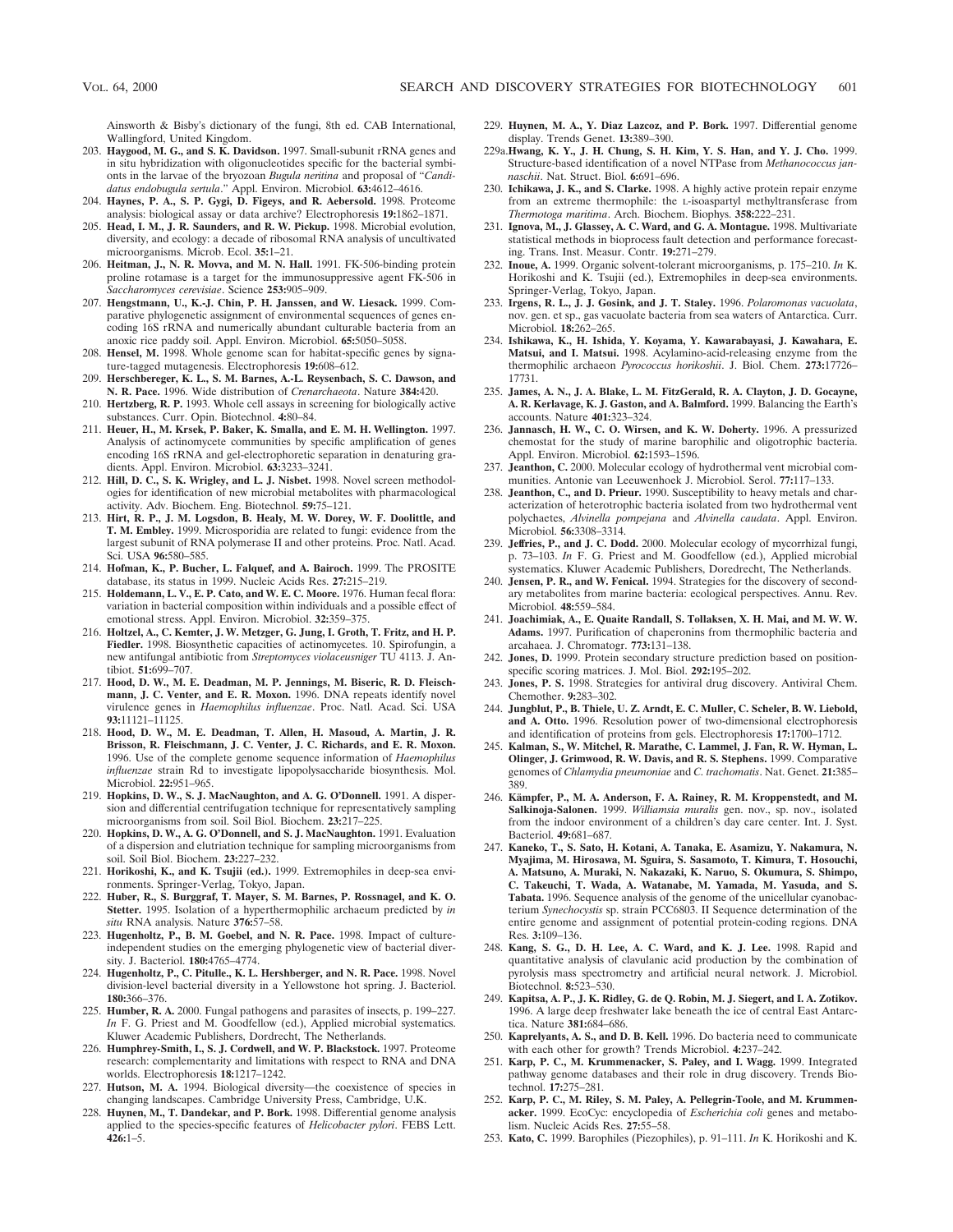Tsujii (ed.), Extremophiles in deep-sea environments. Springer-Verlag, Tokyo, Japan.

- 254. **Kato, C., L. Li, J. Tamaoka, and K. Horikoshi.** 1997. Molecular analyses of the sediment of the 11000 m deep Mariana Trench. Extremophiles **1:**117– 123.
- 255. **Kato, C., M. Smorawinska, T. Sato, and K. Horikoshi.** 1995. Cloning and expression in *Escherichia coli* of a pressure-regulated promoter region from a barophilic bacterium, strain DB6705. J. Mar. Biotechnol. **2:**125–129.
- 256. **Kato, C., M. Smorawinska, T. Sato, and K. Horikoshi.** 1996. Analysis of a pressure-regulated operon from the barophilic bacterium strain DB6705. Biosci. Biotechnol. Biochem. **60:**166–168.
- 257. **Kato, C., S. Suzuki, S. Hata, T. Ito, and K. Horikoshi.** 1995. The properties of a protease activated by high pressure from *Sporosarcina* sp. strain DSK25 isolated from deep-sea sediment. JAMSTEC J. Deep Sea Res. **32:**7–13.
- 258. **Kato, C., H. Tamegai, A. Ikegami, R. Usami, and K. Horikoshi.** 1996. Open reading frame 3 of the barotolerant bacterium strain DSS12 is complementary with *cydD* in *Escherichia coli*: *cydD* functions are required for cell stability at high pressure. J. Biochem. **120:**301–305.
- 259. **Kawaguchi, S., and S. Kuramitsu.** 1995. Separation of heat-stable proteins from *Thermus thermophilus* HB8 by 2-dimensional electrophoresis. Electrophoresis **16:**1060–1066.
- 260. **Kawarabayasi, Y., M. Sawada, H. Horikawa, Y. Haikawa, Y. Hino, S. Yamamoto, M. Sekine, S. Baba, H. Kosugi, A. Hosoyama, Y. Nagai, M. Sakai, K. Ogura, R. Otsuka, H. Nakazawa, M. Takamiya, Y. Ohfuku, T. Funahashi, T. Tanaka, Y, Kudoh, J. Yamazaki, N. Kushida, A. Oguchi, K. Aoki, T. Yoshizawa, Y. Nakamura, F. T. Robb, K. Horikoshi, Y. Masuchi, H. Shizuya, and H. Kikuchi.** 1998. Complete sequence and gene organization of the genome of a hyper-thermophilic archaebacterium, *Pyrococcus horikoshii* OT3. DNA Res. **5:**55–76.
- 261. **Kersters, K., W. Ludwig, M. Vancanneyt, P. de Vos, M. Gillis, and K.-H. Schleifer.** 1996. Recent changes in the classification of the pseudomonads: an overview. Syst. Appl. Microbiol. **19:**465–477.
- 262. **Kim, B., A. M. Al-Tai, S. B. Kim, P. Somasundaram, and M. Goodfellow.** *Streptomyces thermocoprophilus* sp. nov., a cellulase-free endo-xylanaseproducing streptomycete. Int. J. Syst. Bacteriol., in press.
- 263. **Kim, B., N. Sahin, D. E. Minnikin, J. Zakrzewska-Czerwinska, M. Mordarski, and M. Goodfellow.** 1999. Classification of thermophilic streptomycetes, including the description of *Streptomyces thermoalcalitolerans* sp. nov. Int. J. Syst. Bacteriol. **49:**7–17.
- 264. **Kim, S. B., R. Brown, C. Oldfield, S. C. Gilbert, and M. Goodfellow.** 1999. *Gordonia desulfuricans* sp. nov., a benzothiophene-desulphurizing actinomycete. Int. J. Syst. Bacteriol. **49:**1845–1851.
- 265. **Kirsop, B., and V. P. Canhos.** 1998. The economic value of microbial genetic resources, p. 6–9. *In* Proceedings of the World Federation of Culture Collections Workshop. World Federation of Culture Collections, Campinas, Brazil.
- 266. **Klenk, H. P., R. A. Clayton, J. F. Tomb, O. White, K. E. Nelson, K. A. Ketchum, R. J. Dodson, M. Gwinn, E. K. Hickey, J. D. Peterson, D. L. Richardson, A. R. Kerlavage, D. E. Graham, N. C. Kyrpides, R. D. Fleischmann, J. Quackenbush, N. H. Lee, G. G. Sutton, S. Gill, E. F. Kirkness, B. A. Dougherty, K. McKenney, M. D. Adams, B. Loftus, S. Peterson, C. I. Reich, L. K. McNeil, J. H. Badger, A. Glodek, L. X. Zhou, R. Overbeek, J. D. Gocayne, J. F. Weidman, L. McDonald, T. Utterback, M. D. Cotton, T. Spriggs, P. Artiach, B. P. Kaine, S. M. Sykes, P. W. Sadow, K. P. Dandrea, C. Bowman, C. Fujii, S. A. Garland, T. M. Mason, G. J. Olsen, C. M. Fraser, H. O. Smith, C. R. Woese, and J. C. Venter.** 1997. The complete genome sequence of the hyperthermophilic, sulphate-reducing archaeon *Archaeoglobus fulgidus*. Nature **390:**364–379.
- 267. **Kletzin, A., and M. W. W. Adams.** 1996. Tungsten in biological systems. FEMS Microbiol. Rev. **18:**5–63.
- 268. **Kobayashi, H., Y. Takaki, K. Kobata, H. Takami, and A. Inoue.** 1998. Characterization of a-maltotetraohydrolase produced by a *Pseudomonas* sp. MS300 isolated from the deepest site of the Mariana Trench. Extremophiles **2:**401–408.
- 269. **Kola, I.** 1999. Complex traits, genes and polymorphisms and the drug discovery/development process. Curr. Opin. Biotechnol. **10:**589–592.
- 270. **Komagata, K.** 1999. Microbial resource centers in Japan and Asia. *In* S. Sugawara and S. Miyazaki (ed.), Microbial resource centers in the 21st century: new paradigms. WFCC-MIRCEN World Data Centre for Microorganisms, Shizuoko, Japan.
- 271. **König, G. M., and A. D. Wright.** 1996. Marine natural product research: current directions and future potential. Planta Med. **62:**193–211.
- 272. **Koonin, E. V., and E. V. Galperin.** 1997. Prokaryotic genomes: the emerging paradigm of genome-based microbiology. Curr. Opin. Genet. Dev. **7:**757– 763.
- 273. **Koonin, E. V., A. R. Mushegian, and P. Bork.** 1996. Non-orthologous gene displacement. Trends Genet. **12:**334–336.
- 274. **Koonin, E. V., R. L. Tatusov, and M. Y. Galperin.** 1998. Beyond the complete genomes: from sequences to structure and function. Curr. Opin. Struct. Biol. **8:**355–363.
- 275. **Krapivsky, P. L.** 1992. Kinetics of random sequential parking on a line. J. Stat. Phys. **69:**135–150.
- 276. **Kristjansson, J. J., G. O. Hreggvidsson, and W. D. Grant.** 2000. Taxonomy of extremophiles, p. 229–289. *In* F. G. Priest and M. Goodfellow (ed.), Applied microbial systematics. Kluwer Academic Publishers, Dordrecht, The Netherlands.
- 277. **Kuhn, T. S.** 1970. The structure of scientific revolutions, 2nd ed. The University of Chicago Press, Chicago, Ill.
- 278. **Ku¨hn, I., B. Austin, D. A. Austin, A. R. Blanch, P. A. D. Grimont, J. Jofre,** S. Koblavi, J. L. Larsen, R. Möllby, K. Pedersen, T. Tiainen, L. Verdonck, **and J. Swings.** 1996. Diversity of *Vibrio anguillarum* isolates from different geographical and biological habitats, determined by the use of a combination of eight different typing methods. Syst. Appl. Microbiol. **19:**442–450.
- 279. **Kuske, C. R., S. M. Barnes, and J. D. Busch.** 1997. Diverse uncultivated bacterial groups from soils of the arid southwestern United States that are present in many geographical regions. Appl. Environ. Microbiol. **63:**3614– 3621.
- 280. **Kyrpides, N. C., and C. A. Ouzounis.** 1999. Whole-genome sequence annotation: going wrong with confidence. Protein **32:**886–887.
- 281. **Labeda, D. P. (ed.).** 1990. Isolation of biotechnological organisms from nature. McGraw-Hill Publishing Company, New York, N.Y.
- 282. **Labrenz, M., M. D. Collins, P. A. Lawson, B. J. Tindall, G. Braker, and P. Hirsch.** 1998. *Antarctobacter heliothermus* gen. nov., sp. nov., a budding bacterium from hypersaline and heliothermal Ekho Lake. Int. J. Syst. Bacteriol. **48:**1363–1372.
- 283. **Laird, S. A., and K. ten Kate.** 1999. Natural products and the pharmaceutical industry, p. 34–77. *In* K. ten Kate and S. A. Laird (ed.), The commercial use of biodiversity. Earthscan Publications Ltd., London, U.K.
- 284. **Lambshead, P. J. D.** 1993. Recent developments in marine benthic research. Oceanis **19:**5–24.
- 285. **Lander, E. S., and M. S. Waterman.** 1988. Genomic mapping by fingerprinting random clones: a mathematical analysis. Genomics **2:**231–239.
- 286. **Larsen, N., R. Overbeek, S. Pramanik, T. M. Schmidt, E. E. Selkov, O. Strunk, J. M. Tiedje, and J. W. Urbance.** 1997. Towards microbial data integration. J. Ind. Microbiol. Biotechnol. **18:**68–72.
- 287. **Lauerer, G., J. K. Kristjansson, T. A. Langworthy, H. Konig, and K. O. Stetter.** 1986. *Methanothermus sociabilis* sp. nov, a 2nd species within the *Methanothermaceae* growing at 97°C. Syst. Appl. Microbiol. **8:**100–105.
- 288. **Lee, D.-H., Y.-G. Zo, and S.-J. Kim.** 1996. Nonradioactive method to study genetic profiles of natural bacterial communities by PCR-single-strandconformation polymorphism. Appl. Environ. Microbiol. **62:**3112–3120.
- 289. **Lee, S.-Y., J. Bollinger, D. Benzdicek, and A. Ogram.** 1996. Estimation of the abundance of an uncultured soil bacterial strain by a competitive quantitative PCR method. Appl. Environ. Microbiol. **62:**3787–3793.
- 290. **Li, L., C. Kato, and K. Horikoshi.** 1999. Bacterial diversity in deep-sea sediments from different depths. Biodivers. Conserv. **8:**659–677.
- 291. **Liesack, W., P. H. Janssen, F. A. Rainey, N. Ward-Rainey, and E. Stackebrandt.** 1997. Microbial diversity in soil: the need for a combined approach using molecular and cultivation techniques, p. 375–439. *In* J. D. van Elsas, J. T. Trevors, and E. M. H. Wellington (ed.), Modern soil microbiology. Marcel Dekker Inc., New York, N.Y.
- 292. **Liesack, W., and E. Stackebrandt.** 1992. Occurrence of novel groups of the domain *Bacteria* as revealed by analysis of genetic material isolated from an Australian terrestrial environment. J. Bacteriol. **174:**5072–5078.
- 293. **Liesack, W., H. Weyland, and E. Stackebrandt.** 1991. Potential risks of gene amplification by PCR as determined by 16S rDNA analysis of a mixed culture of strict barophilic bacteria. Microb. Ecol. **21:**191–198.
- 294. **Link, A. J., D. Philips, and D. M. Church.** 1997. Methods for generating precise deletions and insertions in the genome of wild-type *Escherichia coli*: application to open reading frame characterization. J. Bacteriol. **179:**6228– 6237.
- 295. **Lipshutz, R. J., S. P. A. Fodor, T. R. Gingeras, and D. J. Lockhart.** 1999. High density synthetic oligonucleotide arrays. Nat. Genet. Microarray Suppl. **21:**20–24.
- 296. **Livnah, O., E. A. Stura, D. L. Johnson, S. A. Middleton, L. S. Mulcahy, N. C. Wrighton, W. J. Dower, L. K. Joliffe, and I. A. Wilson.** 1996. Functional mimicry of a protein hormone by a peptide agonist: the EPO receptor comlex at 2.8 angstrom. Science **273:**464–471.
- 297. **Lockhart, D. J., H. Dong, M. C. Byrne, M. T. Follettie, M. V. Gallo, M. S. Chee, M. Mittmann, C. Wang, M. Kobayashi, H. Horton, and E. L. Brown.** 1996. Expression monitoring by hybridization to high-density oligonucleotide arrays. Nat. Biotechnol. **14:**1675–1680.
- 298. **Ludwig, W., and K.-H. Schleifer.** 1999. Phylogeny of *Bacteria* beyond the 16S rRNA standard. ASM News **65:**752–757.
- 299. **MacDonald, R. M.** 1986. Sampling soil microfloras: dispersion of soil by ion exchange and extraction of specific microorganisms by elutriation. Soil Biol. Biochem. **18:**399–406.
- 300. **MacNaughton, S. J., and A. G. O'Donnell.** 1994. Tuberculostearic acid as a means of estimating the recovery (using dispersion and differential centrifugation) of actinomycetes from soil. J. Microbiol. Methods **20:**69–77.
- 301. **Macrae, A., D. L. Rimmer, and A. G. O'Donnell.** 2000. Bacterial diversity in the rhizosphere of oilseed rape (*Brassica napus*) determined using molecular analysis of the 16S ribosomal RNA subunit. Antonie van Leeuwenhoek J. Microbiol. Serol., in press.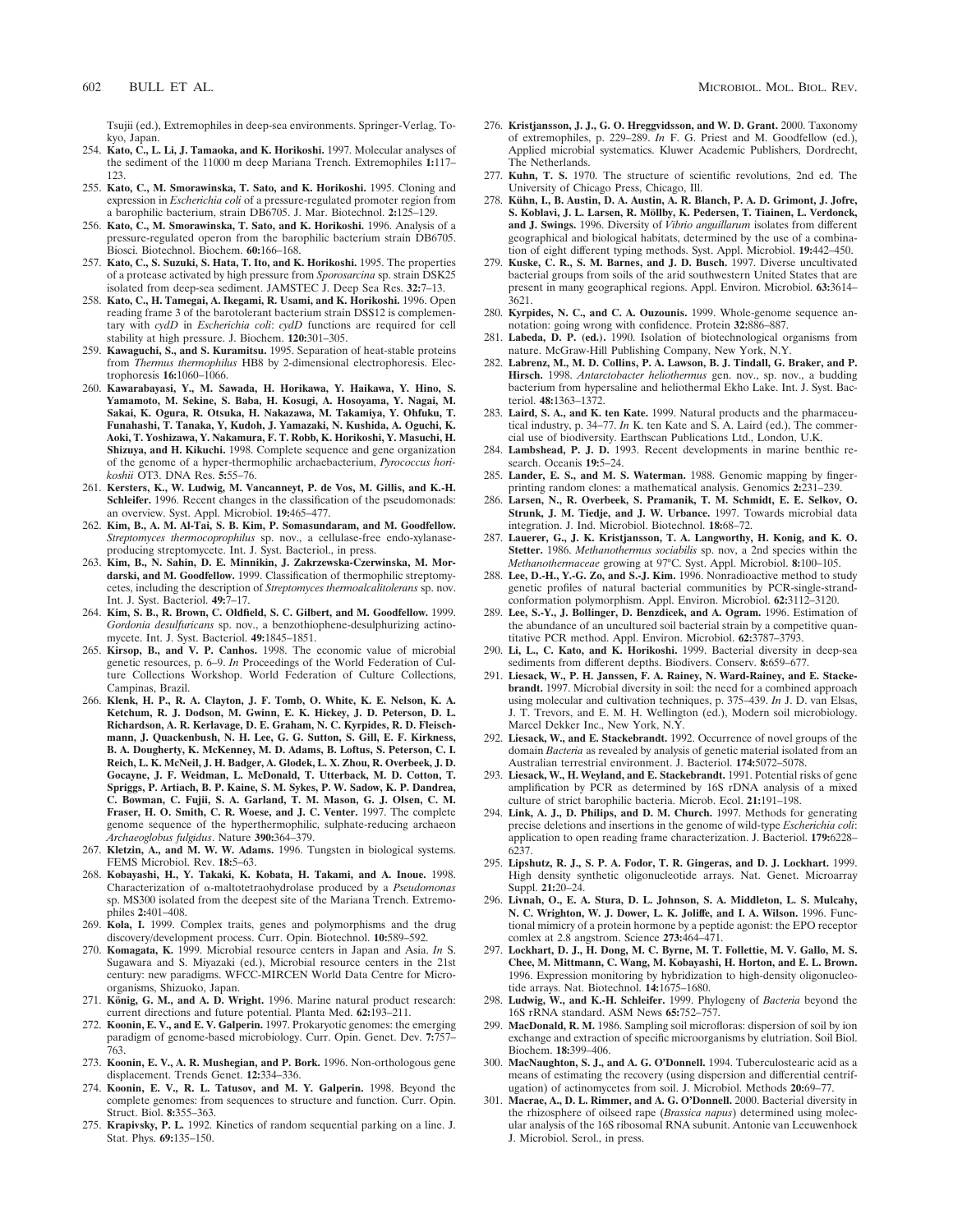- 302. **Maeder, D. L., R. B. Weiss, D. M. Dunn, J. L. Cherry, J. M. Gonzalez, J. DiRuggiero, and F. T. Robb.** 1999. Diversgence of hyperthermophilic archaea *Pyrococcus furiosus* and *P. horikoshii* inferred from complete genome sequences. Genetics **152:**1299–1305.
- 303. **Magee, J. T.** 1994. Analytical fingerprinting methods, p. 523–553. *In* M. Goodfellow and A. G. O'Donnell (ed.), Chemical methods in prokaryotic systematics. Academic Press, London, U.K.
- 304. **Mahan, M. I., J. W. Tobias, J. M. Slauch, P. C. Hanna, R. J. Colier, and J. Mekalanos.** 1995. Antibiotic-based selection for bacterial genes that are specifically induced during infection of a host. Proc. Natl. Acad. Sci. USA **92:**669–673.
- 305. **Marchler Bauer, A., and S. H. Bryant.** 1999. A measure of progress in fold recognition. Proteins Struct. Funct. Genet. **S3:**218–225.
- 306. **Marrs, B., S. Delagrave, and D. Murphy.** 1999. Novel approaches to discovering industrial enzymes. Curr. Opin. Microbiol. **2:**241–245.
- 307. **Marteinsson, V. T., P. Moulin, J. L. Birrien, A. Gambacorta, M. Vernet, and D. Prieur.** 1997. Physiological responses to stress conditions and barophilic behavior of the hyperthermophilic vent archaeon *Pyrococcus abyssi*. Appl. Environ. Microbiol. **63:**1230–1236.
- 308. **Martin, J. W., J. Signorovitch, and H. Patel.** 1997. A new species of *Rimicaris* (Crustacea: Decapoda: Bresiliidae) from the Snake Pit hydrothermal vent field on the Mid-Atlantic Ridge. Proc. Natl. Acad. Sci. USA **110:**399–411.
- 309. **Martinez-Costa, O. H., P. Arias, N. M. Romero, V. Parro, R. P. Mellado, and F. Malpartida.** 1996. A relA/spoT homologous gene from *Streptomyces coelicolor* A3(2) controls antibiotic biosynthetic genes. J. Biol. Chem. **271:** 10627–10634.
- 310. **Martinez-Murcia, A. J., S. G. Acinas, and F. Rodriguez-Valera.** 1995. Evaluation of prokaryotic diversity by restrictase digestion of 16S rDNA directly amplified from hypersaline environments. FEMS Microbiol. Ecol. **17:**247– 256.
- 311. **Massol-Deya, A. A., D. A. Odelson, R. F. Hickey, and J. M. Tiedje.** 1995. Bacterial community fingerprinting of amplified 16S and 16S and 23S ribosomal gene sequences and restriction endonuclease analysis (ARDRA), p. 1–8. *In* A. D. L. Akkermans, J. D. van Elsas, and F. J. Bruijn (ed.), Molecular microbial ecology manual. Kluwer Academic Publishers, Dordrecht, The Netherlands.
- 312. **Maszenan, A. M., R. J. Seviour, B. K. C. Patel, P. Schumann, and G. N. Rees.** 1999. *Tessaracoccus bendigoensis* gen. nov., sp. nov., a gram-positive coccus occurring in regular packages or tetrads, isolated from activated sludge biomass. Int. J. Syst. Bacteriol. **49:**459–468.
- 313. **May, R. M.** 1992. Bottoms up for the oceans. Nature **357:**278–279.
- 314. **Mayr, E.** 1998. Two empires or three? Proc. Natl. Acad. Sci. USA **95:**9720– 9723.
- 314a.**McCaig, A. E., L. A. Glover, and J. I. Prosser.** 1999. Molecular analysis of bacterial community structure and diversity in unimproved and improved upland grass pastures. Appl. Environ. Microbiol. **65:**1721–1730.
- 315. **McClelland, M., and R. K. Wilson.** 1998. Comparison of sample sequences of the *Salmonella typhi* genome to the sequence of the complete *Escherichia coli* K-12 genome. Infect. Immun. **66:**4305–4312.
- 316. **McClintock, J. B., and B. J. Baker.** 1997. A review of the chemical ecology of Antarctic invertebrates. Am. Zool. **37:**329–342.
- 317. **McGovern, A. C., R. Ernill, B. V. Kara, D. B. Kell, and R. Goodacre.** 1999. Rapid analysis of the expression of heterologous proteins in *Escherichia coli* using pyrolysis mass spectrometry and Fourier transform infrared spectroscopy with chemometrics: application to  $\alpha$ 2-interferon production. J. Biotechnol. **72:**157–167.
- 318. **McInerney, J. O., M. Wilkinson, J. W. Patching, T. M. Embley, and R. Powell.** 1995. Recovery and phylogenetic analysis of novel archaeal rRNA sequences from a deep-sea deposit feeder. Appl. Environ. Microbiol. **61:** 1646–1648.
- 319. **Meffe, G. K., and C. R. Carroll.** 1994. Principles of conservation biology. Sinauer Associates, Inc., Sunderland, Mass.
- 320. **Mexson, J., and A. T. Bull.** 1999. Actinomycetes in deep-sea sediments, p. 306–312. *In* H.-S. Xu and R. R. Colwell (ed.), Progress and prospect of marine biotechnology. China Ocean Press, Beijing, PRC.
- 321. **Michels, P. C., and D. S. Clark.** 1997. Pressure-enhanced activity and stability of a hyperthermophilic protease from a deep-sea methanogen. Appl. Environ. Microbiol. **63:**3985–3991.
- 322. **Molin, J., and S. Molin.** 1997. CASE: complex adaptive systems ecology. Adv. Microb. Ecol. **15:**27–53.
- 323. **Montague, G. A., A. J. Morris, and M. T. Tham.** 1992. Enhancing bioprocess operability with generic software sensors. J. Biotechnol. **25:**183–201.
- 324. **Moore, W. E., and L. V. Holderman.** 1974. Human fecal flora: the normal flora of 20 Japanese-Hawaiians. Appl. Microbiol. **27:**961–979.
- 325. **Moran, M. A., L. T. Rutherford, and R. E. Hodson.** 1995. Evidence for indigenous *Streptomyces* populations in a marine environment determined with a 16S rRNA probe. Appl. Environ. Microbiol. **61:**3695–3700.
- 326. **Mordue, J. E. M., S. Banniza, P. D. Bridge, M. A. Rutherford, and M. Holderness.** 1996. Integrated biochemical, cultural and numerical methods, p. 87–98. *In* B. Sneth, S. Jabaji-Hare, S. Neate, and G. Dijst (ed.), Rhizoctonia species: taxonomy, molecular biology, ecology, pathology, and disease

control. Kluwer Academic Publishers, Dordrecht, The Netherlands.

- 327. **More´, M. I., J. B. Herrick, M. C. Silva, W. C. Ghiorse, and E. L. Madsen.** 1994. Quantitative cell lysis of indigenous microorganisms and rapid extraction of microbial DNA from sediment. Appl. Environ. Microbiol. **60:** 1572–1580.
- 328. **Moxon, E. R., P. B. Rainey, M. A. Novak, and R. E. Lanski.** 1994. Adaptive evolution of highly mutable loci in pathogenic bacteria. Curr. Biol. **4:**24–33.
- 329. **Mukamolova, G. V., A. S. Kaprelyants, D. I. Young, M. Young, and D. B. Kell.** 1998. A bacterial cytokine. Proc. Natl. Acad. Sci. USA **95:**8916–8921.
- 330. **Mukhopadhyay, B., E. F. Johnson, and R. S. Wolfe.** 1999. Reactor-scale cultivation of hyperthermophilic methanarchaeon *Methanococcus jannaschii* to high densities. Appl. Environ. Microbiol. **65:**5059–5065.
- 331. **Muller, M. M., and A. M. Hallaksela.** 1998. A chemotaxonomical method based on FAST-profiles for the determination of phenotypic diversity of spruce needle endophytic fungi. Mycol. Res. **102:**1190–1197.
- 332. **Muller, W. E. G., M. Wiens, R. Batel, R. Steffen, H. C. Schroder, R. Borojevic, and M. R. Custodio.** 1999. Establishment of a primary cell culture from a sponge: primmorphs from *Suberites domuncula*. Mar. Ecol. Prog. Ser. **178:**205–219.
- 333. **Mullins, T. D., T. B. Britschgi, R. L. Krest, and S. J. Giovannoni.** 1995. Genetic comparisons reveal the same unknown bacterial lineages in Atlantic and Pacific bacterioplankton communities. Limnol. Oceanogr. **40:**148– 158.
- 334. **Munder, T., and A. Hinnen.** 1999. Yeast cells as tools for target-oriented screening. Appl. Microbiol. Biotechnol. **52:**311–321.
- 335. **Munson, M. A., D. B. Nedwell, and T. M. Embley.** 1997. Phylogenetic diversity of *Archaea* in sediment samples from a coastal salt marsh. Appl. Environ. Microbiol. **63:**4729–4733.
- 336. **Murray, R. G. E.** 1997. Molecular ecology. ASM News **63:**64–65.
- 337. **Mushegian, A. R., and E. V. Koonin.** 1996. A minimal gene set for cellular life derived by comparison of complete bacterial genomes. Proc. Natl. Acad. Sci. USA **93:**10268–10273.
- 338. **Muyzer, G., and K. Smalla.** 1998. Application of denaturing gradient gel electrophoresis (DGGE) and temperature gradient gel electrophoresis (TGGE) in microbial ecology. Antonie van Leeuwenhoek J. Microbiol. Serol. **73:**127–141.
- 339. **Muyzer, G., and E. C. de Waal.** 1994. Determination of the genetic diversity of microbial communities using DGGE analysis of PCR-amplified 16S rRNA. NATO ASI Ser. G Ecol. Sci. **35:**207–214.
- 340. **Muyzer, G., E. C. de Waal, and A. G. Uitterlinden.** 1993. Profile of complex microbial populations by denaturing gradient gel electrophoresis analysis of polymerase chain reaction-amplified genes encoding 16S rRNA. Appl. Environ. Microbiol. **59:**695–700.
- 341. **Muyzer, G., A. Teske, C. O. Wirsen, and H. W. Jannasch.** 1995. Phylogenetic relationships of *Thiomicrospira* species and their identification in deep-sea hydrothermal vent samples by denaturing gel electrophoresis of 16S rDNA fragments. Arch. Microbiol. **164:**165–171.
- 342. **Myers, N.** 1990. The biodiversity challenge: expanded hot-spot analysis. Environmentalist **10:**243–256.
- 343. **Nelson, K. E., R. C. Clayton, S. R. Gill, M. L. Gwinn, R. L. Dodson, D. H. Haft, E. K. Hickey, J. D. Peterson, W. C. Nelson, K. A. Ketchum, L. McDonald, T. R. Utterback, J. A. Malek, K. D. Linher, M. M. Garrett, A. M. Stewart, M. D. Cotton, M. S. Pratt, C. A. Phillips, D. Richardson, J. Heidelberg, G. G. Sutton, R. D. Fleischmann, J. A. Eisen, O. White, S. L. Salzberg, H. O. Smith, J. C. Venter, and C. M. Fraser.** 1998. Evidence for lateral gene transfer between Archaea and Bacteria from genome sequence of *Thermotoga maritima*. Nature **399:**323–329.
- 344. **Neumann, T., W. Piepersberg, and J. Distler.** 1996. Decision phase regulation of streptomycin biosynthesis in *Streptomyces griseus*. Microbiology **142:**1953–1963.
- 345. **Newman, D. J., and S. A. Laird.** 1999. The influence of natural products on 1997 pharmaceutical sales figures, p. 333–335. *In* K. ten Kate and S. A. Laird (ed.), The commercial use of biodiversity. Earthscan Publications Ltd., London, U.K.
- 346. **Nichols, D., J. Bowman, K. Sanderson, C. M. Nichols, T. Lewis, T. Mc-Meekin, and P. D. Nichols.** 1999. Developments with Antarctic microorganisms: culture collections, bioactivity screening, taxonomy, PUFA production and cold-adapted enzymes. Curr. Opin. Biotechnol. **10:**240–246.
- 347. **Nielsen, A. T., W.-T. Liu, C. Filipe, L. Grady, Jr., S. Molin, and D. A. Stahl.** 1999. Identification of a novel group of bacteria in sludge from a deteriorated biological phosphorus removal reactor. Appl. Environ. Microbiol. **65:**1251–1258.
- 348. **Niepold, F., R. Conrad, and H. G. Schlegel.** 1979. Evaluation of the efficiency of extraction for quantitative estimation of hydrogen bacteria in soil. Antonie van Leeuwenhoek J. Microbiol. Serol. **45:**485–497.
- 349. **Nisbet, L. J., and M. Moore.** 1997. Will natural products remain an important source of drug research for the future? Curr. Opin. Biotechnol. **8:**708– 712.
- 350. **Nogi, Y., and C. Kato.** 1999. Taxonomic studies of extremely barophilic bacteria isolated from the Mariana Trench and description of *Moritella yayanosii* sp. nov., a new barophilic bacterial isolate. Extremophiles **3:**71–77.
- 351. **Nu¨sslein, K., and J. M. Tiedje.** 1999. Soil bacterial community shift corre-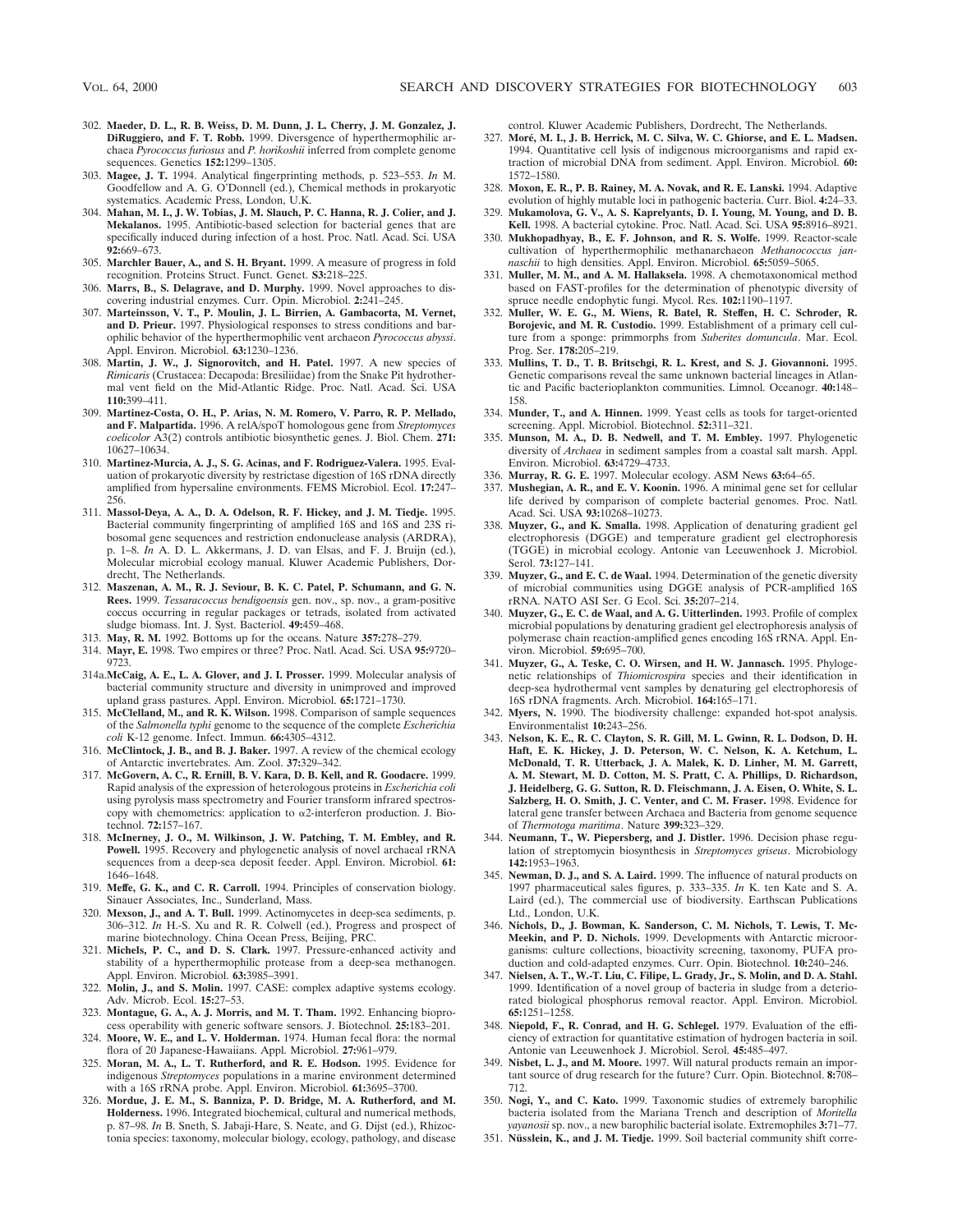lated with change from forest to pasture vegetation in a tropical soil. Appl. Environ. Microbiol. **65:**3622–3626.

- 352. **O'Donnell, A. G., M. Goodfellow, and D. L. Hawksworth.** 1994. Theoretical and practical aspects of the quantification of biodiversity among microorganisms. Phil. Trans. R. Soc. Lond. B **345:**65–73.
- 353. **Office of Science and Technology.** 1994. Review of UK microbial culture collections: an independent review commissioned by the Office of Science and Technology. Her Majesty's Stationery Office, London, U.K.
- 354. **Olivieri, S. T., J. Harrison, and J. R. Busby.** 1995. Data and information management and communication, p. 611–670. *In* V. H. Heywood (ed.), Global biodiversity assessment. Cambridge University Press, Cambridge, U.K.
- 355. **Olsen, G. J., D. J. Lane, S. J. Giovannoni, and N. R. Pace.** 1986. Microbial ecology and evolution: a ribosomal RNA approach. Annu. Rev. Microbiol. **40:**337–365.
- 356. **Onaka, H., and S. Horinouchi.** 1997. DNA-binding activity of the A-factor receptor protein an its recognition DNA sequences. Mol. Microbiol. **24:** 991–1000.
- 357. **Orita, M., H. Iwahama, H. Kanazawa, K. Hayashi, and T. Sekiya.** 1989. Detection of polymorphisms of human DNA by gel electrophoresis as single-strand conformation polymorphisms. Proc. Natl. Acad. Sci. USA **86:**2766–2770.
- 358. **Pace, N. R.** 1997. A molecular view of microbial diversity and the biosphere. Science **276:**734–740.
- 359. **Pace, N. R.** 1999. Microbial ecology and diversity. ASM News **65:**328–333.
- 360. **Pace, N. R., D. A. Stahl, D. J. Lane, and G. J. Olsen.** 1986. The analysis of natural microbial populations by ribosomal RNA sequences. Microb. Ecol. **9:**1–56.
- 361. **Pallen, M., B. Wren, and J. Parkhill.** 1999. 'Going wrong with confidence': misleading sequence analyses of CiaB and ClpX. Mol. Microbiol. **43:**195.
- 362. **Palys, T., L. K. Nkamura, and P. M. Cohan.** 1997. Discovery and classification of ecological diversity in the bacterial world: the role of DNA sequence data. Int. J. Syst. Bacteriol. **47:**1145–1156.
- 363. **Palzkill, T., W. Z. Huang, and G. M. Weinstock.** 1998. Mapping proteinligand interactions using whole genome phage display libraries. Gene **221:** 79–83.
- 364. **Parkes, R. J., B. A. Cragg, S. J. Bale, J. M. Getliff, K. Goodman, P. A. Rochelle, J. C. Fry, A. J. Weightman, and S. M. Harvey.** 1994. Deep bacterial biosphere in Pacific Ocean sediments. Nature **371:**410–413.
- 365. **Parkes, R. J., B. A. Cragg, S. J. Bale, K. Goodman, and J. C. Fry.** 1995. A combined ecological and physiological approach to studying sulfate reduction within deep marine sediment layers. J. Microbiol. Methods **23:**235–249.
- 366. **Partensky, F., W. R. Hess, and D. Vaulot.** 1999. *Prochlorococcus*, a marine photosynthetic prokaryote of global significance. Microbiol. Mol. Biol. Rev. **63:**106–127.
- 367. **Pasteur, B. J., F. E. Dewhirst, S. M. Cooke, Y. Fussing, L. K. Poulsen, and J. A. Breznak.** 1996. Phylogeny of not-yet-cultured spirochetes from termite guts. Appl. Environ. Microbiol. **62:**347–352.
- 368. **Pennington, S. R., M. R. Wilkins, D. F. Hochstrasser, and M. J. Dunn.** 1997. Proteome analysis: from protein characterization to biological function. Trends Cell Biol. **7:**168–173.
- 369. **Perna, N. T., G. F. Mayhew, G. Posla, S. Elliot, M. S. Donnenberg, J. B. Kaper, and F. R. Blattner.** 1998. Molecular evolution of a pathogenicity island from enterohemorrhagic *Escherichia coli* O157:H7. Infect. Immun. **66:**3810–3817.
- 370. **Perovic, S., A. Wichels, C. Schutt, G. Gerdts, S. Pahler, R. Steffen, and W. E. G. Muller.** 1998. Neuroactive compounds produced by bacteria from the marine sponge *Halichondria panicea*: activation of the neuronal NMDA receptor. Environ. Toxicol. Pharmacol. **6:**125–133.
- 371. **Polz, M. F., and C. M. Cavanaugh.** 1995. Dominance of one bacterial phylotype at a Mid-Atlantic Ridge hydrothermal vent site. Proc. Natl. Acad. Sci. USA **92:**7232–7236.
- 372. **Polz, M. F., C. Harbison, and C. M. Cavanaugh.** 1999. Diversity and heterogeneity of epibiotic bacterial communities on the marine nematode *Eubostrichus dianae*. Appl. Environ. Microbiol. **65:**4271–4275.
- 373. **Potter, D., T. C. Lajeunesse, G. W. Saunders, and R. A. Andersen.** 1997. Convergent evolution masks extensive biodiversity among marine coccoid picoplankton. Biodivers. Conserv. **6:**99–107.
- 374. **Poussier, S., P. Vandewalle, and J. Luisetti.** 1999. Genetic diversity of African and worldwide strains of *Ralstonia solanacearum* as determined by PCR-restriction fragment length polymorphism analysis of the *hrp* gene region. Appl. Environ. Microbiol. **65:**2184–2194.
- 375. **Prance, G. T.** 1995. Biodiversity, p. 183–193. *In* W. A. Nierenberg (ed.), Encyclopedia of environmental biology, vol. 1. Academic Press, San Diego, Calif.
- 376. **Preston, C. M., K. Y. Wu, T. F. Molinski, and E. F. DeLong.** 1996. A psychrophilic crenarchaeon inhabits a marine sponge: *Cenarchaeum symbiosum* gen. nov., sp. nov. Proc. Natl. Acad. Sci. USA **93:**6241–6246.
- 377. **Priest, F. G., and S. J. Dewar.** 2000. Bacteria and insects, p. 161–198. *In* F. G. Priest and M. Goodfellow (ed.), Applied microbial systematics. Kluwer Academic Publishers, Dordrecht, The Netherlands.
- 378. **Rainey, F. A., N. L. Ward, H. W. Morgam, R. Toalster, and E. Stacke-**

**brandt.** 1993. Phylogenetic analysis of anaerobic thermophilic bacteria—aid for their reclassification. J. Bacteriol. **175:**4772–4779.

- 379. **Ramsay, A. J.** 1984. Extraction of bacteria from soil: efficiency of shaking or ultrasonication as indicated by direct counts and autoradiography. Soil Biol. Biochem. **16:**475–481.
- 380. **Ramsay, G.** 1998. DNA chips: state-of-the-art. Nat. Biotechnol. **16:**40–48.
- 381. **Rappe´, M. S., P. F. Kemp, and S. J. Giovannoni.** 1997. Phylogenetic diversity of marine coastal picoplankton 16S rRNA genes cloned from the continental shelf off Cape Hatteras, North Carolina. Limnol. Oceanogr. **42:**811–826.
- 382. **Ravenschlag, K., K. S., J. Pernthaler, and R. Amann.** 1999. High bacterial diversity in permanently cold marine sediments. Appl. Environ. Microbiol. **65:**3982–3989.
- 383. **Reaka-Kudla, M. L.** 1997. The global diversity of coral reefs: a comparison with rain forests, p. 83–108. *In* M. L. Reaka-Kudla, D. E. Wilson, and E. O. Wilson (ed.), Biodiversity II: understanding and protecting our biological resources. Joseph Henry Press, Washington, D.C.
- 384. **Reaka-Kudla, M. L., D. E. Wilson, and E. O. Wilson (ed.).** 1997. Biodiversity II: understanding and protecting our biological resources. Joseph Henry Press, Washington, D.C.
- 385. **Redenbach, M., H. M. Kieser, D. Denapaite, A. Eichner, J. Cullum, H. Kinashi, and D. A. Hopwood.** 1996. A set of ordered cosmids and a detailed genetic and physical map for the 8Mb *S. coelicolor* A3(2) chromosome. Mol. Microbiol. **21:**77–96.
- 386. **Redman, R. S., K. B. Sheehan, A. Litvintseva, J. M. Henson, and R. J. Rodriguez.** 1999. Fungi from geothermal soils in Yellowstone National Park. Appl. Environ. Microbiol. **65:**5193–5197.
- 387. **Reysenbach, A.-L., L. J. Giver, G. S. Wickham, and N. R. Pace.** 1992. Differential amplification of rRNA genes by polymerase chain reaction. Appl. Environ. Microbiol. **58:**3417–3418.
- 388. Rhenstam, A.-S., S. Bäckman, D. C. Smith, F. Azam, and Å. Hagström. 1993. Blooms of sequence-specific culturable bacteria in the sea. FEMS Microb. Ecol. **102:**161–166.
- 389. **Ridley, R. G., A. Dorn, S. R. Vippagunta, and J. L. Vennerstrom.** 1997. Haematin (haem) polymerization and its inhibition by quinoline antimalarials. Adv. Trop. Med. Parasitol. **91:**559–566.
- 390. **Ritzau, M., M. Keller, P. Wessels, K. O. Stetter, and A. Zeeck.** 1993. Secondary metabolites by chemical screening. 26. New cyclic polysulfides from hyperthermophilic archaea of the genus *Thermococcus*. Liebigs Ann. Chem. **8:**871–876.
- 391. **Roach, J. C., A. F. Siegel, G. van der Engh, B. Trask, and L. Hood.** 1999. Gaps in the human genome project. Nature **40:**843–845.
- 392. **Rochelle, P. A., B. A. Cragg, C. Fry, R. J. Parkes, and A. J. Weightman.** 1994. Effect of sample handling on estimation of bacterial diversity in marine sediments by 16S rRNA gene sequence analysis. FEMS Microb. Ecol. **15:**215–226.
- 393. **Rosa, C. A., M.-A. Lachance, W. T. Starmer, J. S. F. Barker, J. M. Bowles, and B. Schlag-Edler.** 1999. *Kodamaea nitidulidarum*, *Candida restingae*, and *Kodamaea anthophila*, three new related yeast species from ephemeral flowers. Int. J. Syst. Bacteriol. **49:**309–318.
- 394. **Rosenbaum, V., and D. Riesner.** 1987. Temperature-gradient gel electrophoresis; thermodynamic analysis of nucleic acids and proteins in purified form and in cellular extracts. Biophys. Chem. **26:**235–246.
- 395. **Rouze´, P. N.** 1999. Bioinformatics: from genome data to knowledge, p. 353–358. *In* Proceedings of the 13th Forum on Applied Biotechnology. Driemaandelijks Tijdschrift, Gent, Belgium.
- 396. **Rouze´, P. N., N. Pavy, and S. Rombauts.** 1999. Genome annotation: which tools do we have for it? Curr. Opin. Plant Biol. **2:**90–95.
- 397. **Rubin, G. M.** 1998. The Drosophila genome project: a progress report. Trends Genet. **14:**340–343.
- 398. **Rurangirwa, F. R., P. M. Dilbeck, T. B. Crawford, T. C. McGuire, and T. F. McElwain.** 1999. Analysis of the 16S rRNA gene of micro-organism WSU 86-1044 from an aborted bovine foetus reveals that it is a member of the order Chlamydiales: proposal of Waddliaceae fam. nov., *Waddlia chondrophila* gen. nov., sp. nov. Int. J. Syst. Bacteriol. **49:**577–581.
- 399. **Sanglier, J. J., D. Whitehead, G. S. Saddler, E. V. Ferguson, and M. Goodfellow.** 1992. Pyrolysis mass spectrometry as a method for the classification, identification and selection of actinomycetes. Gene **115:**235–242.
- 400. **Santavy, D. L.** 1995. The diversity of microorganisms associated with marine invertebrates and their roles in the maintenance of ecosystems, p. 211–229. *In* D. Allsopp, R. R. Colwell, and D. L. Hawksworth. (ed.), Microbial diversity and ecosystem function. CAB International, Wallingford, U.K.
- 401. **Santavy, D. L., and R. R. Colwell.** 1990. Comparison of the bacterial community associated with the Caribbean sclerosponge *Ceratoporella nicholsoni* and bacteria from ambient water. Mar. Ecol. Prog. Ser. **67:**73–82.
- 402. **Saul, D. J., A. G. Rodrigo, R. A. Reeves, L. C. Williams, K. M. Borges, H. W. Morgan, and P. L. Bergquist.** 1993. Phylogeny of 20 *Thermus* isolates constructed from 16S ribosomal RNA. Int. J. Syst. Bacteriol. **43:**754–760.
- 403. **Saunders, N. J., J. F. Peden, D. W. Hood, and E. R. Moxon.** 1998. Simple sequence repeats in the *Helicobacter pylori* genome. Mol. Microbiol. **27:** 1091–1098.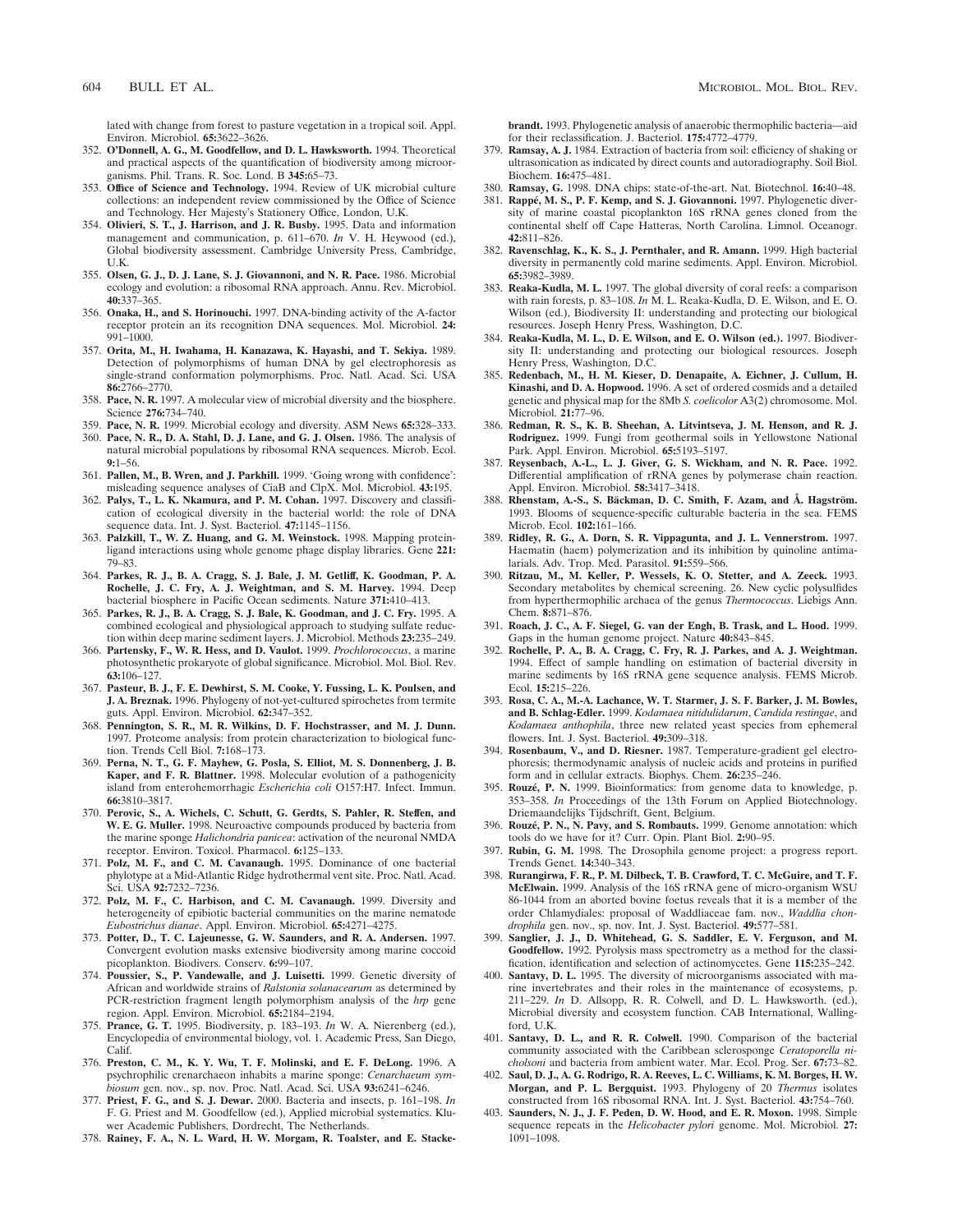- 404. **Schena, M., R. A. Heller, T. Theriault, K. Konrad, E. Lachenmeier, and R. W. Davis.** 1998. Micro-arrays: biotechnology's discovery platform for functional genomics. Trends Biotechnol. **16:**301–306.
- 405. **Schiewe, H. J., and A. Zeeck.** 1999. Cineromycins, gamma-butyrolactones and ansamycins by analysis of the secondary metabolite pattern created by a single strain of *Streptomyces*. J. Antibiot. **52:**635–642.
- 406. **Schmidt, T. M., E. F. DeLong, and N. R. Pace.** 1991. Analysis of a marine picoplankton community by 16S rRNA gene cloning and sequencing. J. Bacteriol. **173:**4371–4378.
- 407. **Schut, F., E. J. de Vries, J. C. Gottschal, B. R. Robertson, W. Harder, R. A. Prins, and D. K. Button.** 1993. Isolation of typical marine bacteria by dilution culture: growth, maintenance, and characteristics of isolates under laboratory conditions. Appl. Environ. Microbiol. **59:**2150–2160.
- 408. **Schut, F., J. C. Gottschal, and R. A. Prins.** 1997. Isolation and characterisation of the marine ultramicrobacterium *Sphingomonas* sp. strain RB2256. FEMS Microbiol. Rev. **20:**363–369.
- 409. **Segerer, A., T. A. Langworthy, and K. O. Stetter.** 1988. *Thermoplasma acidophilum* and *Thermoplasma volcanium* sp. nov. from solfatara fields. Syst. Appl. Bacteriol. **10:**161–171.
- 410. **Reference deleted.**
- 411. **Siegel, A. F., B. Trask, J. C. Roach, G. G. Mahairas, L. Hood, and G. van den Engh.** 1999. Analysis of sequence-tagged-connector strategies for DNA sequencing. Genome Res. **9:**297–307.
- 412. **Smith, D. R., L. A. Doucette Stamm, C. Deloughery, H. M. Lee, J. Dubois, T. Aldredge, R. Bashirzadeh, D. Blakely, R. Cook, K. Gilbert, D. Harrison, L. Hoang, P. Keagle, W. Lumm, B. Pothier, D. Y. Qiu, R. Spadafora, R. Vicaire, Y. Wang, J. Wierzbowski, R. Gibson, N. Jiwani, A. Caruso, D. Bush, H. Safer, D. Patwell, S. Prabhakar, S. McDougall, G. Shimer, A. Goyal, S. Pietrokovski, G. M. Church, C. J. Daniels, J. I. Mao, P. Rice, J. Nolling, and J. N. Reeve.** 1997. Complete genome sequence of *Methanobacterium thermoautotrophicum* delta H: functional analysis and comparative genomics. J. Bacteriol. **179:**7135–7155.
- 413. **Smith, E., P. Leeflang, and K. Wernars.** 1997. Detection of shifts in microbial community structure and diversity in soil caused by copper contamination using amplified ribosomal DNA restriction analysis. FEMS Microbiol. Ecol. **23:**249–261.
- 414. **Sorokin, A., A. Lapidas, V. Capuano, N. Galleron, P. Pujic, and S. D. Ehrlich.** 1996. A new approach using multiplex long accurate PCR and yeast artificial chromosome mapping and sequencing. Genome Res. **6:**448–453.
- 415. **Southern, E. M.** 1996. DNA chips: analysing sequence by hybridisation to oligonucleotides on a large-scale. Trends Genet. **12:**110–115.
- 416. **Spencer, R. W.** 1998. High-throughput screening of historic collections: observations on file size, biological targets, and file diversity. Biotechnol. Bioeng. **61:**61–67.
- 417. **Stackebrandt, E.** 1997. The Biodiversity Convention and its consequence for the inventory of prokaryotes, p. 3–9. *In* M. T. Martins, M. I. Z. Sato, and J. M. Tiedje (ed.). Brazilian Society for Microbiology and International Committee on Microbial Ecology, São Paulo, Brazil.
- 418. **Stackebrandt, E., and B. M. Goebel.** 1994. Taxonomic note: a place for DNA:DNA reassociation and 16S rRNA sequence analysis in the present species definition in bacteriology. Int. J. Syst. Bacteriol. **44:**846–849.
- 419. **Stackebrandt, E., W. Liesack, and B. M. Goebel.** 1993. Bacterial diversity in a soil sample from a subtropical Australian environment as determined by 16S rDNA analysis. FASEB J. **7:**232–236.
- 420. **Staley, J. T.** 1997. Biodiversity: are microbial species threatened? Curr. Opin. Biotechnol. **8:**340–345.
- 421. **Staley, J. T., R. W. Castenholz, R. R. Colwell, J. G. Holt, M. D. Kane, N. R. Pace, A. A. Salyers, and J. M. Tiedje.** 1997. The microbial world: foundation of the biosphere. American Academy of Microbiology, Washington, D.C.
- 422. **Staley, J. T., and J. J. Gosink.** 1999. Poles apart: biodiversity and biogeography of sea ice bacteria. Annu. Rev. Microbiol. **53:**189–215.
- 423. **Staley, J. T., and A. Konopka.** 1985. Measurement of *in situ* activities of nonphotosynthetic microorganisms in aquatic and terrestrial habitats. Annu. Rev. Microbiol. **39:**321–346.
- 424. **Stephens, R. S., S. Kalman, C. Lammel, J. Fan, R. Marathe, L. Aravind, W. Mitchell, L. Olinger, R. L. Tatusov, Q. X. Zhao, E. V. Koonin, and R. W. Davis.** 1998. Genome sequence of an obligate intracellular pathogen of humans: *Chlamydia trachomatis*. Science **282:**754–759.
- 425. Stetter, K. O., R. Huber, E. Blöchl, M. Kurr, and R. D. Eden. 1993. Hyperthermophilic archaea are thriving in deep North Sea and Alaskan oil reservoirs. Nature **365:**743–745.
- 426. **Stotzky, G.** 1985. Mechanisms of adhesion to clays, with reference to soil systems, p. 195–253. *In* D. C. Savage and M. Fletcher (ed.), Bacterial adhesion: mechanisms and physiological significance. Plenum Press, New York, N.Y.
- 427. **Strobel, G. A., and D. M. Long.** 1998. Endophytic microbes embody pharmaceutical potential. ASM News **64:**263–268.
- 428. **Strohl, W. R. (ed.).** 1997. Biotechnology of antibiotics. Marcel Dekker, New York, N.Y.
- 429. **Su, X., L. A. Kirkman, H. Fujioka, and T. E. Willimas.** 1997. Complex polymorphisms in a  $\sim$ 330 kD protein are linked to chloroquine resistance in South East Asia and Africa. Cell **91:**593–603.
- 430. **Suau, A., R. Bonnet, M. Sutren, J. J. Godon, G. R. Gibson, M. D. Collins,**

**and J. Dore.** 1999. Direct analysis of genes encoding 16S rRNA from complex communities reveals many novel molecular species within the human gut. Appl. Environ. Microbiol. **65:**4799–4807.

- 431. **Summit, M., B. Scott, K. Nielson, E. Mathur, and J. Baross.** 1998. Pressure enhances thermal stability of DNA polymerase from three thermophilic organisms. Extremophiles **2:**339–345.
- 432. **Suzuki, M. T., and S. J. Giovannoni.** 1996. Bias caused by template annealing in the amplification of mixtures of 16S rRNA genes by PCR. Appl. Environ. Microbiol. **62:**625–630.
- 433. **Suzuki, M. T., M. S. Rappe´, Z. W. Haimberger, H. Winfield, N. Adair, J.** Ströbel, and S. J. Giovannoni. 1997. Bacterial diversity among small-subunit rRNA gene clones and cellular isolates from the same seawater sample. Appl. Environ. Microbiol. **63:**983–989.
- 434. **Takami, H., K. Kobata, T. Nagahama, H. Kobayashi, A. Inoue, and K. Horikoshi.** 1999. Biodiversity in deep-sea sites located near the south part of Japan. Extremophiles **3:**97–102.
- 435. **Takashima, M., and T. Nakase.** 1998. *Bullera penniseticola* sp. nov. and *Kockovaella sacchari* sp. nov., two new yeast species isolated from plants in Thailand. Int. J. Syst. Bacteriol. **48:**1025–1030.
- 436. **Takizawa, M., R. R. Colwell, and R. T. Hill.** 1993. Isolation and diversity of actinomycetes in the Chesapeake Bay. Appl. Environ. Microbiol. **59:**997–1002.
- 437. **Taylor, J., J. J. Rowland, R. Goodacre, R. J. Gilbert, M. K. Winson, and D. B. Kell.** 1998. Genetic programming in the interpretation of Fourier transform infrared spectra: quantification of metabolites of pharmaceutical importance, p. 109–115. *In* J. R. Koza, W. Banzhaf, K. Chellapilla, K. Deb, M. Dorigo, D. B. Fogel, M. H. Garzon, D. E. Goldberg, H. Iba, and R. L. Riolo (ed.), Genetic programming 1998: proceedings of the third annual conference. Morgan Kaufmann, San Francisco, Calif.
- 438. **ten Kate, K.** 1999. Biotechnology in fields other than healthcare and agriculture, p. 228–261. *In* K. ten Kate and S. A. Laird (ed.), The commercial use of biodiversity. Earthscan Publications Ltd., London, U.K.
- 439. **ten Kate, K., and S. A. Laird.** 1999. The commercial use of biodiversity. Earthscan Publications Ltd., London, U.K.
- 440. **ten Kate, K., and S. A. Laird.** 1999. Industry and the CBD, p. 293–312. *In* K. ten Kate and S. A. Laird (ed.), The commercial use of biodiversity. Earthscan Publications Ltd., London, U.K.
- 441. **Tiedje, J. M.** 1995. Approaches to the comprehensive evaluation of prokaryotic diversity of a habitat, p. 73–87. *In* D. Allsopp, R. R. Colwell, and D. L. Hawksworth. (ed.), Microbial diversity and ecosystem function. CAB International, Wallingford, U.K.
- 442. **Tiedje, J., J. Urbance, N. Larsen, T. Schmidt, O. Strunk, S. Pramanik, R. Overbeek, R. Martin, and J. Holt.** 1996. Towards an integrated microbial database, p. 63–68. *In* R. A. Samson, J. A. Stalpers, D. van der Mei, and A. H. Stouthamer (ed.), Culture collections to improve the quality of life. CBS Publishing, Baarn, The Netherlands.
- 443. **Reference deleted.**
- 444. **Torsvik, V., J. Goksoyr, and F. L. Daae.** 1990. High diversity of DNA of soil bacteria. Appl. Environ. Microbiol. **56:**782–787.
- 445. **Torsvik, V., K. Salte, R. Sorheim, and J. Goksoyr.** 1990. Comparison of phenotypic diversity and DNA heterogeneity in a population of soil bacteria. Appl. Environ. Microbiol. **56:**776–781.
- 446. **Trujillo, M. E., and M. Goodfellow.** 1997. Polyphasic taxonomic study of clinically significant actinomadurae including the description of *Actinomadura latina* sp. nov. Zentralbl. Bakteriol. **285:**212–233.
- 447. **Tsai, Y.-L., and B. H. Olson.** 1991. Rapid method for direct extraction of DNA from soil and sediments. Appl. Environ. Microbiol. **57:**1070–1074.
- 448. **Turley, C. M., K. Lochte, and D. J. Patterson.** 1988. A barophilic flagellate isolated from 4500 m in the mid-North Atlantic. Deep-Sea Res. **35:**1079–1092.
- 449. **Turner, D. M.** 1996. Natural product source material use in the pharmaceutical industry: the Glaxo experience. J. Ethnopharmacol. **51:**39–44.
- 450. **Umezawa, H.** 1972. Enzyme inhibitors of microbial origin. University of Tokyo Press, Tokyo, Japan.
- 451. **U¨nlu¨, M.** 1999. Difference gel electrophoresis. Biochem. Soc. Trans. **27:** 547–549.
- 452. **Urakawa, H., K. Kita-Tsukamoto, and K. Ohwada.** 1999. Microbial diversity in marine sediments from Sagami Bay and Tokto Bay, Japan, as determined by 16S rRNA gene analysis. Microbiology **145:**3305–3315.
- 453. **VanBogelen, R. A., E. E. Schiller, J. D. Thomas, and F. C. Neidhardt.** 1999. Diagnosis of cellular states of microbial organisms using proteomics. Electrophoresis **20:**2149–2159.
- 454. **Vandamme, P., B. Pot, M. Gillis, P. de Vos, K. Kersters, and J. Swings.** 1996. Polyphasic taxonomy, a consensus approach to bacterial systematics. Microbiol. Rev. **60:**407–438.
- 455. **VanMiddlesworth, F., and R. J. P. Cannell.** 1998. Dereplication and partial identification of natural products, p. 279–327. *In* R. J. P. Cannell (ed.), Methods in biotechnology, vol. 4: natural product isolation. Humana Press Inc., Totowa, N.J.
- 456. **Varley, J. D., and P. T. Scott.** 1998. Conservation of microbial diversity a Yellowstone priority. ASM News **64:**147–151.
- 457. Vasseur, C., J. Labadie, and M. Hébraud. 1999. Differential protein expression by *Pseudomonas fragi* submitted to various stresses. Electrophoresis **20:**2204–2213.